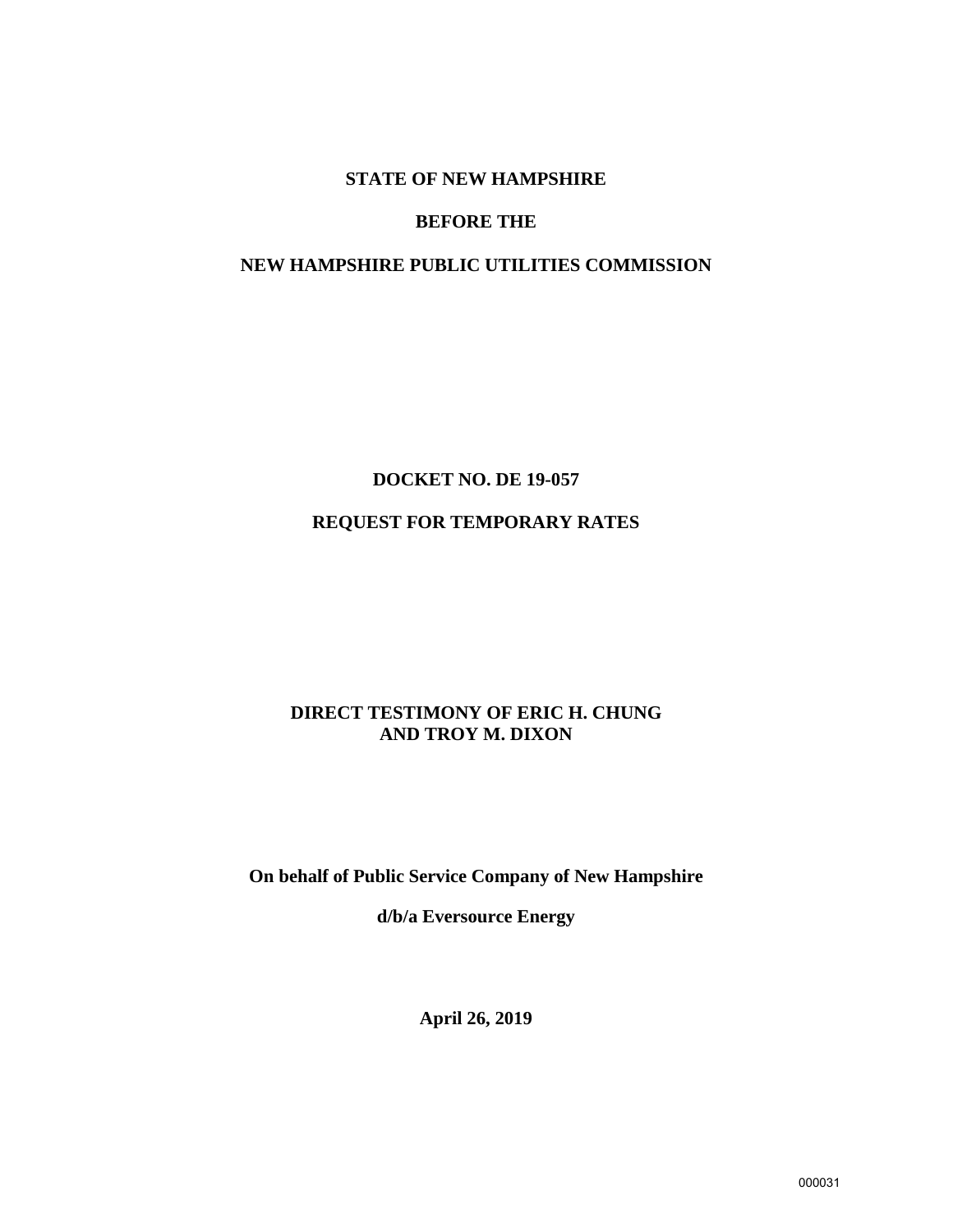# **TABLE OF CONTENTS**

| A. Recovery of Vegetation Management Expense Offset by the TCJA Credit  15 |  |
|----------------------------------------------------------------------------|--|
|                                                                            |  |
|                                                                            |  |
|                                                                            |  |
|                                                                            |  |
|                                                                            |  |
|                                                                            |  |
|                                                                            |  |
|                                                                            |  |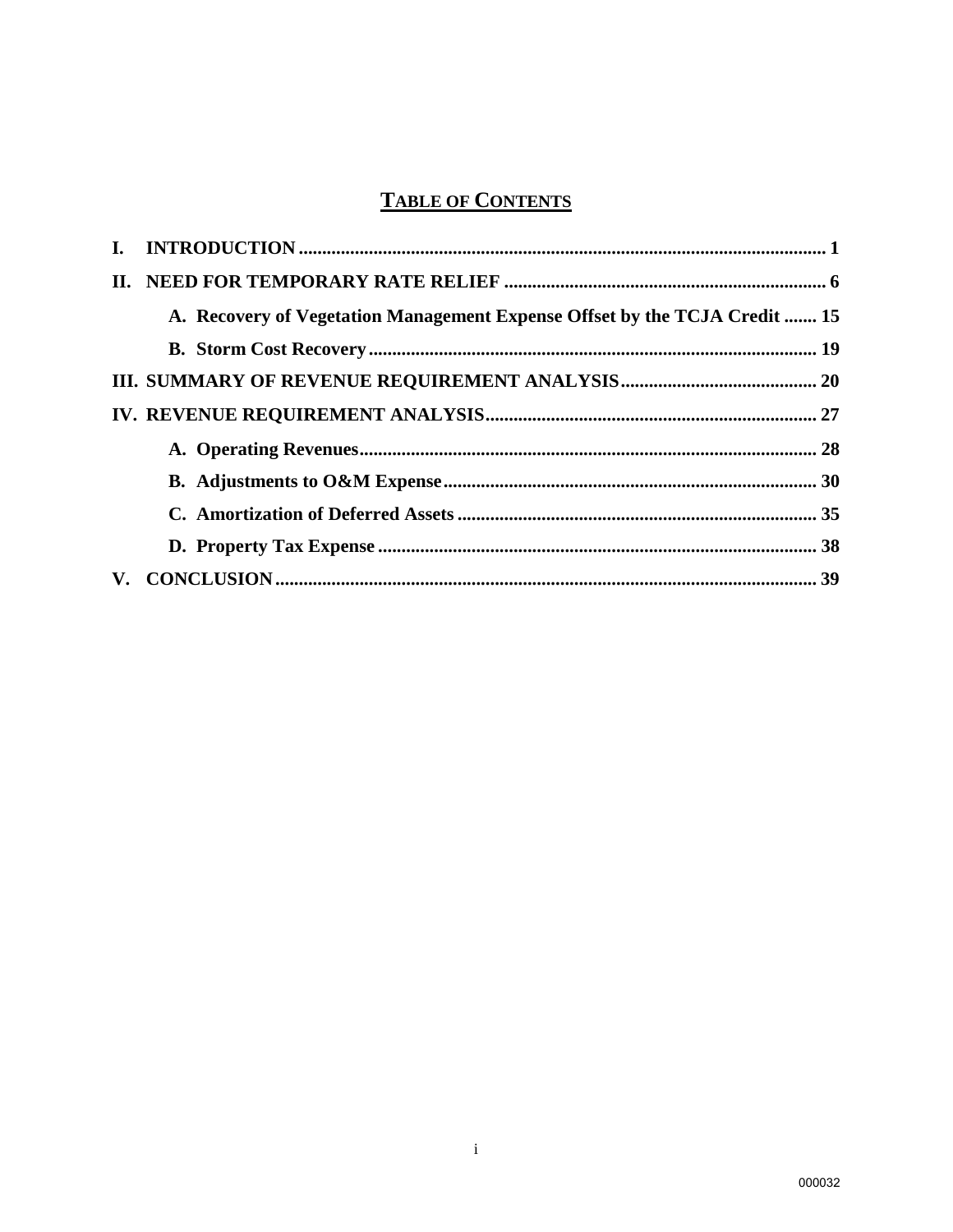Public Service Company of New Hampshire d/b/a Eversource Energy Docket No. DE 19-057 Testimony of Eric H. Chung and Troy M. Dixon April 26, 2019 Filing Page 1 of 41

#### **STATE OF NEW HAMPSHIRE**

## **BEFORE THE NEW HAMPSHIRE PUBLIC UTILITIES COMMISSION**

#### **DIRECT TESTIMONY OF ERIC H. CHUNG AND TROY M. DIXON**

#### **PETITION OF PUBLIC SERVICE COMPANY OF NEW HAMPSHIRE d/b/a EVERSOURCE ENERGY REQUEST FOR TEMPORARY RATES**

**April 26, 2019** 

**Docket No. DE 19-057 \_\_\_\_\_\_\_\_\_\_\_\_\_\_\_\_\_\_\_\_\_\_\_\_\_\_\_\_\_\_\_\_\_\_\_\_\_\_\_\_\_\_\_\_\_\_\_\_\_\_\_\_\_\_\_\_\_\_\_\_\_** 

#### <span id="page-2-0"></span>1 **I. INTRODUCTION**

- 2 **Q. Please state your name, position and business address.**
- 3 A. My name is Eric H. Chung. I am employed by Eversource Energy Service Company as
- 4 Director, Revenue Requirements (New Hampshire) and Regulatory Projects. My business
- 5 address is 247 Station Drive, Westwood, Massachusetts 02090.

#### 6 **Q. What are your principal responsibilities in this position?**

7 A. I am currently responsible for all regulatory activity affecting the financial requirements of 8 Public Service Company of New Hampshire ("PSNH" or the "Company"). I am also 9 responsible for certain enterprise-wide regulatory initiatives across Eversource Energy's

- 10 operating businesses in the states of Connecticut, Massachusetts and New Hampshire.
- 11 **Q. Please summarize your professional experience.**

12 A. I was appointed to my current position in February 2015. From August 2013 to January

13 2015, I was Director of Revenue Requirements for Eversource Energy's operating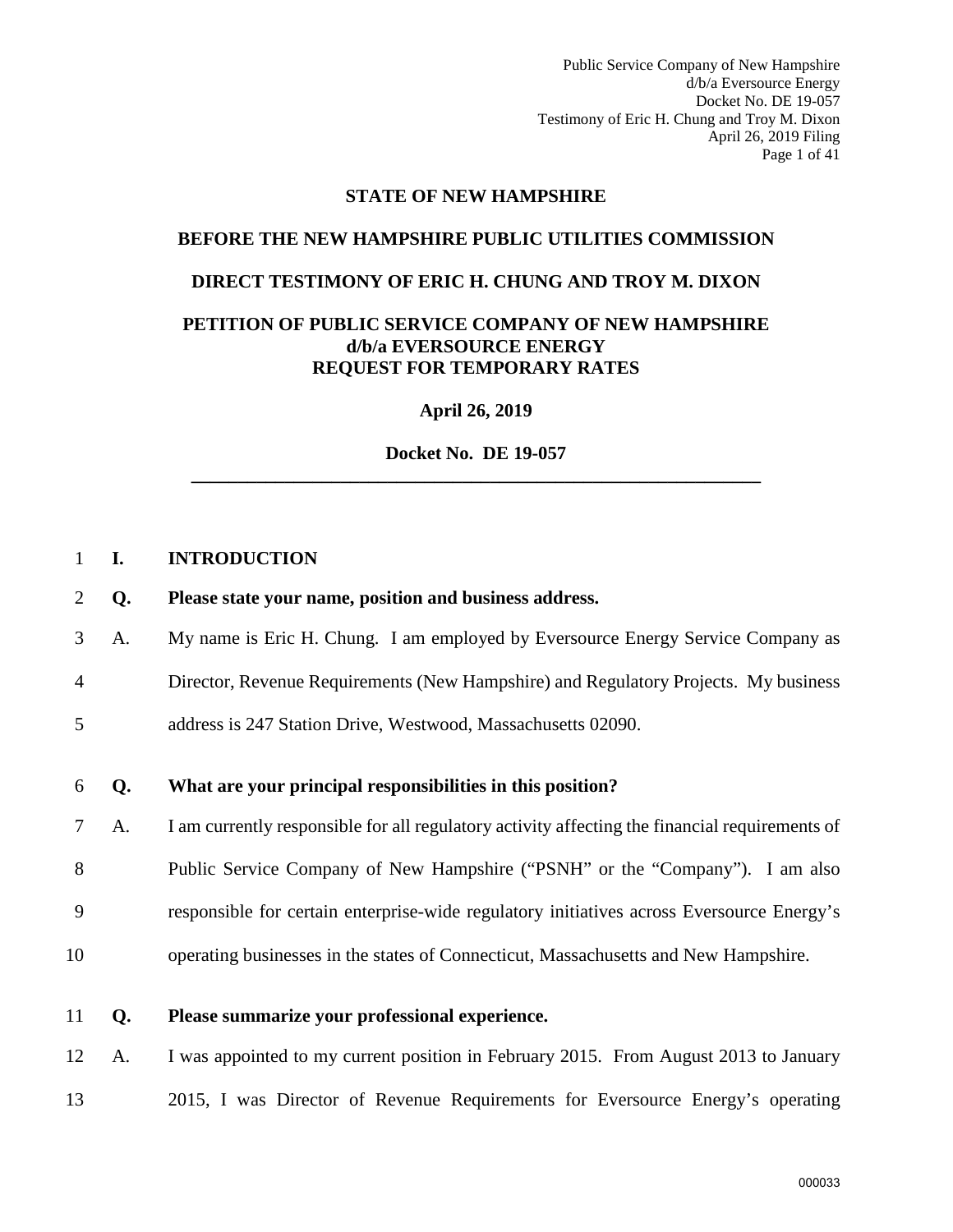| $\mathbf{1}$   |    | companies in Massachusetts and New Hampshire, including PSNH.                                 |
|----------------|----|-----------------------------------------------------------------------------------------------|
| $\overline{2}$ |    | Prior to joining Eversource, from 2011 to 2013, I was a Senior Manager in the Power           |
| 3              |    | Utilities Advisory practice at Ernst and Young LLP. From 2009 to 2011, I worked for           |
| 4              |    | PacifiCorp, a vertically-integrated electric utility serving approximately 1.7 million        |
| 5              |    | customers across six states in the Western United States, where my primary role was           |
| 6              |    | Director of Environmental Policy and Strategy. I also served as an Associate Partner in       |
| 7              |    | the Utilities practice at Oliver Wyman, a Senior Engagement Manager in the Power              |
| 8              |    | practice at Strategic Decisions Group, and a Senior Programmer Analyst at Goldman             |
| 9              |    | Sachs. I have over 20 years of relevant management consulting and industry experience,        |
| 10             |    | with most of my career dedicated to the power and utilities sectors.                          |
|                |    |                                                                                               |
| 11             | Q. | Please summarize your educational background.                                                 |
| 12             | A. | I received a Bachelor of Arts degree in physics with honors from Harvard College, as well     |
| 13             |    | as a Master of Business Administration in finance and economics from the University of        |
| 14             |    | Chicago Booth School of Business.                                                             |
| 15<br>16       | Q. | Have you previously testified before the New Hampshire Public Utilities<br><b>Commission?</b> |
| 17             | A. | Yes, I have previously testified before the New Hampshire Public Utilities Commission         |
| 18             |    | (the "Commission") in numerous proceedings, including Docket No. DE 11-250                    |
| 19             |    | (Investigation of Merrimack Station Scrubber Project and Cost Recovery); Docket No. DE        |

21 (2014 Default Energy Service Rate Change); Docket No. DE 13-108 (Reconciliation of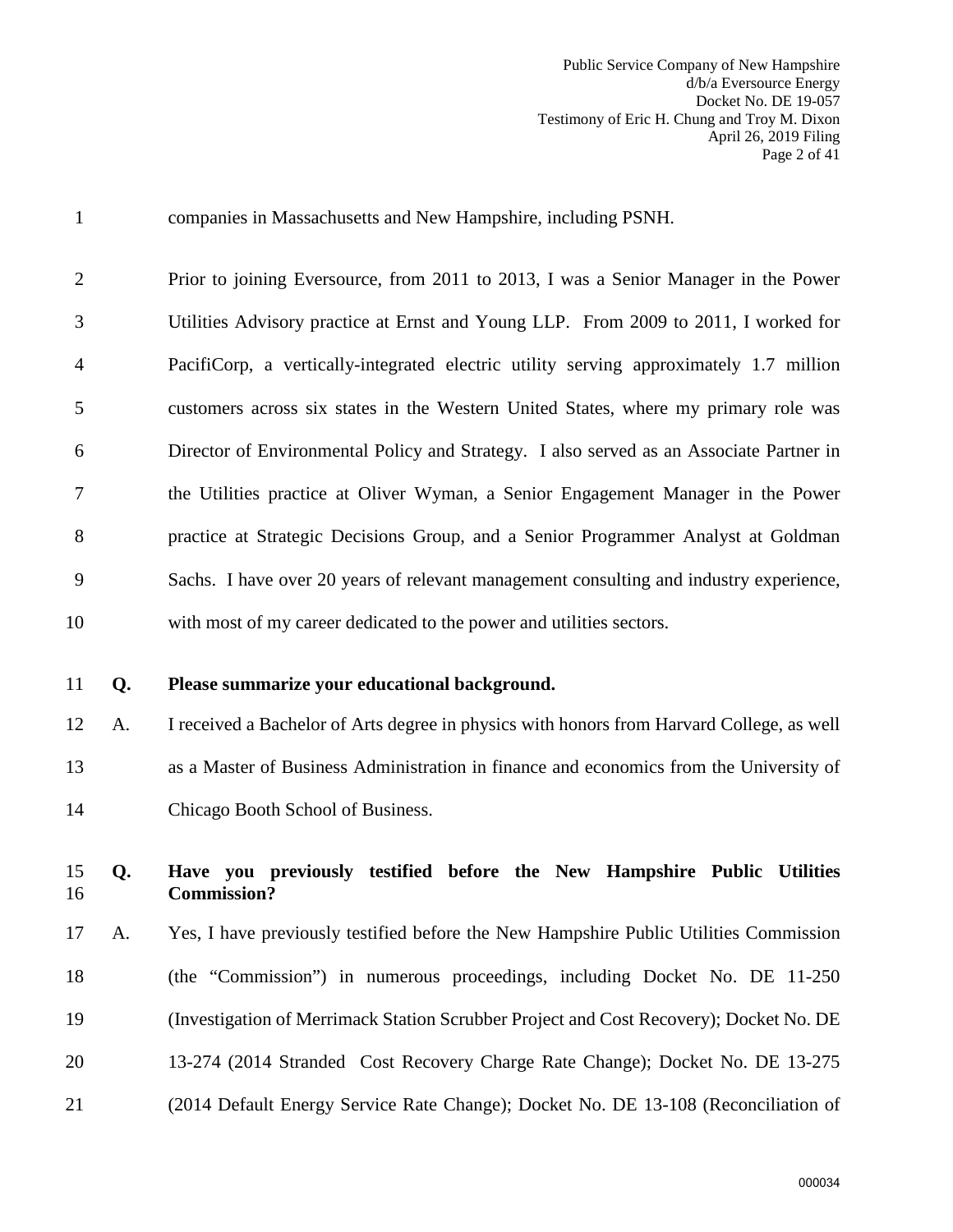| $\mathbf{1}$   |    | Energy Service and Stranded Costs for Calendar Year 2012); Docket DE 14-238 (2015)         |
|----------------|----|--------------------------------------------------------------------------------------------|
| $\overline{2}$ |    | Public Service Company of New Hampshire Restructuring and Rate Stabilization               |
| 3              |    | Agreement); Docket No. DE 15-464 (Lease Agreement Between Public Service Company           |
| 4              |    | of New Hampshire and Northern Pass Transmission); Docket No. DE 16-693 (Public             |
| 5              |    | Service Company of New Hampshire Power Purchase Agreement with Hydro-Renewable             |
| 6              |    | Resources); Docket No. DE 17-096 (Petition for Finding of Fact and Issuance of Financial   |
| 7              |    | Order); Docket No. DE 17-105 (Sale of Wyman 4 Interest); and Docket No. DE 17-124          |
| $8\,$          |    | (sale of generating assets).                                                               |
| 9              | Q. | Mr. Dixon, please state your name, position and business address.                          |
| 10             | A. | My name is Troy M. Dixon and I am employed by Eversource Energy Service Company            |
|                |    |                                                                                            |
| 11             |    | as the Director of Revenue Requirements. My business address is 107 Selden Street,         |
| 12             |    | Berlin, Connecticut 06037.                                                                 |
| 13             | Q. | What are your principal responsibilities in this position?                                 |
| 14             | A. | As Director of Revenue Requirements, I am responsible for the preparation and              |
| 15             |    | presentation of distribution rate cases and various other regulatory filings.              |
| 16             | Q. | Please summarize your professional experience.                                             |
|                |    |                                                                                            |
| 17             | A. | In 2003, I accepted a position with Aquarion Water Company of Connecticut ("AWC-CT")       |
| 18             |    | as Regulatory Compliance Specialist. Through 2009, I worked for AWC-CT in various          |
| 19             |    | roles with increasing responsibility. In October 2009, I was promoted to Director of Rates |
| 20             |    | and Regulation for AWC-CT where I was responsible for the preparation and presentation     |
|                |    |                                                                                            |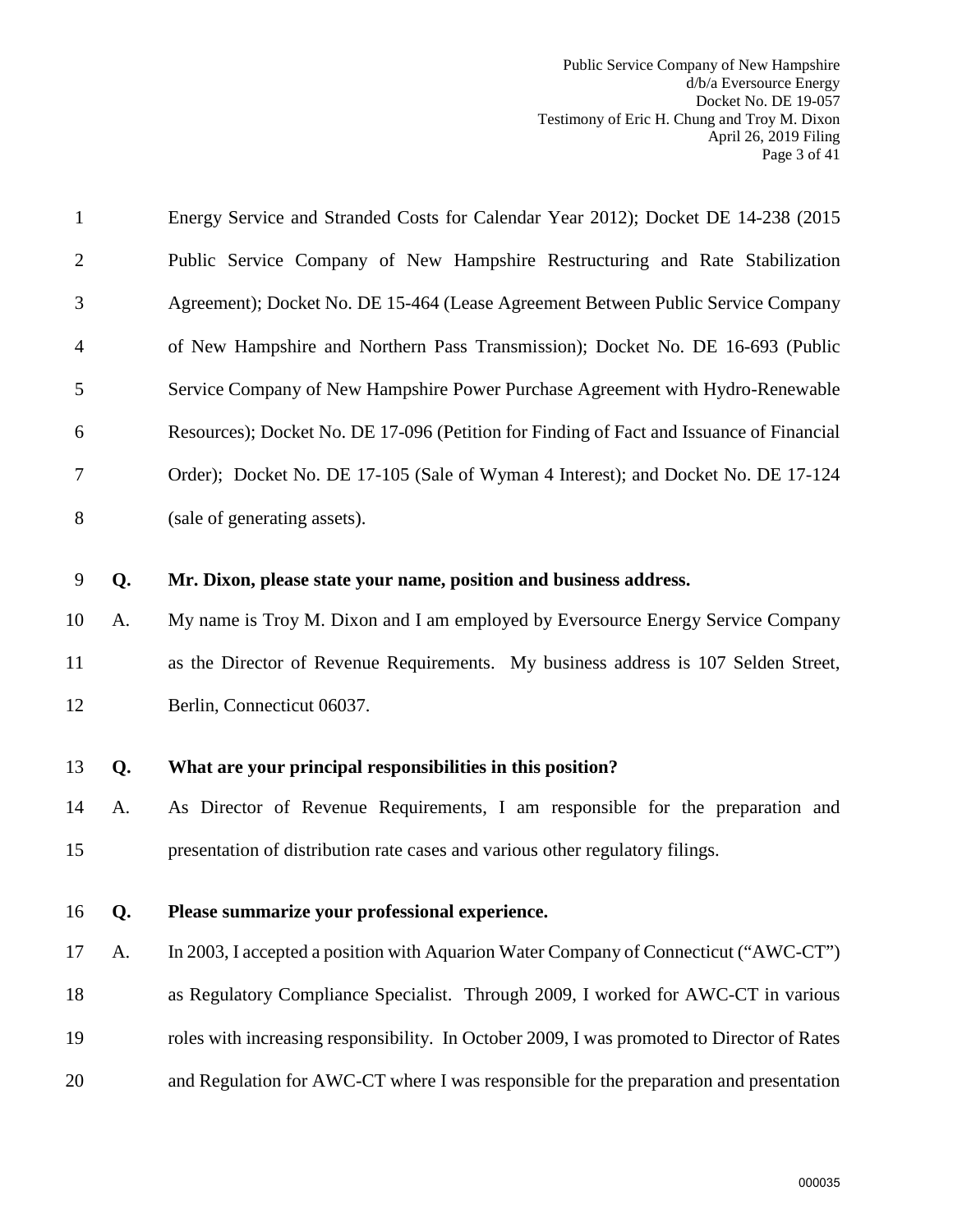| $\mathbf{1}$   |    | of distribution rate cases and other various regulatory filings. In March 2018, I transitioned       |
|----------------|----|------------------------------------------------------------------------------------------------------|
| $\overline{2}$ |    | to my current position.                                                                              |
| 3              | Q. | Please summarize your educational background.                                                        |
| 4              | A. | I received a Bachelor of Arts degree in economics and accounting from the College of the             |
| 5              |    | Holy Cross in Worcester, Massachusetts. I also have a Master of Business Administration              |
| 6              |    | from New York University's Stern School of Business.                                                 |
| $\tau$         | Q. | Have you previously testified before the Commission?                                                 |
| 8              | A. | Yes, I have previously testified before the Commission in various proceedings for                    |
| 9              |    | Aquarion Water Company of New Hampshire Inc. ("AWC-NH") in Dockets DW 08-098                         |
| 10             |    | and DW 12-085, which were the most recent rate cases for AWC-NH. I also testified in                 |
| 11             |    | Dockets DW 10-293, DW 11-238, DW 12-325, DW 13-314, DW 14-300, and DW 16-828,                        |
| 12             |    | which were Water Infrastructure and Conservation Adjustment filings for AWC-NH.                      |
| 13<br>14       | Q. | What is the purpose of your testimony as it relates to the Company's request for<br>temporary rates? |
| 15             | A. | We developed this joint testimony on behalf of PSNH, to support the Company's request                |
| 16             |    | for the Commission to set new distribution rates effective July 1, 2019, as temporary rates          |
| 17             |    | pursuant to RSA 378:27. The Company's most recent rate case was submitted in 2009 in                 |
| 18             |    | Docket No. DE 09-035, using a 2008 test year. In the intervening decade, the Company                 |
| 19             |    | has made sizeable capital investments in distribution infrastructure to continue to provide          |
| 20             |    | customers with safe and reliable service. The Company has also invested substantial                  |
| 21             |    | resources in the expansion of vegetation management work to further improve the                      |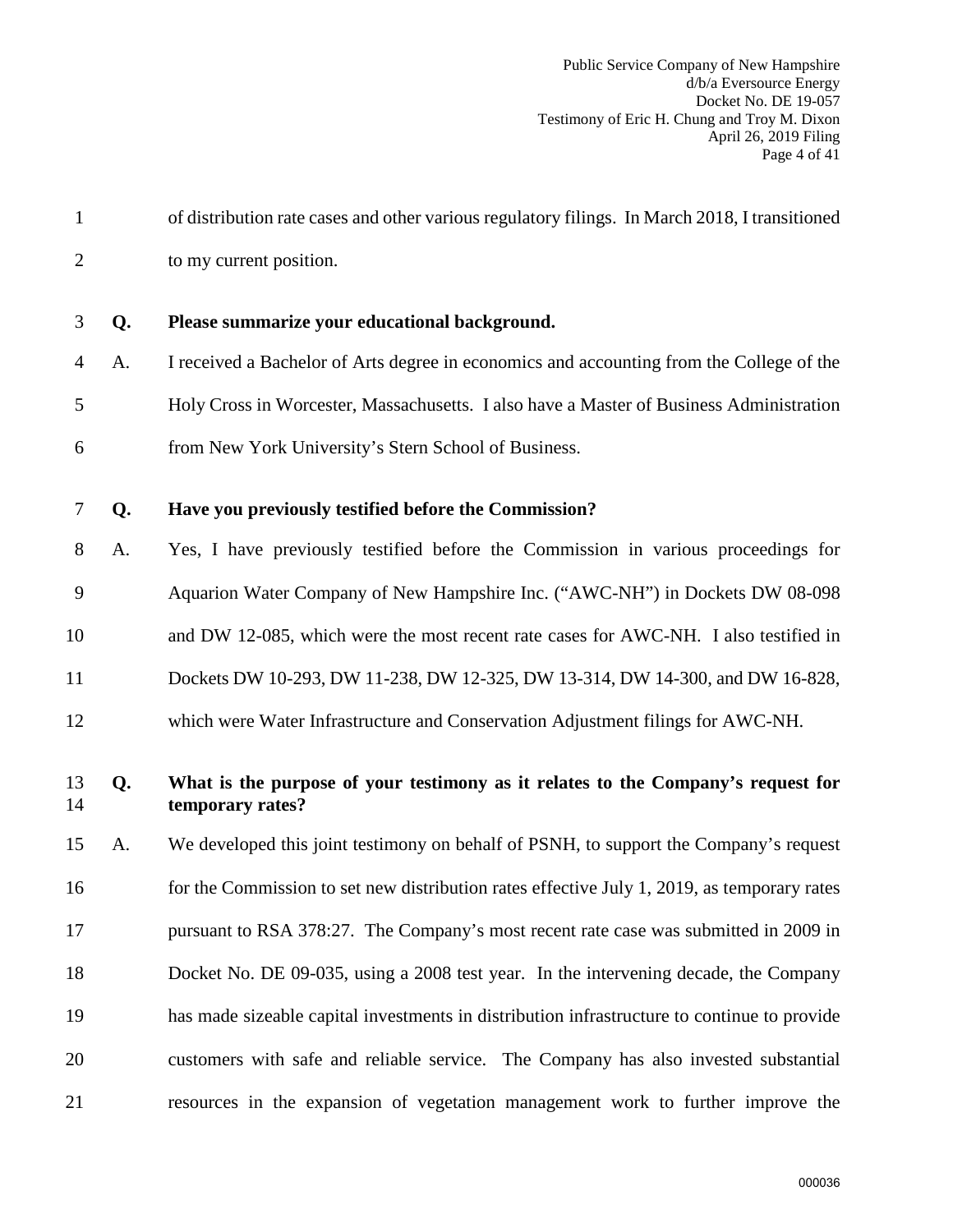Public Service Company of New Hampshire d/b/a Eversource Energy Docket No. DE 19-057 Testimony of Eric H. Chung and Troy M. Dixon April 26, 2019 Filing Page 5 of 41

1 reliability and resiliency of the distribution system and incurred costs to efficiently and 2 safely restore power to customers following several major storm events in 2017 and 2018. 3 As a result, the Company is experiencing a significant and unsustainable shortfall between 4 operating revenues generated by current rates and operating costs, thus making it necessary 5 to submit this application for temporary rate relief. 6 Specifically, our testimony is designed to: (1) explain why the Company is requesting 7 authority to implement new rates effective July 1, 2019, as temporary rates; (2) describe 8 the projected change to distribution rates that would occur on July 1, 2019, which is 9 partially offset by the refund of the 2018 regulatory liability related to the federal Tax Cuts 10 and Jobs Act of 2017 ("TCJA"); (3) provide the supporting distribution revenue 11 requirements calculation for temporary distribution rates; and (4) explain the adjustments

12 incorporated into the Company's distribution revenue requirement calculation.

13 This application will be followed by a request for a permanent rate increase during the 14 pendency of the temporary rate request. The Company expects to file its application for 15 approval of a permanent rate change on or about May 28, 2019.

#### 16 **Q. Are you presenting any schedules in addition to your testimony?**

17 A. Yes, we are presenting the following attachments and schedules in support of the 18 Company's petition: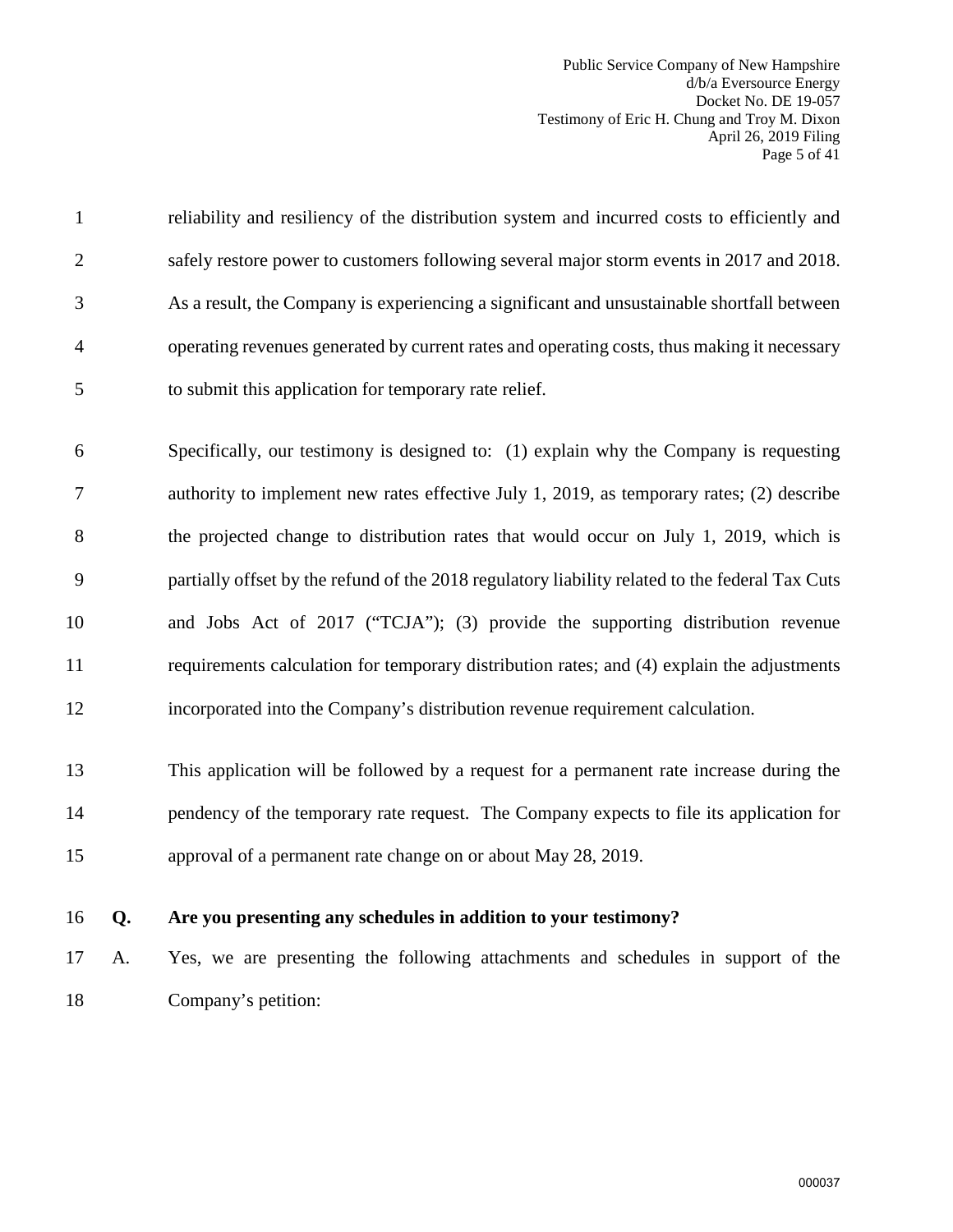| <b>Attachment</b><br><b>Designation</b> | <b>Schedule Designation</b> | <b>Purpose/Description</b>                                  |
|-----------------------------------------|-----------------------------|-------------------------------------------------------------|
|                                         | Schedule EHC/TMD-1 (Temp)   | <b>Overall Financial Summary</b>                            |
|                                         | Schedule EHC/TMD-2 (Temp)   | <b>Computation of Gross Revenue Conversion Factor</b>       |
|                                         | Schedule EHC/TMD-3 (Temp)   | <b>Revenue Requirement</b>                                  |
|                                         | Schedule EHC/TMD-4 (Temp)   | <b>Operating Revenue Summary</b>                            |
|                                         | Schedule EHC/TMD-5 (Temp)   | Summary of Proposed Utility Adjustments                     |
| <b>Attachment EHC/TMD-2</b>             | Schedule EHC/TMD-20 (Temp)  | <b>Vegetation Management</b>                                |
| (Temp)                                  | Schedule EHC/TMD-30 (Temp)  | <b>Amortization of Deferred Assets</b>                      |
|                                         | Schedule EHC/TMD-36 (Temp)  | Rate Base and Return on Rate Base                           |
|                                         | Schedule EHC/TMD-37 (Temp)  | Plant in Service by Major Property Grouping                 |
|                                         | Schedule EHC/TMD-38 (Temp)  | <b>Depreciation Reserve</b>                                 |
|                                         | Schedule EHC/TMD-40 (Temp)  | Cost of Capital                                             |
|                                         | Schedule EHC/TMD-41 (Temp)  | <b>Cash Working Capital</b>                                 |
|                                         | Schedule EHC/TMD-1 (Temp)   | Support for Vegetation Management Adjustment                |
|                                         | Schedule EHC/TMD-2 (Temp)   | Support for Storm Recovery Adjustment                       |
| <b>Attachment EHC/TMD-3</b>             | Schedule EHC/TMD-3 (Temp)   | Support for Deferred Tax Benefit Adjustment                 |
| (Temp)                                  | Schedule EHC/TMD-4 (Temp)   | Support for Property Tax (Town of Bow)<br>Adjustment        |
|                                         | Schedule EHC/TMD-5 (Temp)   | <b>Support for Regulatory Assessment Adjustment</b>         |
|                                         | Schedule EHC/TMD-1 (Temp)   | 2018 FERC Form 1 (Annual)                                   |
|                                         | Schedule EHC/TMD-2 (Temp)   | PSNH d/b/a Eversource 2018 4Q NHPUC Form F-1                |
|                                         | Schedule EHC/TMD-3 (Temp)   | NH & Federal Income Tax Factors                             |
|                                         | Schedule EHC/TMD-4 (Temp)   | Advertising – Above the Line \$2,500 or more                |
| <b>Attachment EHC/TMD-4</b>             | Schedule EHC/TMD-5 (Temp)   | Trial Balances as of 12/31/2018                             |
| (Temp)                                  | Schedule EHC/TMD-6 (Temp)   | Membership Fees/Dues/Lobbying/Donations -<br>Above the Line |
|                                         | Schedule EHC/TMD-7 (Temp)   | Contractual Services > 100,000                              |
|                                         | Schedule EHC/TMD-8 (Temp)   | Quarterly Sales Volumes - 2013 - 2018                       |
|                                         | Schedule EHC/TMD-9 (Temp)   | Outstanding Short-Term Debt                                 |

## <span id="page-7-0"></span>1 **II. NEED FOR TEMPORARY RATE RELIEF**

#### 2 **Q. Can you please summarize the reasons for the Company's request for temporary rate**  3 **relief at this time?**

4 A. PSNH is requesting authority to implement temporary rates effective July 1, 2019. As

5 shown in Figure 1 below, PNSH's request for temporary rate relief is driven by three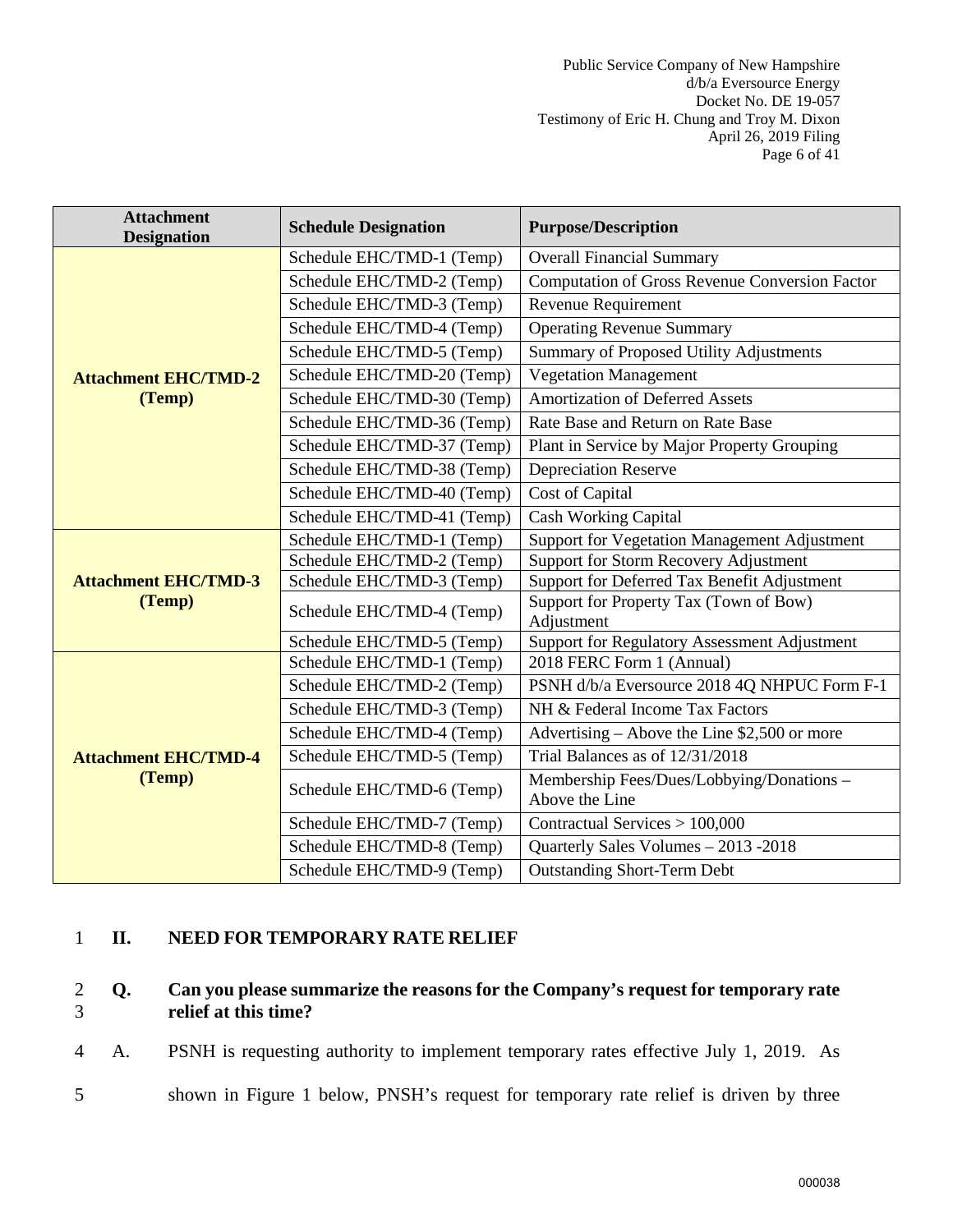- 1 primary factors:
- 2 1. The revenue deficiency created by the difference between the capital investments 3 made since the Company's last rate case and the current level of base-rate revenue 4 allowed in distribution rates;
- 5 2. The need to adjust rates to reclassify certain vegetation management costs pursuant 6 to the Commission's directives; and
- 7 3. The need to recover significant deferred storm costs.
- 8 This request for temporary rate relief also credits customers with the benefit of the tax
- 9 savings accrued as a result of the income-tax rate changes taking effect under the TCJA.

#### 10 **Figure 1. Primary Drivers of the Request for Temporary Rate Relief**

| <b>Driver</b>                                 | <b>Amount</b>    |
|-----------------------------------------------|------------------|
| Per-book Distribution Revenue Deficiency      | \$12 million     |
| <b>Request for Temporary Rate Relief:</b>     |                  |
| <b>Vegetation Management Reclassification</b> | $+$ \$18 million |
| <b>Storm Balance Amortization</b>             | $+$ \$15 million |
| TCJA Customer Credit for 2018 Savings         | -\$12 million    |
| <b>Total Net Deficiency</b>                   | \$33 million     |

| 11 | The Company has incorporated certain normalizing adjustments in the cost of service for   |
|----|-------------------------------------------------------------------------------------------|
| 12 | non-recurring items that are described more fully below; however, in the aggregate, these |
| 13 | adjustments do not materially change the Company's overall requested revenue deficiency   |
| 14 | of \$33 million.                                                                          |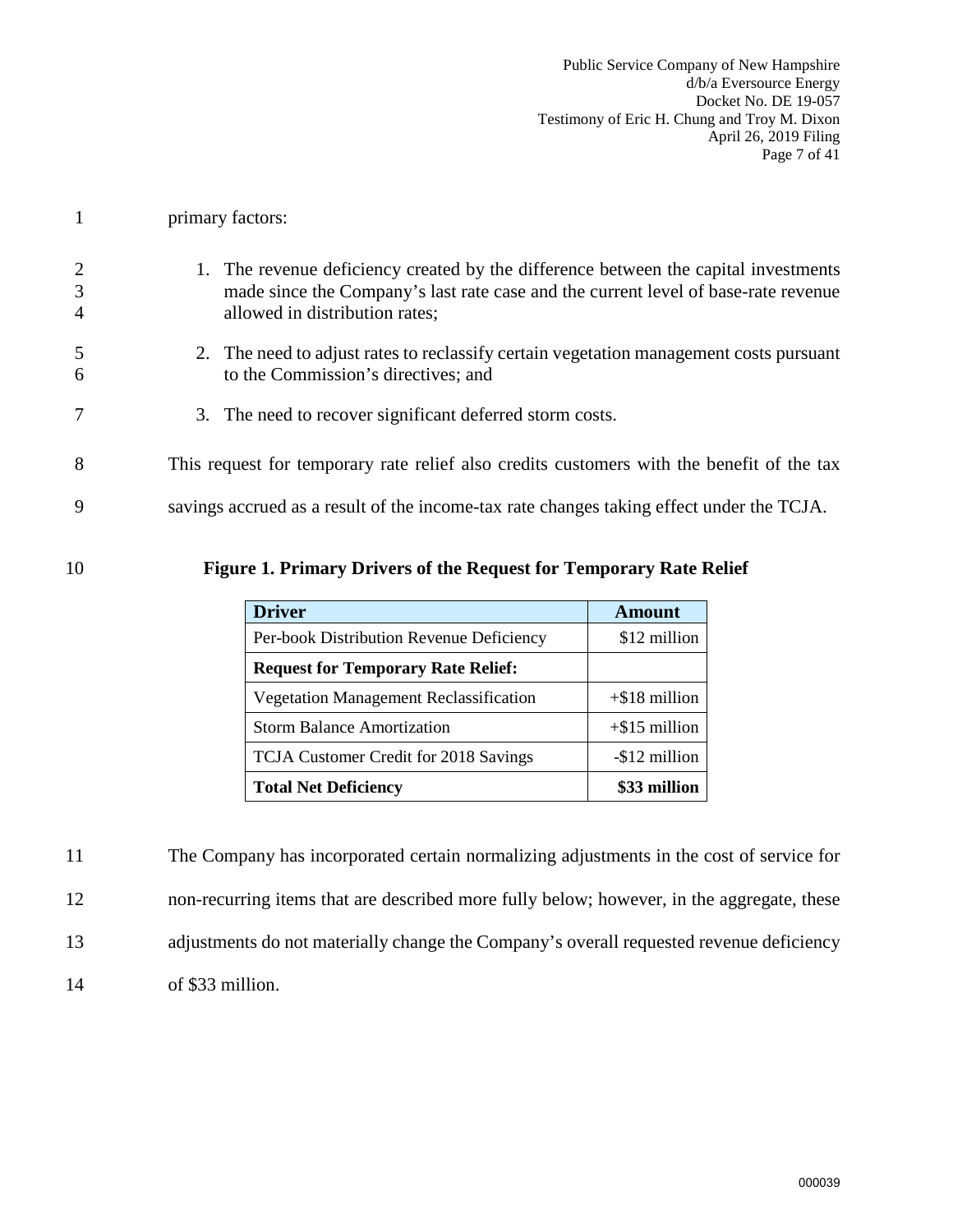#### 1 **Q. Please discuss the capital investments that are driving the Company's request for**  2 **temporary rate relief.**

3 A. As noted above, the principal driver of the Company's request for temporary rate relief is 4 to allow for the recovery of the cost of significant electric distribution system investments 5 implemented since the Company's last rate case, which are not offset by higher revenue. 6 The current level of base-rate revenue is insufficient to support utility operations without 7 impairing the integrity of the Company's financial operations, as demonstrated by the 8 financial results of the Company in the test year (twelve months ended December 31, 9 2018). If the deficiency is not addressed, the Company will experience additional financial 10 degradation during the course of the Commission's review of the upcoming permanent rate 11 request.

12 In Docket No. DE 09-035 (the "2009 Rate Case"), the Commission granted PSNH a 13 temporary rate increase and a permanent rate increase effective August 1, 2009 and July 1, 14 2010 respectively. The final approved rates included an allowed distribution Return on 15 Equity ("ROE") of 9.67 percent and were based on a 2008 test year, as adjusted by decision 16 of the Commission. Since that time, the Company's base distribution rates have remained 17 relatively flat, except for a few specified changes, namely: (1) Commission-authorized step 18 increases to allow recovery for a portion of the Company's capital additions completed 19 through March 2013; changes in the storm reserve, inclusion of approved Reliability 20 Enhancement Program ("REP") investments since the 2009 Rate Case; and, approved 21 recovery of Commission assessment changes and consultant costs. In addition, as part of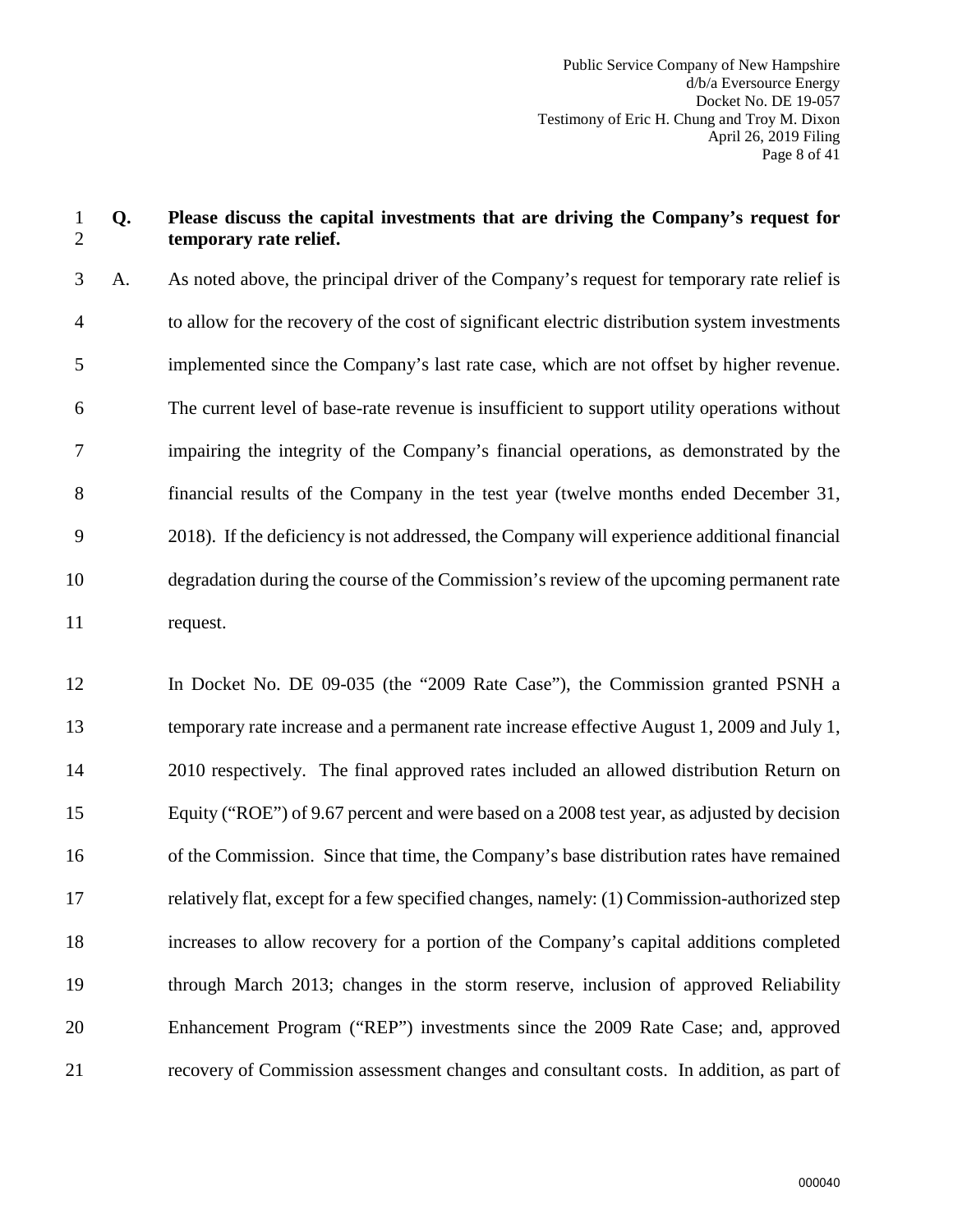Public Service Company of New Hampshire d/b/a Eversource Energy Docket No. DE 19-057 Testimony of Eric H. Chung and Troy M. Dixon April 26, 2019 Filing Page 9 of 41

| 1              | the 2015 Restructuring and Rate Stabilization Agreement, PSNH agreed to refrain from            |
|----------------|-------------------------------------------------------------------------------------------------|
| 2              | filing a base distribution rate case until at least the middle of $20171$ . Thus, the Company's |
| 3              | customers have experienced a relatively long period of steady distribution rates over the       |
| $\overline{4}$ | past 10 years, which is beneficial to them. However, the Company is now in the position         |
| 5              | that it needs to address a growing revenue deficiency.                                          |
|                |                                                                                                 |
| 6              | In this 10-year interval, PSNH has continued to invest in the distribution system to replace    |
| 7              | aging infrastructure and maintain and improve service reliability and the resiliency of the     |
|                |                                                                                                 |
| 8              | electric grid. As shown in Figure 2 below, the Company's plant additions in the intervening     |
| 9              | decade since the 2009 Rate Case have been significant, resulting in substantial growth in       |

<span id="page-10-0"></span> $\frac{1}{1}$ 

*See* Order No. 25,920 (July 1, 2016) at 39.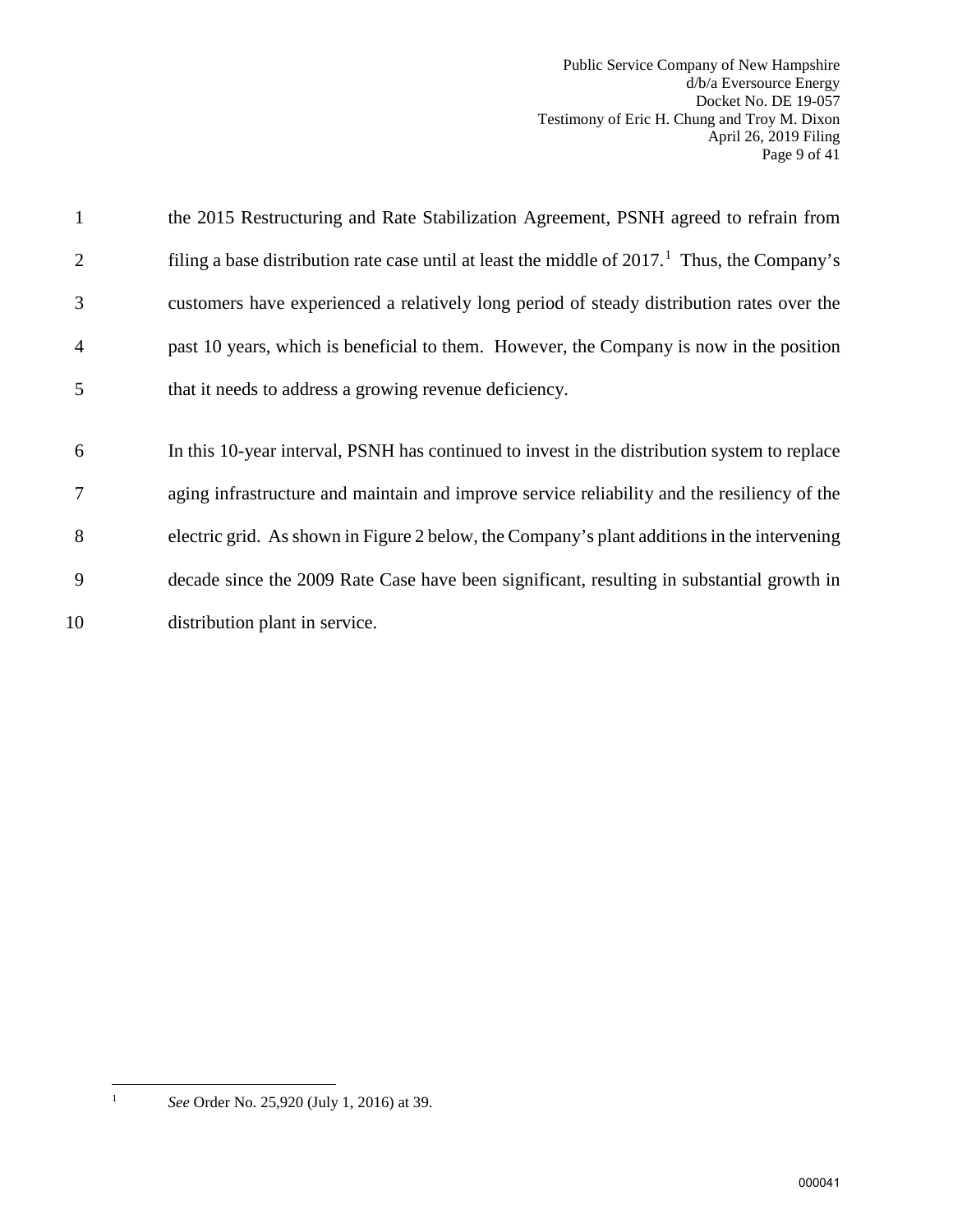Public Service Company of New Hampshire d/b/a Eversource Energy Docket No. DE 19-057 Testimony of Eric H. Chung and Troy M. Dixon April 26, 2019 Filing Page 10 of 41



## 1 **Figure 2. Gross Distribution Plant in Service**

#### 2 **Q. Would you please describe the basis of the distribution rates resulting from the 2009**  3 **Rate Case in more detail?**

4 A. Yes. The Settlement Agreement approved by the Commission in the 2009 Rate Case set 5 new distribution rates and permitted the Company to adjust those rates to recover increased 6 rate base from the December 31, 2008 (test year-end) to December 31, 2009, while also allowing for other adjustments to reflect changes in plant during the first quarter of  $2010<sup>2</sup>$  $2010<sup>2</sup>$ 8 In addition, the Commission approved a methodology to allow recovery through annual 9 step increases of 80 percent of the costs of non-REP plant added between April 2010 and

<span id="page-11-0"></span> $\frac{1}{2}$ 

*See* Order No. 25,123 (June 28, 2010) at 6, 30-31.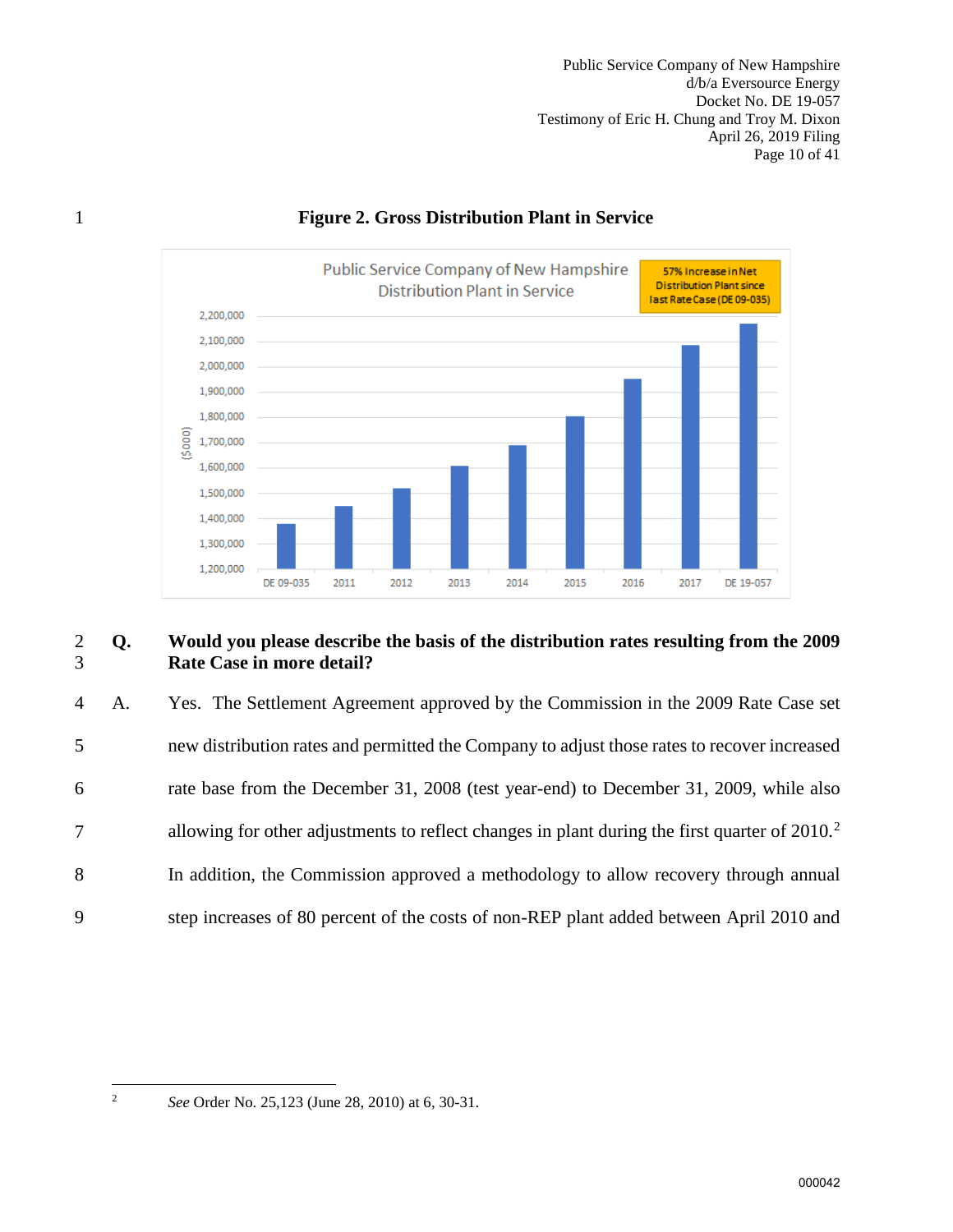Public Service Company of New Hampshire d/b/a Eversource Energy Docket No. DE 19-057 Testimony of Eric H. Chung and Troy M. Dixon April 26, 2019 Filing Page 11 of 41

| $\mathbf{1}$   | March 2013, as well as investments associated with the REP. <sup>3</sup> However, even with these |
|----------------|---------------------------------------------------------------------------------------------------|
| $\overline{2}$ | provisions allowing for more timely recovery of plant in service, the unrecovered amounts         |
| 3              | from April 2010 through March 2013 (20 percent of total non-REP plant costs) and                  |
| 4              | between April 2013 and December 31, 2018 (100 percent of total non-REP plant costs),              |
| 5              | are considerable. As the Company's rate base has increased over time, the level of rate           |
| 6              | recovery allowed in the 2009 Rate Case as adjusted through the annual step increases has          |
| 7              | become increasingly outmatched.                                                                   |
|                |                                                                                                   |
| 8              | The Company's ongoing investment to upgrade distribution infrastructure to improve                |
| 9              | reliability and resiliency has resulted in a marked degradation of the Company's earned           |
| 10             | rate of return. As of December 31, 2018, the distribution ROE for PSNH, as reported to            |
| 11             | the Commission, was 7.72 percent, which is below industry standards for a fair and                |
| 12             | reasonable return, and well below the ROE of 9.67 percent authorized by the Commission            |
| 13             | in the 2009 Rate Case.                                                                            |
|                |                                                                                                   |

## 14 **Q. Has the Company taken steps to control operations and maintenance expense to offset**  15 **the need for a base-rate case?**

16 A. Yes. As discussed in more detail in Mr. Quinlan's testimony, the Company has worked 17 hard to control operations and maintenance ("O&M") expense, so that O&M costs have

<span id="page-12-0"></span> $\frac{1}{3}$ *Id.* at 6-7 ("The settlement agreement also calls for a series of step increases for effect on each July 1 in 2011, 2012 and 2013. These step increases are intended to account for a return on additions to the Company's net plant as well as a return on capital additions resulting from the Company's REP-related activities. As regards the non-REP items, under the settlement agreement, by April 30 of 2011, 2012, and 2013, the Company must file documentation demonstrating the change in its net plant between April 1 of the prior year and March 31 of the current year.") (citations omitted).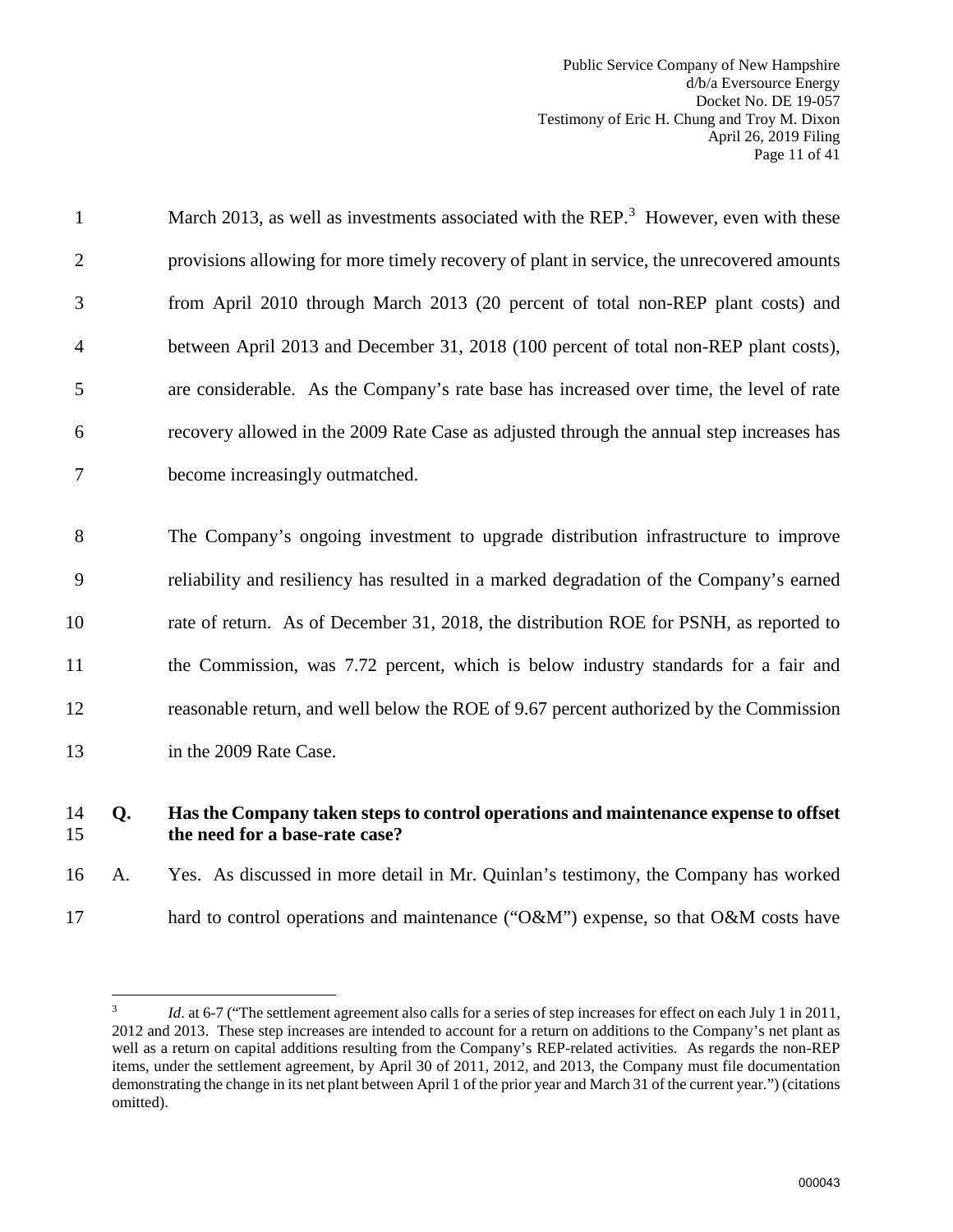Public Service Company of New Hampshire d/b/a Eversource Energy Docket No. DE 19-057 Testimony of Eric H. Chung and Troy M. Dixon April 26, 2019 Filing Page 12 of 41

1 remained relatively flat over the past several years. As shown in Figure 3 below, the level 2 of O&M experienced in the test year ending December 31, 2018 is \$32 million **less** than in 3 2010, adjusted for inflation.



**Figure 3. Total O&M Expense[4](#page-13-0)** 4

<span id="page-13-0"></span> $\overline{a}$ 4 The 2018 amount of \$149,976,022 charted in Figure 3 above is shown in Attachment EHC/TMD-2, Schedule EHC/TMD-5, page 1 of 6, line 29, Column (B).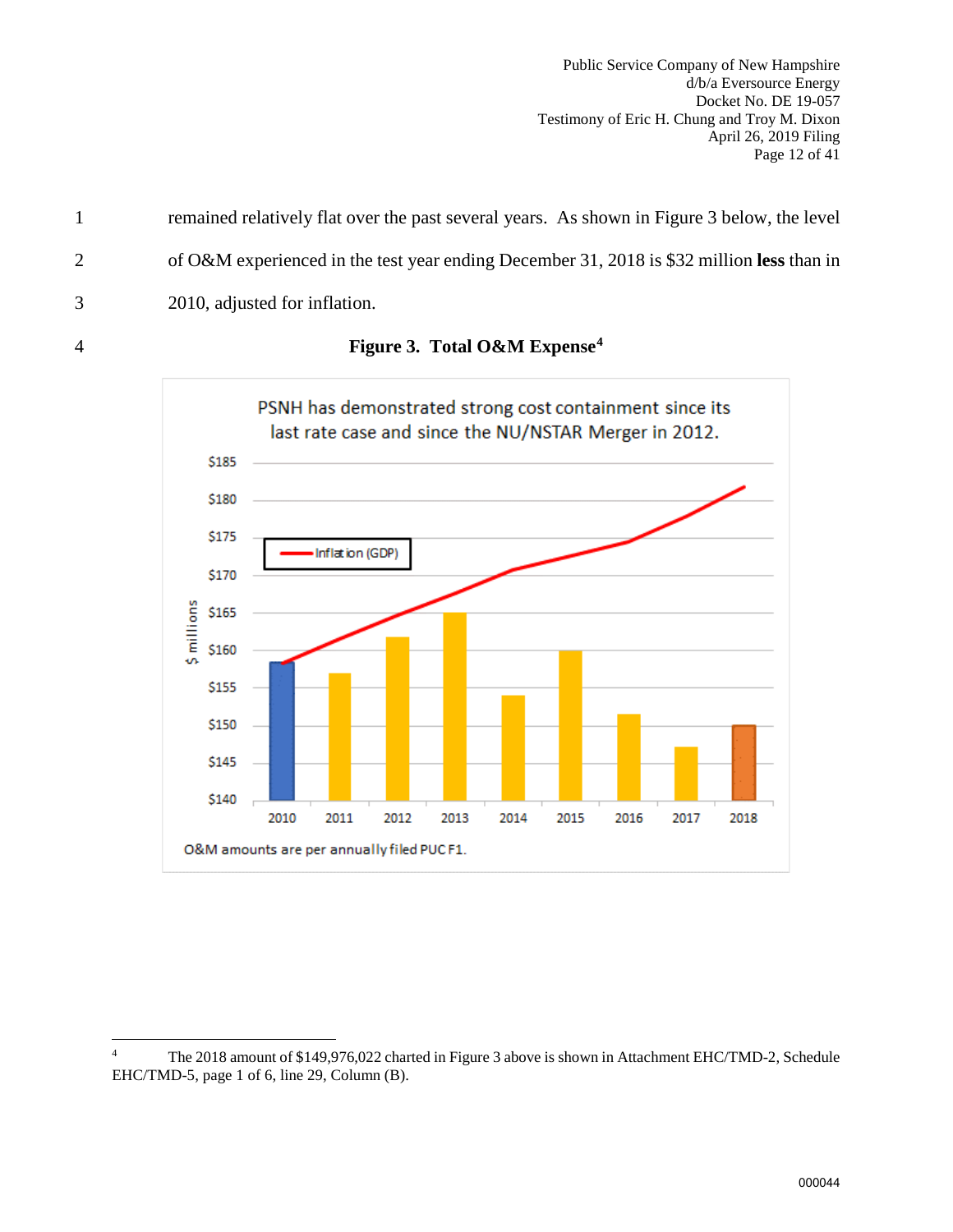| $\mathbf{1}$<br>$\overline{2}$ | Q. | Has the Company maintained the reliability of the electric distribution system while<br>controlling O&M costs? |
|--------------------------------|----|----------------------------------------------------------------------------------------------------------------|
| 3                              |    | Yes. For over a decade, the Company has made targeted investments through its REP to                           |
| $\overline{4}$                 |    | deliver tangible benefits in reduced frequency and duration of outages to the Company's                        |
| 5                              |    | customers. As illustrated in Figure 4 below, and discussed in more detail in Mr. Quinlan's                     |
| 6                              |    | testimony, there has been a steady decline in the number of outages and the amount of time                     |
| 7                              |    | the typical customer is without power. <sup>5</sup>                                                            |
|                                |    |                                                                                                                |



#### 8 **Figure 4. Reliability Metrics**



<span id="page-14-0"></span> $\frac{1}{5}$  The unusually large number of storms in 2016 led to an increase in System Average Interruption Duration Index ("SAIDI") in that year, but the overall trend since the start of the REP program has shown sustained improvement.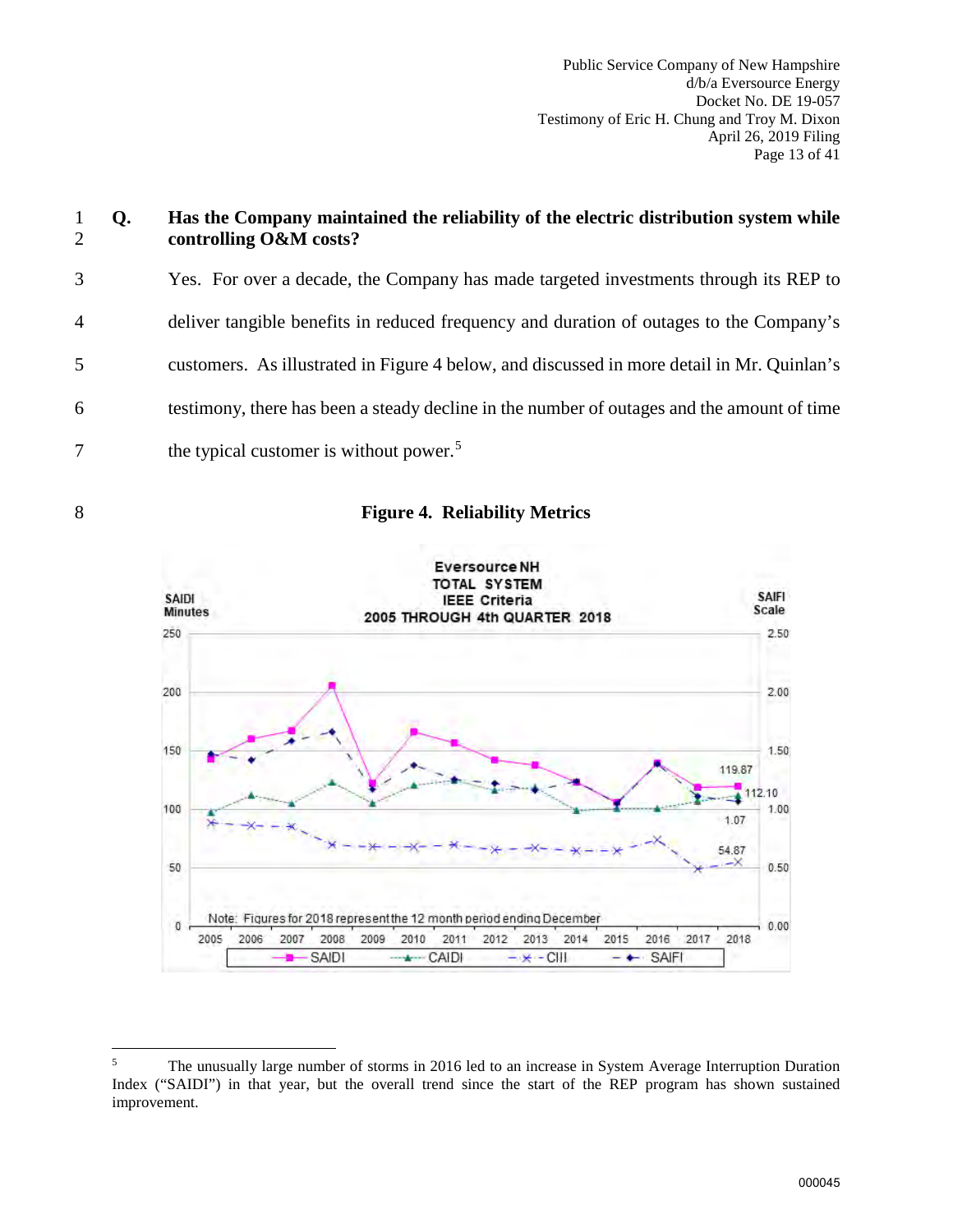#### 1 **Q. Has the Company quantified the revenue deficiency that existed in the test year, as**  2 **compared to the authorized ROE?**

3 A. Yes. Calculated on the basis of the difference between actual financial results and the 4 authorized ROE of 9.67 percent, the unadjusted test-year revenue deficiency is 5 approximately \$24 million.<sup>[6](#page-15-0)</sup> This revenue deficiency is derived by comparing the 2018 6 earned rate of return of 5.6[7](#page-15-1) percent<sup>7</sup> to the 2018 allowed rate of return of 7.08 percent, 7 calculated at the Commission-approved ROE for PSNH of 9.67 percent.<sup>8</sup> This revenue 8 deficiency is even greater once known and measurable cost increases beyond the test year 9 are factored into the distribution system cost structure and associated revenue requirement. 10 As a result, the Company's financial situation is not sustainable, compelling the Company 11 to seek rate relief so that there are sufficient revenues to support utility operation and 12 continued investment in the safe and reliable operation of the system.

#### 13 **Q. Please summarize the other factors driving the need for this rate case.**

14 A. In addition to temporarily addressing the existing revenue deficiency for the core 15 distribution operations, the Company's request for temporary rate relief is designed to 16 address two discrete cost items that are also putting pressure on the Company's financial 17 situation. These two cost items are: (1) vegetation management expense incurred to 18 maintain and improve the reliability and resiliency of the distribution system, but not 19 included in currently effective distribution rates; and (2) the recovery of costs incurred to

<span id="page-15-0"></span> $\frac{1}{6}$ Attachment EHC/TMD-2 (Temp), Schedule EHC/TMD-1 (Temp), line 31.

<span id="page-15-1"></span>7 Attachment EHC/TMD-2 (Temp), Schedule EHC/TMD-1 (Temp), line 21.

<span id="page-15-2"></span><sup>8</sup> Attachment EHC/TMD-2 (Temp), Schedule EHC/TMD-40 (Temp).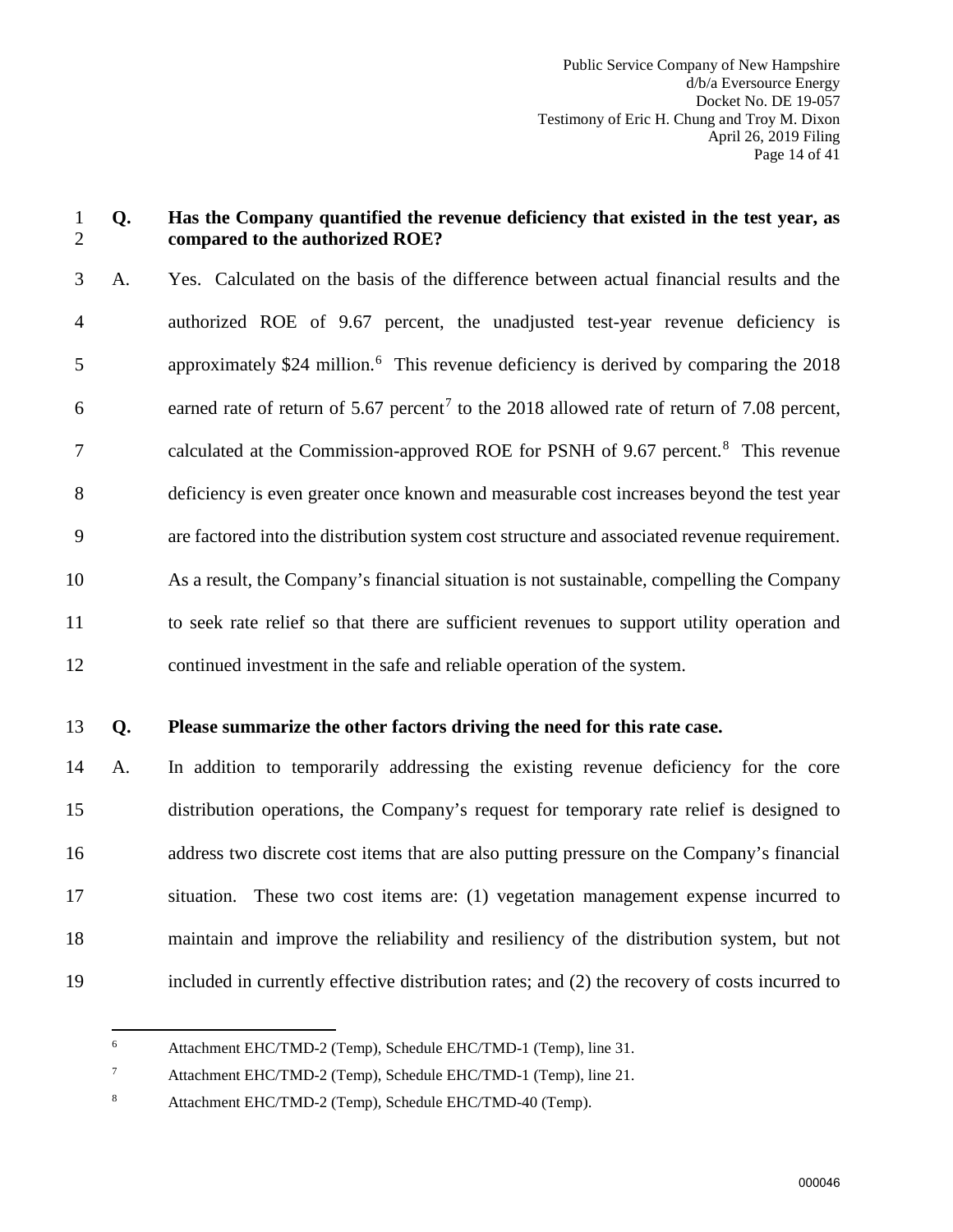Public Service Company of New Hampshire d/b/a Eversource Energy Docket No. DE 19-057 Testimony of Eric H. Chung and Troy M. Dixon April 26, 2019 Filing Page 15 of 41

1 restore power that are primarily associated with extraordinary weather events occurring in 2 2017 and 2018. These two cost items are substantial in magnitude and are not currently 3 recovered through customer rates, and therefore are having a negative impact on the 4 Company's financial situation.

5 In addition, consistent with commitments made at the time that funding for the 2019 REP 6 was extended in December 2018, the Company is proposing temporary rates that include a 7 customer credit to offset the impact of including vegetation management expense in the 8 temporary rate change. The Company's temporary rate proposal includes a one-time 9 reduction in revenue requirement reflecting the benefit of the tax savings accrued as a result 10 of the change in the tax gross-up under the TCJA from the period January 1, 2018 through 11 June 30, 2019. This one-time adjustment will be credited in customer rates over one year 12 (July 2019 through June 2020) and is reflected on Attachment EHC/TMD-2 (Temp), 13 Schedule EHC/TMD-1 (Temp), line 33, with detailed support provided on Attachment 14 EHC/TMD-2 (Temp), Schedule EHC/TMD-1 (Temp), page 2. Going forward, once new 15 base distribution rates are established as part of this proceeding, the prospective rates will 16 be established at the currently effective tax rates, such that new rates will fully reflect the 17 benefit of the TCJA going forward.

<span id="page-16-0"></span>

#### 18 *A. Recovery of Vegetation Management Expense Offset by the TCJA Credit*

#### 19 **Q. Please discuss the Company's proposal with respect to the recovery of vegetation**  20 **management expense in the temporary rates and the offsetting TCJA credit.**

21 A. On November 16, 2018, the Company submitted a proposal to the Commission requesting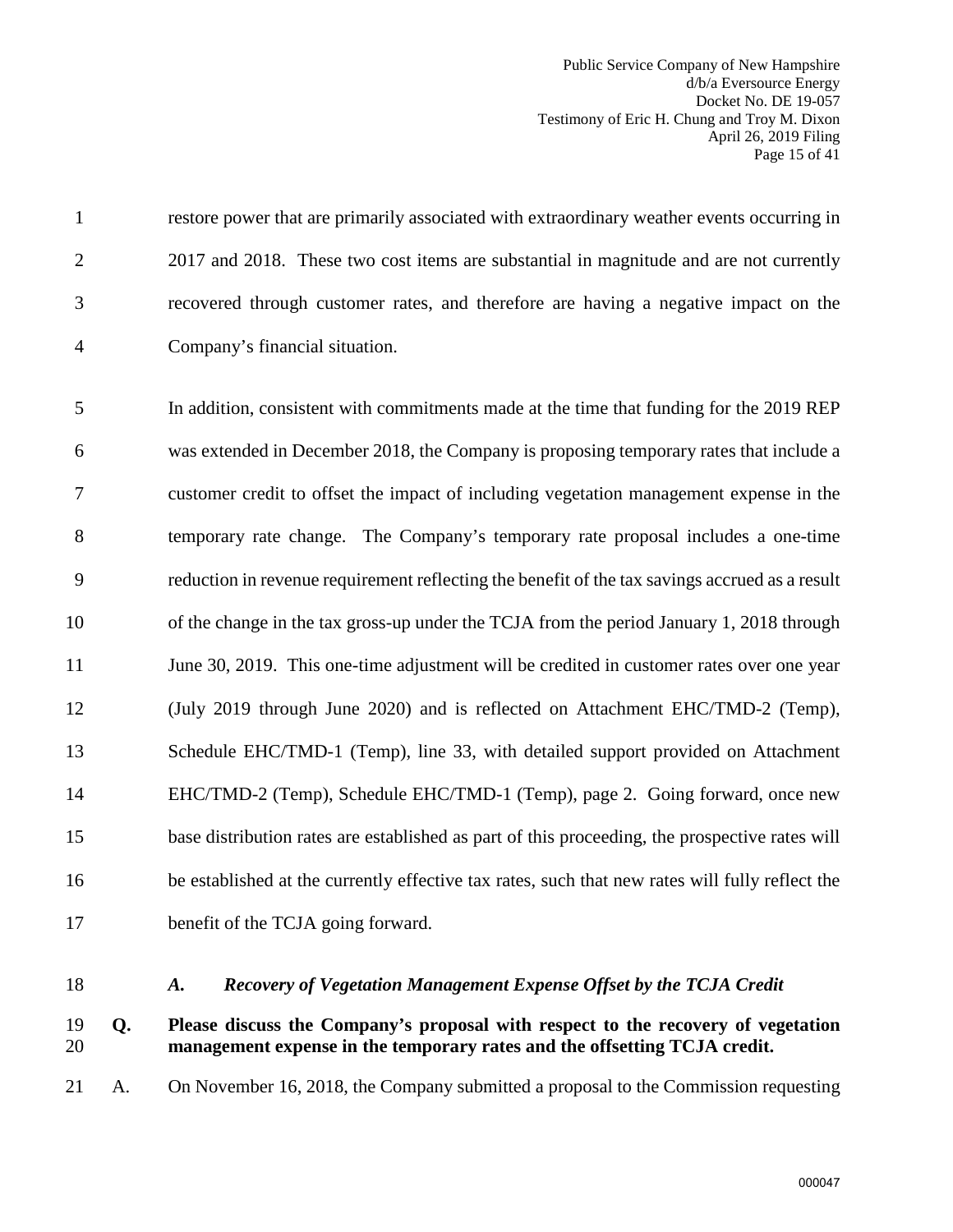| $\mathbf{1}$   | authorization to extend operation of the REP through 2019, until the effective date of new      |
|----------------|-------------------------------------------------------------------------------------------------|
| $\overline{2}$ | rates in a rate-case filing to be made in 2019. <sup>9</sup> This proposal was submitted to the |
| 3              | Commission in accordance with findings and directives set forth in the Commission's             |
| $\overline{4}$ | Order No. 26,112. <sup>10</sup> Among other elements, the Company's November 16, 2018 proposal  |
| 5              | requested that the costs associated with enhanced tree trimming ("ETT"), hazard tree            |
| 6              | removal and full-width right-of-way clearing totaling \$16.8 million be treated as expense      |
| $\overline{7}$ | items rather than capitalized costs going forward within the REP. <sup>11</sup>                 |
| 8              | In addition, the Company proposed that it would offset the rate impact of the 2019 REP          |
| 9              | program by the deferred benefits attributable to the change in the tax gross-up under the       |
| 10             | TCJA that have accrued since January 1, 2018. The Company committed to filing for a             |
| 11             | comprehensive rate review in 2019, using calendar year 2018 as the test year. <sup>12</sup> On  |
| 12             | December 28, 2018, the Commission approved the Company's proposal to continue                   |

<span id="page-17-0"></span><sup>-&</sup>lt;br>9 November 16, 2018 Technical Statement of Robert Allen, Joseph Purington and Christopher Goulding, Bates Page 10, in Docket No. DE 18-177.

<span id="page-17-1"></span><sup>&</sup>lt;sup>10</sup> Order provided in Attachment EHC/TMD-3 (Temp), Schedule EHC/TMD-1 (Temp).

<span id="page-17-2"></span><sup>11</sup> Order No. 26,112 (March 12, 2018) at 5 ("We approve the accounting changes proposed for effect after 2018 that remove certain expenditures from capital expense."); November 16, 2018 Technical Statement of Robert Allen, Joseph Purington and Christopher Goulding, Bates Pages 10, 13, in Docket No. DE 18-177 (proposing a REP consisting entirely of O&M activities with \$16.8 million for vegetation management). The Company also requested "continuation of the present level of funding for the troubleshooter program at \$2 million for 2019, and proposed adjustments to account for changes in the Commission's assessment, recovery of consultant costs, and removal of a credit for a prior over-collection." Order No. 26,206 (Dec. 28, 2018) at 2, provided in Attachment EHC/TMD-3 (Temp), Schedule EHC/TMD-1 (Temp).

<span id="page-17-3"></span><sup>&</sup>lt;sup>12</sup> November 16, 2018 Petition for Continuation of Reliability Enhancement Program, Bates Pages 2 and 7, in Docket No. DE 18-177.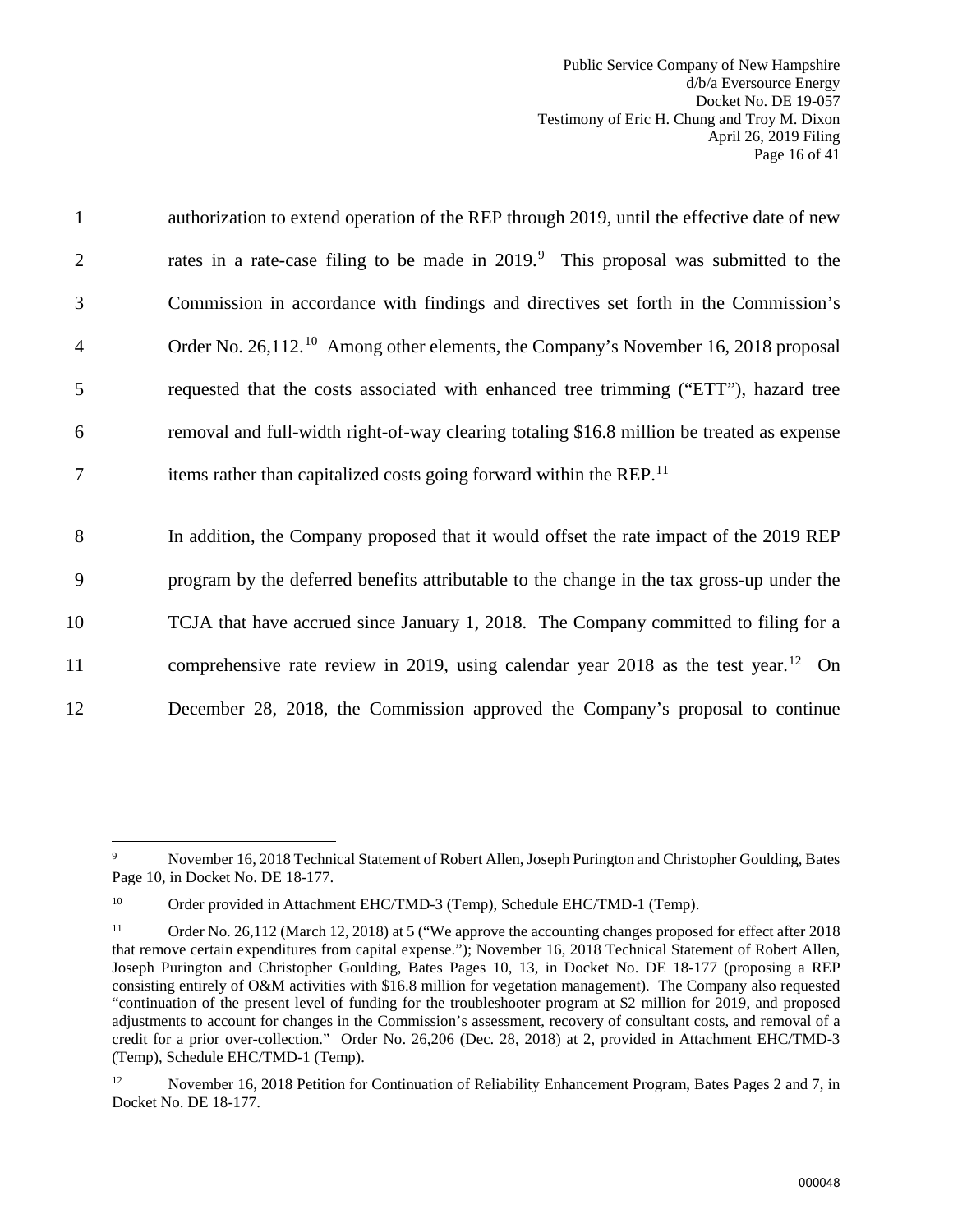Public Service Company of New Hampshire d/b/a Eversource Energy Docket No. DE 19-057 Testimony of Eric H. Chung and Troy M. Dixon April 26, 2019 Filing Page 17 of 41

1 funding REP activities for  $2019$ <sup>[13](#page-18-0)</sup>

 $\overline{a}$ 

2 As a result, and consistent with the Company's proposal approved by the Commission, the 3 Company has continued funding the REP activities for 2019 at a level of approximately 4 \$16.8 million in annual expense and has established a regulatory asset associated with the 5 actual 2019 expense activity associated with this program. At the same time, the Company 6 has established a regulatory liability as a result of the change in the tax gross-up under the 7 TCJA at a rate of approximately \$1 million per month starting in January 2018. The 8 Company has incorporated both the regulatory asset associated with 2019 REP activity as 9 well as the regulatory liability associated with 2018 and 2019 deferred tax benefit into its 10 request for temporary rate relief in this proceeding, as shown in Attachment EHC/TMD-2, 11 Schedule EHC/TMD-1, page 2 of 2.

#### 12 **Q. Please provide additional background on the benefits attributable to the TCJA.**

13 A. The tax benefits attributable to the TCJA occurred as a result of the Company's proposal 14 made in compliance with the Commission's *Investigation to Determine Rate Effects of*  15 *Federal and State Corporate Tax Reductions*, Order No. 26,096 (January 3, 2018). In that 16 decision, the Commission directed the Company to file a proposal addressing the effects 17 of the TCJA. There are two main drivers of rate reductions resulting from the TCJA: (1) 18 reduced annual tax expense to be reflected in rates as a result of the reduction in the federal

<span id="page-18-0"></span><sup>13</sup> Order No. 26,206 (Dec. 28, 2018) at 4-5, provided in Attachment EHC/TMD-3 (Temp), Schedule EHC/TMD-1 (Temp).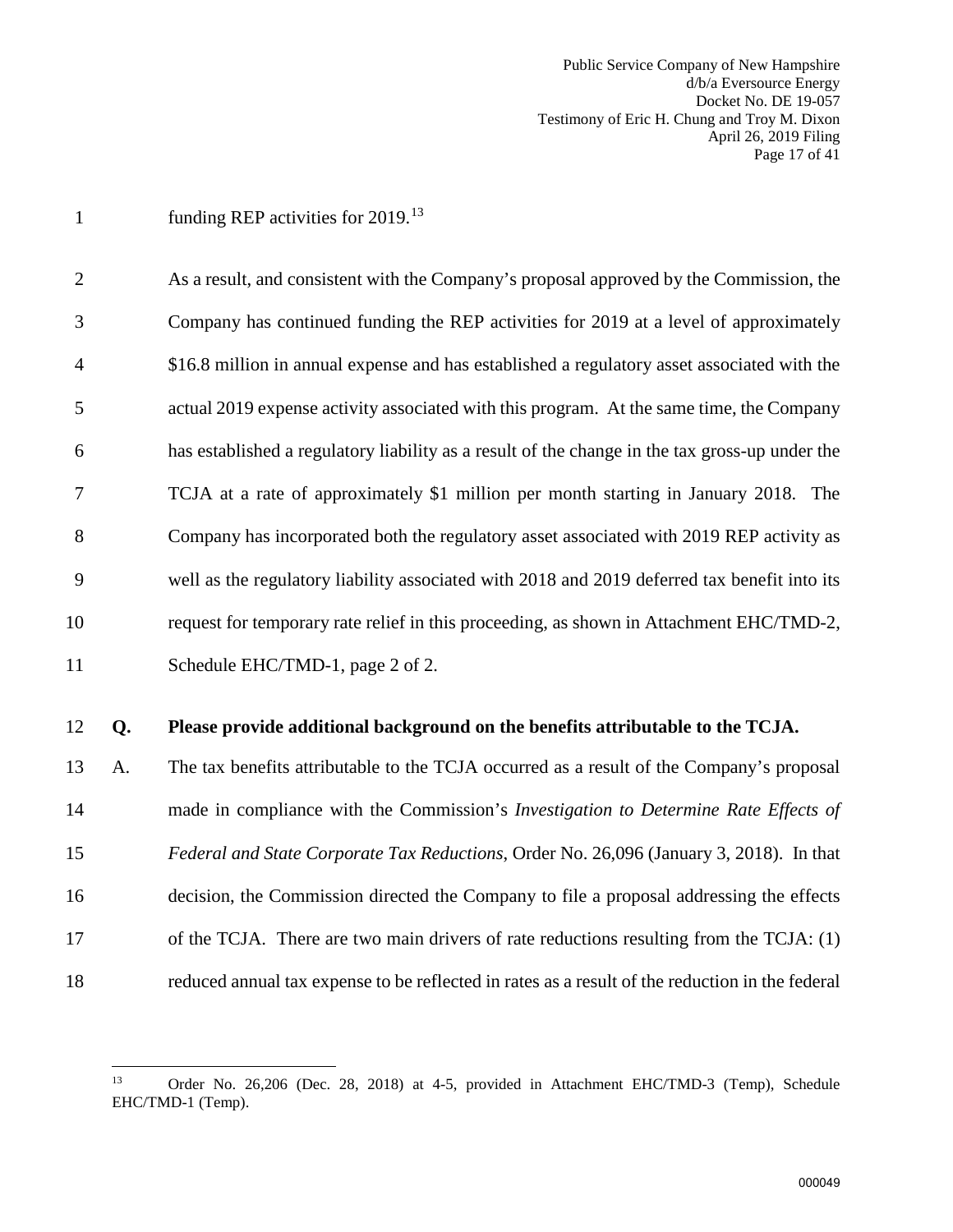Public Service Company of New Hampshire d/b/a Eversource Energy Docket No. DE 19-057 Testimony of Eric H. Chung and Troy M. Dixon April 26, 2019 Filing Page 18 of 41

| $\mathbf{1}$               | income tax rate from 35 percent to 21 percent (the change in tax gross up), and (2) an                                                                                                                                                                                                                                                                                    |
|----------------------------|---------------------------------------------------------------------------------------------------------------------------------------------------------------------------------------------------------------------------------------------------------------------------------------------------------------------------------------------------------------------------|
| $\mathfrak{2}$             | excess deferred income tax ("EDIT") balance, which results in a credit to customers over                                                                                                                                                                                                                                                                                  |
| 3                          | time as the EDIT 'turns around' over the depreciable lives of the underlying assets. In                                                                                                                                                                                                                                                                                   |
| 4                          | Docket No. DE 18-049, the Company provided a calculation of the change in annual tax                                                                                                                                                                                                                                                                                      |
| 5                          | expense reflected in the cost of service $(i.e.,$ the change in the tax gross-up) associated with                                                                                                                                                                                                                                                                         |
| 6                          | the TCJA, for which the Company estimated a monthly deferred tax benefit amount of                                                                                                                                                                                                                                                                                        |
| 7                          | $$1.023$ million. <sup>14</sup> In that proceeding, the Company also provided a preliminary estimate                                                                                                                                                                                                                                                                      |
| 8                          | of the EDIT arising as a result of the TCJA.                                                                                                                                                                                                                                                                                                                              |
| 9                          | In Order No. 26,177, the Commission directed the Company to:                                                                                                                                                                                                                                                                                                              |
| 10<br>11<br>12<br>13<br>14 | [A]ddress the rate effects of the tax reductions by March 31, 2019, and<br>request a rate for effect July 1, 2019, that is designed to provide customers<br>with the full benefit of the tax reductions when Eversource files its<br>certification of 2018 Exogenous Events, if, by that time, Eversource has not<br>already done so in a rate case filing. <sup>15</sup> |
| 15                         | Consistent with the Company's commitments in Docket No. DE 18-177, and as discussed                                                                                                                                                                                                                                                                                       |
| 16                         | in more detail herein, this request for temporary rate relief includes recovery of the deferred                                                                                                                                                                                                                                                                           |
| 17                         | REP-related vegetation management expense incurred between January 1, 2019 and June                                                                                                                                                                                                                                                                                       |
| 18                         | 30, 2019 of approximately \$7 million, which is being offset by the return to customers of                                                                                                                                                                                                                                                                                |
| 19                         | the regulatory liability associated with change in annual tax gross up reflected in the cost                                                                                                                                                                                                                                                                              |
|                            |                                                                                                                                                                                                                                                                                                                                                                           |

<span id="page-19-0"></span> $14\,$ 14 March 30, 2018 Technical Statement of Christopher J. Goulding, Attachment CJG-1, Bates Page 5, in Docket No. DE 18-049.

<span id="page-19-1"></span><sup>15</sup> Order No. 26,177 (Sept. 27, 2018) at 1, *provided as* Attachment EHC/TMD-3 (Temp), Schedule EHC/TMD-3 (Temp).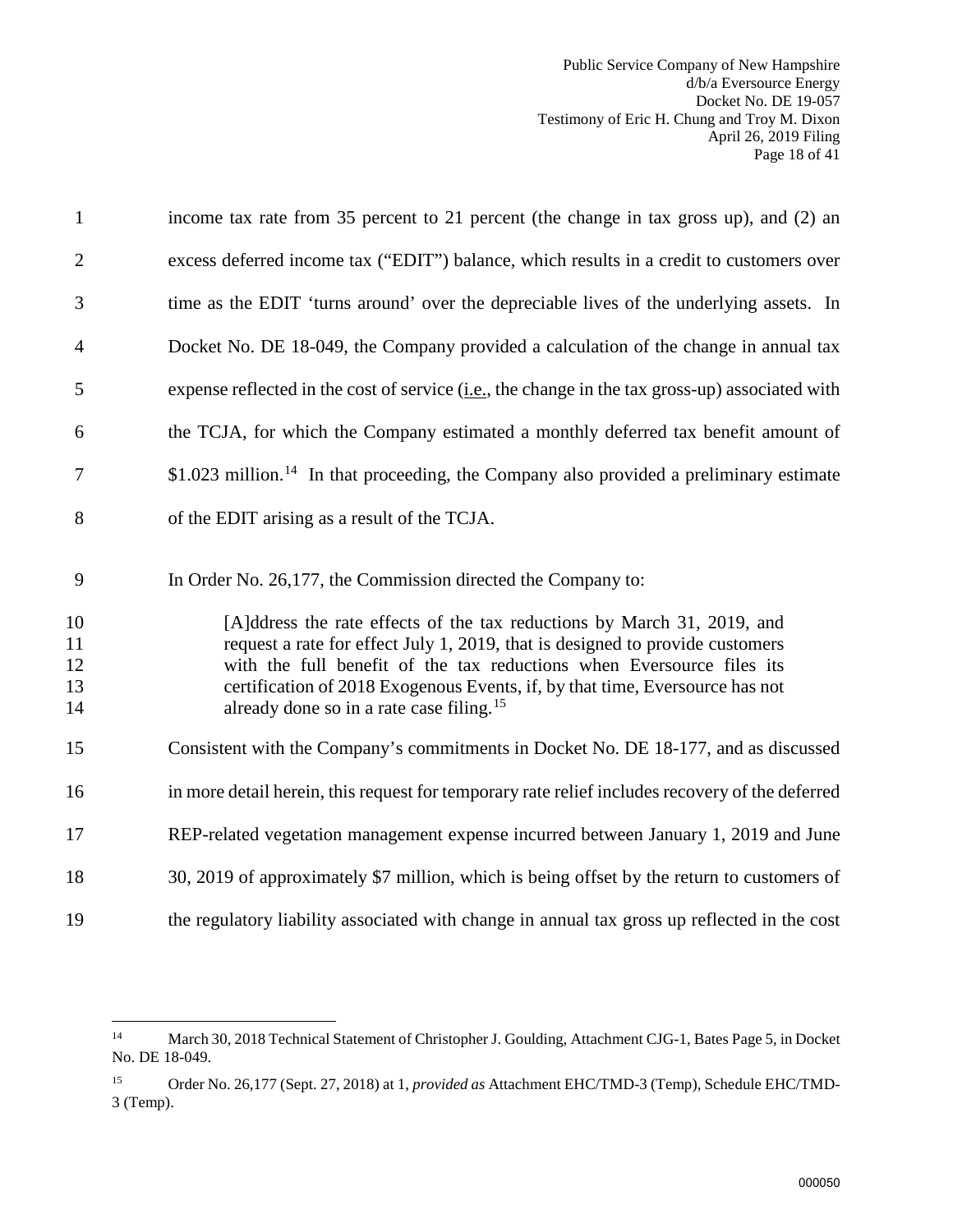Public Service Company of New Hampshire d/b/a Eversource Energy Docket No. DE 19-057 Testimony of Eric H. Chung and Troy M. Dixon April 26, 2019 Filing Page 19 of 41

<span id="page-20-0"></span>

| $\mathbf{1}$   |    | of service resulting from the TCJA totaling approximately \$19 million. <sup>16</sup> This results in a  |
|----------------|----|----------------------------------------------------------------------------------------------------------|
| $\overline{2}$ |    | net credit of \$11,993,902 to be returned to customers over one year.                                    |
| 3              |    | Consistent with the Commission's requirements in Order No. 26,177, the Company plans                     |
| $\overline{4}$ |    | to address the treatment of EDIT in its permanent rate filing, which is expected to be filed             |
| 5              |    | on or about May 28, 2019. <sup>17</sup>                                                                  |
| 6              |    | <b>Storm Cost Recovery</b><br><b>B.</b>                                                                  |
| $\overline{7}$ | Q. | Please summarize the unrecovered storm costs driving the need for an adjustment.                         |
| 8              | A. | Pursuant to Order No. 25,534 (June 27, 2013), the Company's Major Storm Cost Reserve                     |
| 9              |    | ("MSCR") is currently funded at \$12 million annually. In 2017 and 2018, the region                      |
| 10             |    | experienced severe storm activity and the Company's pre-staging and restoration costs far                |
| 11             |    | exceeded the annual funding level of the MSCR. Consequently, as of end of the test year,                 |
| 12             |    | the Company experienced a shortfall of approximately \$68.5 million in unrecovered storm                 |
| 13             |    | costs. <sup>18</sup> This shortfall is significant, making it necessary and advisable for the Commission |
| 14             |    | to commence recovery from customers given that additional storms may occur.                              |
| 15             |    | Commencement of recovery will help to avoid an unreasonably burdensome layering of                       |
| 16             |    | storm costs over time. Therefore, to address this shortfall, the Company is proposing to                 |

<span id="page-20-1"></span><sup>16</sup> Attachment EHC/TMD-2 (Temp), Schedule EHC/TMD-1 (Temp), page 2.

<span id="page-20-2"></span><sup>17</sup> *Id*. at 10.

<span id="page-20-3"></span><sup>18</sup> *See* Secretary Letter Recovery of Storm Expenses, DE 18-058 (March 26, 2019) (granting recovery of storm costs for December 2013 to April 2016); Petition for Recovery of Storm Expenses, DE 19-050 (filed March 19, 2019) (addressing storm costs between July 2016 and December 2017; currently being audited by Commission); Petition for Recovery of Storm Expenses Between January 2018 to December 2018 (The Company expects to file this on June 1, 2019 for Commission audit). *See also* Attachment EHC/TMD-3 (Temp), Schedule EHC/TMD-2 (Temp) for additional detail.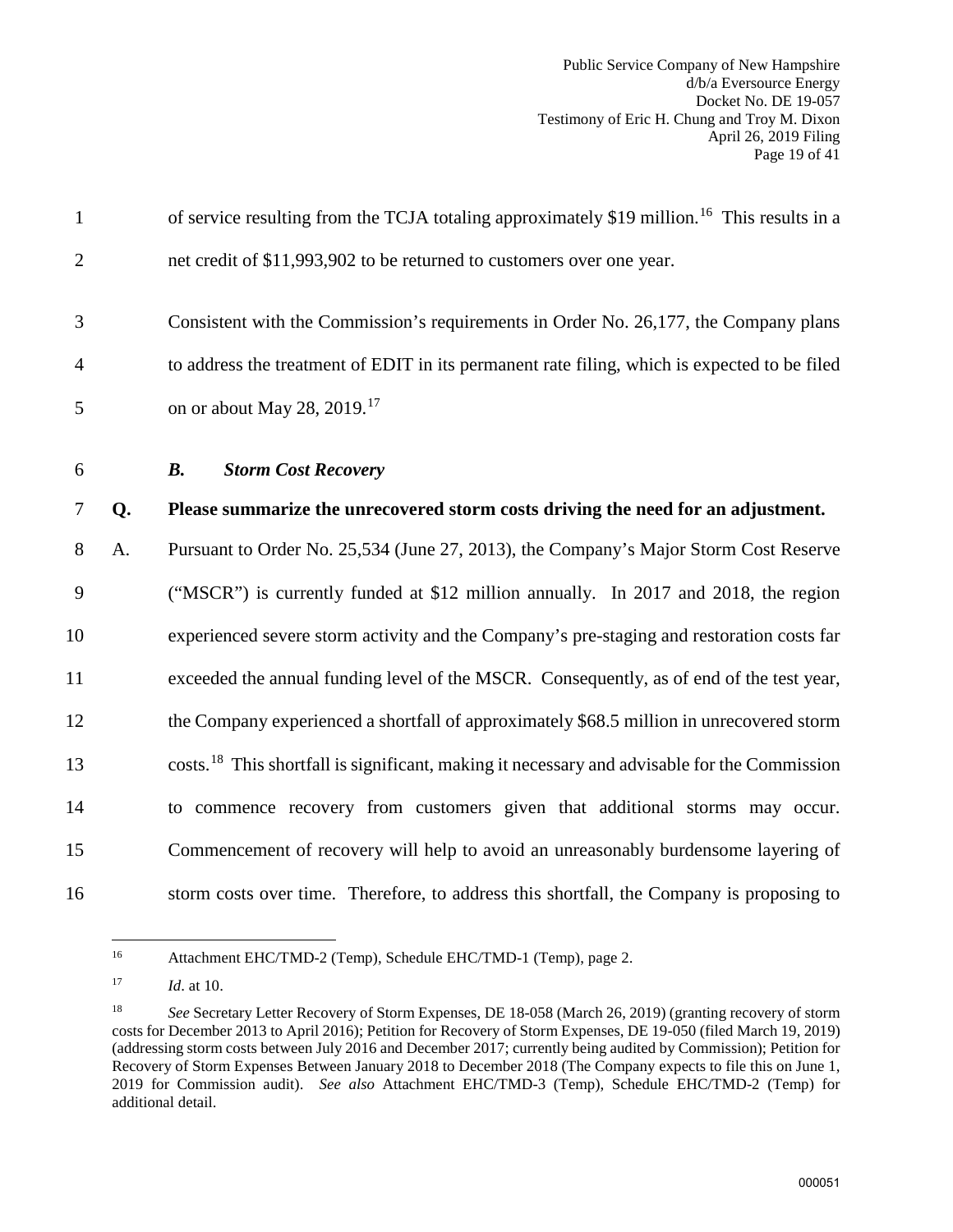<span id="page-21-0"></span>

| $\mathbf{1}$   |      | commence recovery of this deficit, including carrying charges at the previously approved     |
|----------------|------|----------------------------------------------------------------------------------------------|
| $\overline{2}$ |      | stipulated rate of return, over a five-year period commencing July 1, 2019. The details of   |
| 3              |      | this proposed adjustment are provided in Section IV below.                                   |
| 4              | III. | SUMMARY OF REVENUE REQUIREMENT ANALYSIS                                                      |
| 5<br>6         | Q.   | Please provide an overview of the attachments and schedules accompanying your<br>testimony.  |
| 7              | A.   | We have provided three attachments as part of our testimony:                                 |
| 8              |      | Attachment EHC/TMD-2 (Temp) includes the revenue requirement schedules for the               |
| 9              |      | temporary rate review. The Company has limited the revenue requirement schedules             |
| 10             |      | to those necessary to support the Commission's investigation of the Company's request        |
| 11             |      | for temporary rate relief. The Company will provide the additional schedules necessary       |
| 12             |      | to support a full rate case filing when it submits its proposal for permanent rates on or    |
| 13             |      | about May 28, 2019.                                                                          |
| 14             |      | Attachment EHC/TMD-3 (Temp) includes supporting documentation for the material               |
| 15             |      | adjustments to the proposed cost of service in Attachment EHC/TMD-2 (Temp) that              |
| 16             |      | are described in further detail below.                                                       |
| 17             |      | Attachment EHC/TMD-4 (Temp) contains additional reference documents provided to<br>$\bullet$ |
| 18             |      | facilitate the Commission's review of the Company's temporary cost of service                |
| 19             |      | presented in this proceeding.                                                                |
| 20             |      | As noted above, the Company will seek authorization for new permanent rates in an            |
| 21             |      | application to be submitted on or about May 28, 2019. That request will be supported by      |
| 22             |      | all of the information required by the Commission's rules, including a comprehensive         |
| 23             |      | presentation of testimony and exhibits demonstrating the need for permanent rate relief, as  |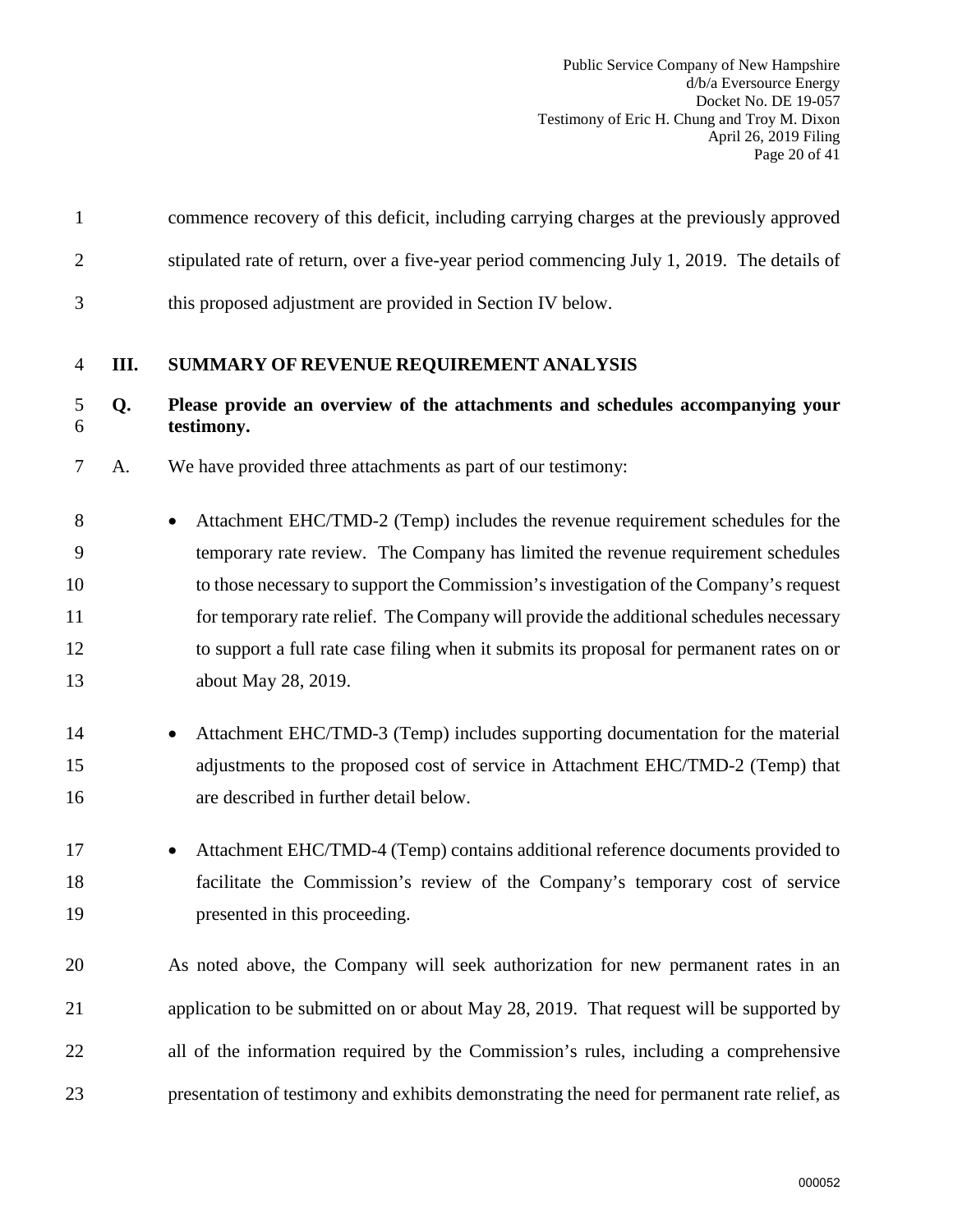1 well as the Commission's Standard Filing Requirements that must accompany such a 2 request.

| 3              | Q. | What is the test year period that PSNH used for its revenue requirement analysis?                           |
|----------------|----|-------------------------------------------------------------------------------------------------------------|
| $\overline{4}$ | A. | The test year period used for the revenue requirement analysis is the 12-month period                       |
| 5              |    | ended December 31, 2018 ("Test Year").                                                                      |
| 6<br>$\tau$    | Q. | Would you please summarize the Company's distribution cost of service and resulting<br>revenue requirement? |
| 8              | A. | Attachment EHC/TMD-2 (Temp), Schedule EHC-3 (Temp) presents the Company's                                   |
| 9              |    | Revenue Requirement Summary, computing a total cost of service of \$410,714,170. The                        |
| 10             |    | Company has calculated a distribution revenue deficiency of \$45,091,934 based on                           |
| 11             |    | adjusted Test Year revenues of \$365,622,236. The computation of the revenue deficiency                     |
| 12             |    | reflects total rate base of \$1,219,366,601 and assumes a weighted cost of capital of 7.08                  |
| 13             |    | percent.                                                                                                    |
| 14             |    | In addition, this distribution revenue deficiency includes the material items referenced                    |
| 15             |    | above: (1) a base distribution revenue deficiency of \$24 million; (2) an increase in annual                |
| 16             |    | vegetation management expense of \$18 million; (3) amortization of the unrecovered storm                    |
| 17             |    | cost balance of \$68.5 million as of December 31, 2018, or \$15 million per year; (4) all                   |
| 18             |    | being offset by an increase in revenues of approximately \$12 million, which has the effect                 |
| 19             |    | of lowering the distribution revenue deficiency to \$45 million.                                            |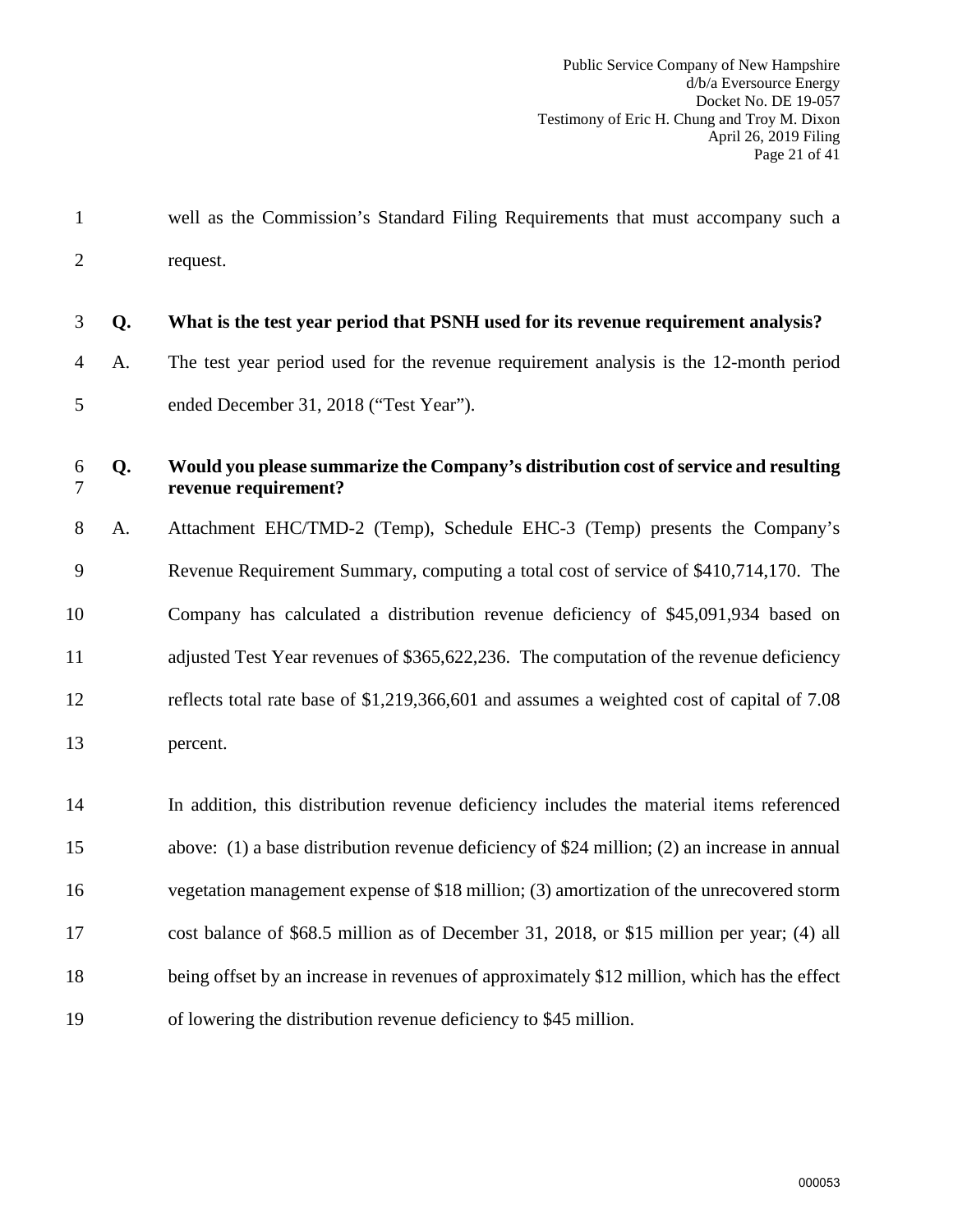Public Service Company of New Hampshire d/b/a Eversource Energy Docket No. DE 19-057 Testimony of Eric H. Chung and Troy M. Dixon April 26, 2019 Filing Page 22 of 41

| $\mathbf{1}$   |    | The \$12 million normalizing adjustment to revenues is necessary because, during the test  |
|----------------|----|--------------------------------------------------------------------------------------------|
| $\overline{2}$ |    | year, the Company recorded a regulatory liability of \$12 million associated with the TCJA |
| 3              |    | as a reduction to revenue in account 449 (Provision for Rate Refunds), as shown on         |
| $\overline{4}$ |    | Attachment EHC/TMD-2 (Temp), Schedule EHC/TMD-4 (Temp), line 39, Column (E).               |
| 5              |    | As noted above and shown on Attachment EHC/TMD-2 (Temp), Schedule EHC/TMD-1                |
| 6              |    | (Temp), the Company is applying the net refund of federal income-tax savings associated    |
| 7              |    | with the TCJA/2019 Vegetation Management costs totaling approximately \$12 million,        |
| 8              |    | which reduces the requested distribution revenue deficiency to \$33,098,032.               |
| 9              | Q. | Why is the Company proposing normalizing adjustments to the cost of service in this        |
| 10             |    | filing?                                                                                    |
| 11             | A. | Although the Company relies substantially on unadjusted 2018 test year data in the         |
| 12             |    | development of the cost of service, it is important to make normalizing adjustments to the |
| 13             |    | cost of service. One reason is that included in any representative test year are cost or   |
| 14             |    | revenue elements that are non-recurring, out-of-period, or otherwise not appropriate to be |
| 15             |    | reflected in the revenue requirement. Similarly, to the extent that the test year excludes |
| 16             |    | certain known-and-measurable cost or revenue elements that are understood to be incurred   |
| 17             |    | on a continuing basis, those elements are appropriate for inclusion in the revenue         |
| 18             |    | requirement.                                                                               |

## 19 **Q. Please describe the process for identifying normalizing adjustments.**

20 A. In order to remove out-of-period or non-recurring items from the test year level of expense 21 activity, the Company performed a detailed review of account activity to normalize out-of-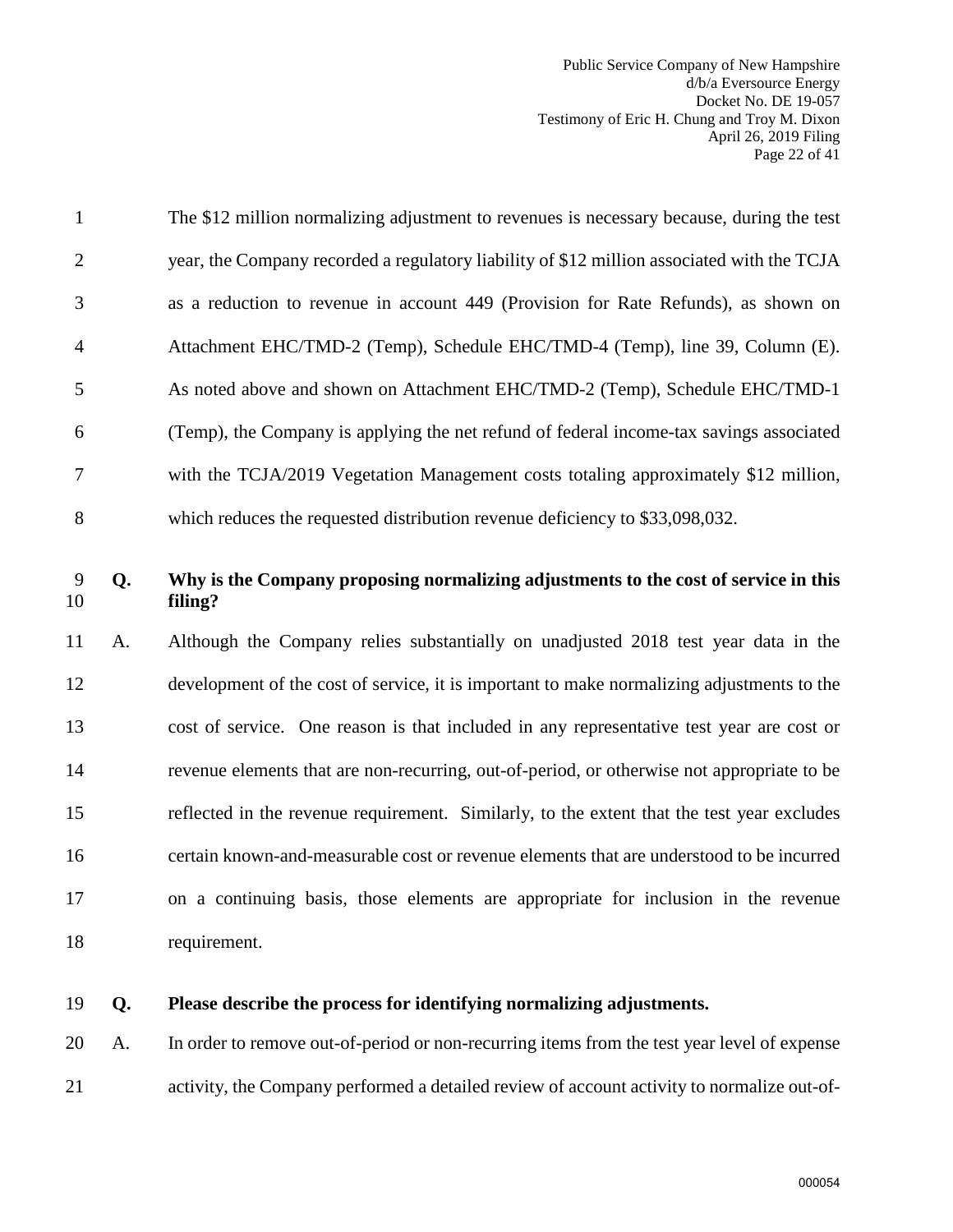Public Service Company of New Hampshire d/b/a Eversource Energy Docket No. DE 19-057 Testimony of Eric H. Chung and Troy M. Dixon April 26, 2019 Filing Page 23 of 41

1 period or non-recurring activity. As a supplement to this review, the Company's 2 Accounting Department identified any accounting entries that were recorded on PSNH's 3 books that were "out-of-period," meaning the entries were booked during the Test Year but 4 are related to a different time period. In addition, the Company's Accounting Department 5 identified entries that were recorded outside of the 12-month test year but that should have 6 been recorded within the Test Year. This exercise has resulted in the Company's proposal 7 for an adjusted test year that is reflected in the various schedules of Attachment 8 EHC/TMD-2 (Temp). As described elsewhere in this joint testimony, a limited number of 9 adjustments are included in Temporary Rates, with the remainder to be proposed as part of 10 Permanent Rates.

#### 11 **Q. Did the Company make any adjustments to Test Year Operating Revenues?**

12 A. As shown on Attachment EHC/TMD-2 (Temp), Schedule EHC/TMD-5 (Temp), page 1, 13 line 21, Column (E), the Company made normalizing adjustments to increase operating 14 revenues totaling \$13,289,292. The largest normalizing adjustment reflected in this 15 amount is related to the accrued regulatory liability associated with the TCJA. As 16 discussed above, and in more detail in Section IV below, the accrued regulatory liability 17 associated with the TCJA is equal to \$12,276,000 and was recorded as a reduction to 18 revenues during the Test Year. Because new rates resulting from this case will reflect 19 currently prevailing income tax rates, the Company will cease to accrue this regulatory 20 liability after new rates are set going forward. Therefore, the Company has made this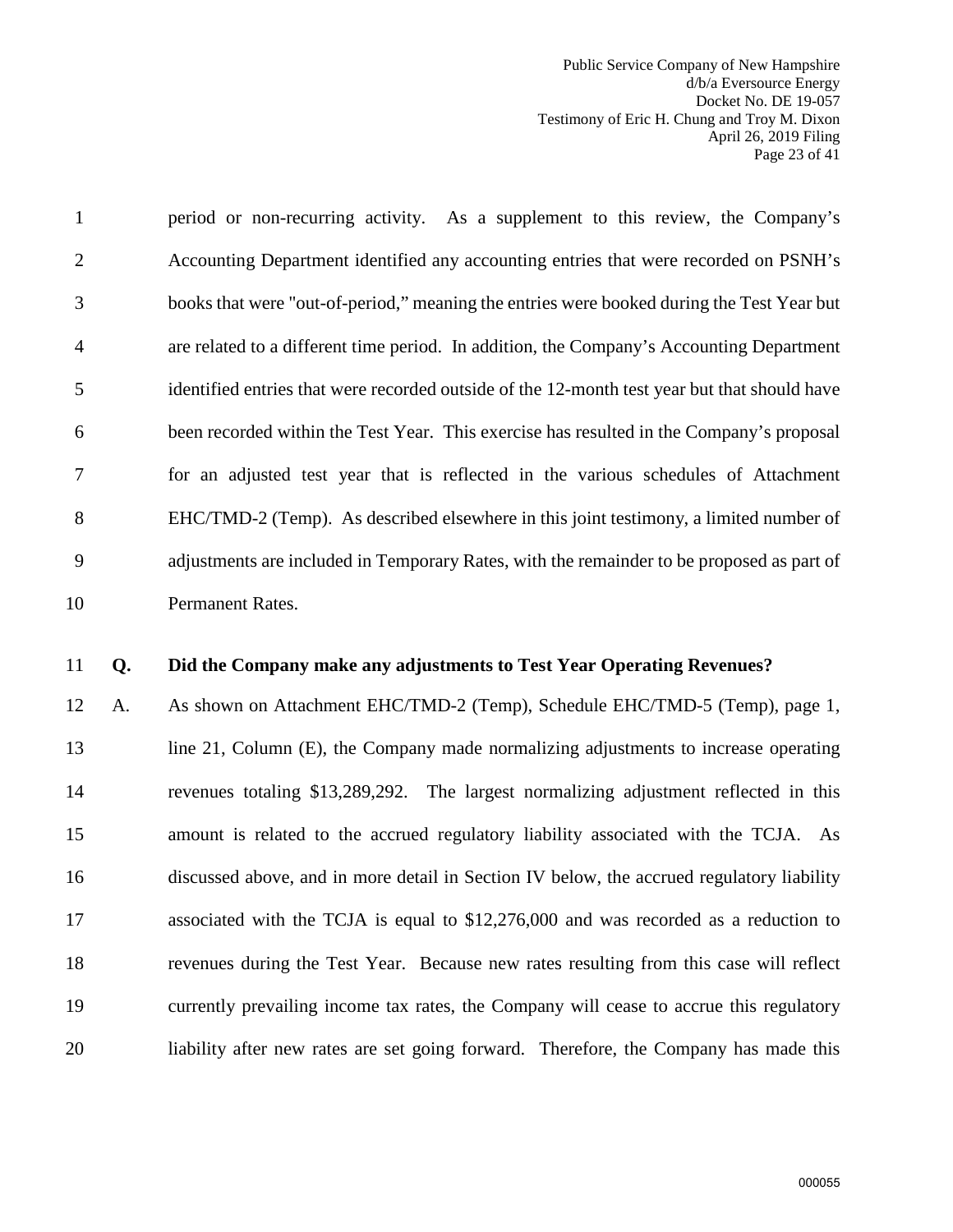| $\mathbf{1}$   |    | normalizing adjustment to its recorded test year revenues to reverse the effect of this        |
|----------------|----|------------------------------------------------------------------------------------------------|
| $\overline{2}$ |    | accounting treatment during the Test Year.                                                     |
| 3              | Q. | Did the Company make any adjustments to Test Year O&M Expenses?                                |
| 4              | A. | As shown on Attachment EHC/TMD-2 (Temp), Schedule EHC/TMD-5 (Temp), page 1,                    |
| 5              |    | line 29, Column (E), the Company has made adjustments to O&M expenses totaling                 |
| 6              |    | \$17,941,149, which principally pertains to an increase of \$16,800,000 associated with the    |
| 7              |    | reclassification of ETT and Hazard Tree Removal costs as O&M expense consistent with           |
| 8              |    | annual amounts approved for the REP in Docket No. DE 18-177.                                   |
| 9              | Q. | Did the Company make any adjustments to Test Year Other Operating Expenses?                    |
| 10             | A. | As shown on Attachment EHC/TMD-2 (Temp), Schedule EHC/TMD-5 (Temp), page 1,                    |
| 11             |    | line 33, Column (E), the Company made adjustments to amortizations totaling \$14,746,439       |
| 12             |    | to reflect certain increases and decreases to Other Operating Expenses. The primary driver     |
| 13             |    | of this total is a \$15,512,608 increase to account for the amortization of deferred storm     |
| 14             |    | costs related to events through 2018.                                                          |
| 15             | Q. | Did the Company make any adjustments to Test Year Taxes Other than Income?                     |
| 16             | A. | As shown on Attachment EHC/TMD-2 (Temp), Schedule EHC/TMD-5 (Temp), page 1,                    |
| 17             |    | line 38, Column $(E)$ , the Company made normalization adjustments totaling \$3,120,992 to     |
| 18             |    | reflect a number of increases and decreases to Other Operating Expenses. The primary           |
| 19             |    | driver of this total is a \$3,058,417 increase to account for the 2018 decision of the Supreme |
|                |    |                                                                                                |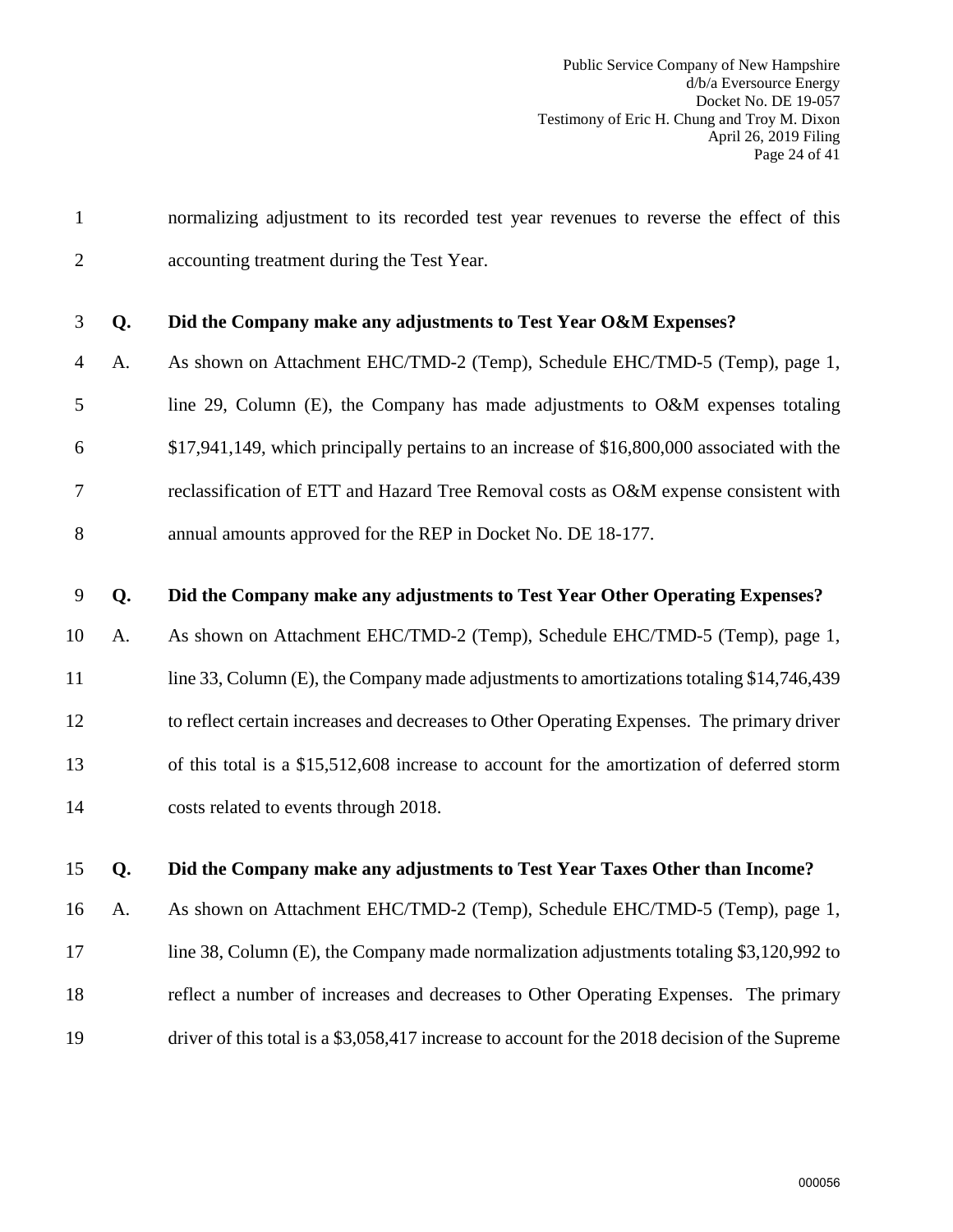| $\mathbf{1}$        |    | Court of New Hampshire ("Supreme Court") upholding a tax abatement on PSNH property                                                       |
|---------------------|----|-------------------------------------------------------------------------------------------------------------------------------------------|
| $\overline{2}$      |    | which is described more fully below.                                                                                                      |
| 3<br>$\overline{4}$ | Q. | Please describe the indirect cost reallocation included in Attachment EHC/TMD-2<br>(Temp), Schedule EHC/TMD-5 (Temp), page 1, Column (C). |
| 5                   | A. | The indirect cost reallocation in Attachment EHC/TMD-2 (Temp), Schedule EHC/TMD-                                                          |
| 6                   |    | 5 (Temp), page 1, Column (C) is a two-step process designed to provide a more simplified                                                  |
| 7                   |    | cost of service presentation by aligning net credits for capitalization with total direct costs                                           |
| 8                   |    | from PSNH and total allocated costs from Eversource Energy Service Company related to                                                     |
| 9                   |    | the following six cost of service expense adjustments: (1) Employee Benefits, (2)                                                         |
| 10                  |    | Insurance, (3) Payroll Taxes, (4) Enterprise IT Projects Expense, (5) Enterprise IT Projects                                              |
| 11                  |    | Depreciation, and (6) Lease Expense.                                                                                                      |
| 12                  |    | The first step is to reverse in total the Test Year activity recorded using cost elements ZPB                                             |
| 13                  |    | (Payroll Benefit Loader) and ZGS (General Service Company Benefit Loader). The second                                                     |
| 14                  |    | step is to develop composite Test Year capitalization percentages for PSNH and                                                            |
| 15                  |    | Eversource Energy Service Company in order that the ZPB and ZGS indirect costs will                                                       |
| 16                  |    | follow where the actual test year PSNH and Eversource Energy Service Company                                                              |
| 17                  |    | employee labor was charged ( <i>i.e.</i> , either O&M or capital). When the total Test Year PSNH                                          |
| 18                  |    | direct costs and Eversource Energy Service Company allocated costs (for the six expense                                                   |
| 19                  |    | items listed above) are multiplied by these capitalization percentages, it aligns credits for                                             |
| 20                  |    | capitalization with the precise accounts where Test Year labor is charged. As shown on                                                    |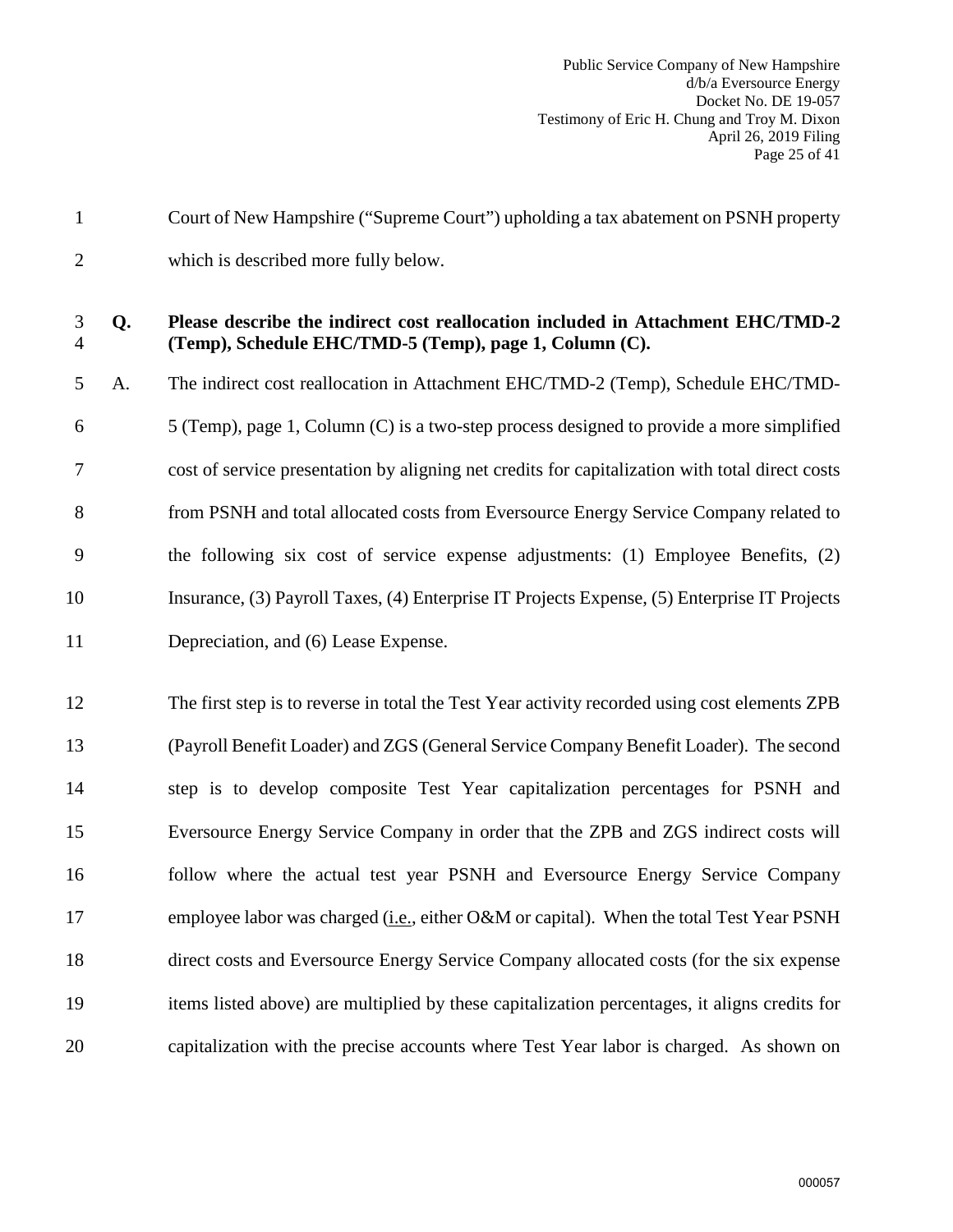Public Service Company of New Hampshire d/b/a Eversource Energy Docket No. DE 19-057 Testimony of Eric H. Chung and Troy M. Dixon April 26, 2019 Filing Page 26 of 41

| $\mathbf{1}$        |    | Attachment EHC/TMD-2 (Temp), Schedule EHC/TMD-5 (Temp), page 1, line 49, Column                                                                                   |
|---------------------|----|-------------------------------------------------------------------------------------------------------------------------------------------------------------------|
| $\overline{2}$      |    | (C), the net effect of this reallocation on the cost of service for ratemaking purposes is zero.                                                                  |
| 3<br>$\overline{4}$ | Q. | Please describe how this request for temporary rates is designed to address the critical<br>financial needs of PSNH, while minimizing rate impacts for customers. |
| 5                   | A. | PSNH has structured this request for temporary rates in a way that addresses the critical                                                                         |
| 6                   |    | financial needs that the Company's has in relation to distribution operations, while also                                                                         |
| 7                   |    | mitigating rate increases to customers. As noted above, the Company is confronting three                                                                          |
| 8                   |    | financial challenges. These challenges include the need to address a worsening revenue                                                                            |
| 9                   |    | deficiency; the need to adjust rates to reflect the impact of the Commission's decision in                                                                        |
| 10                  |    | Docket No. DE 17-196 to reclassify ETT and Hazard Tree Removal costs as O&M                                                                                       |
| 11                  |    | expenses, rather than capital expenditures; and the need to recover deferred costs primarily                                                                      |
| 12                  |    | associated with major storm events occurring in 2017 and 2018. It is imperative that PSNH                                                                         |
| 13                  |    | address these needs so that its ability to continue investing in the system for the benefit of                                                                    |
| 14                  |    | customers is maintained. However, PSNH is also sensitive to balancing the needs of the                                                                            |
| 15                  |    | business to support operations and capital investment with the interests of customers in                                                                          |
| 16                  |    | mitigating and/or minimizing rate impacts.                                                                                                                        |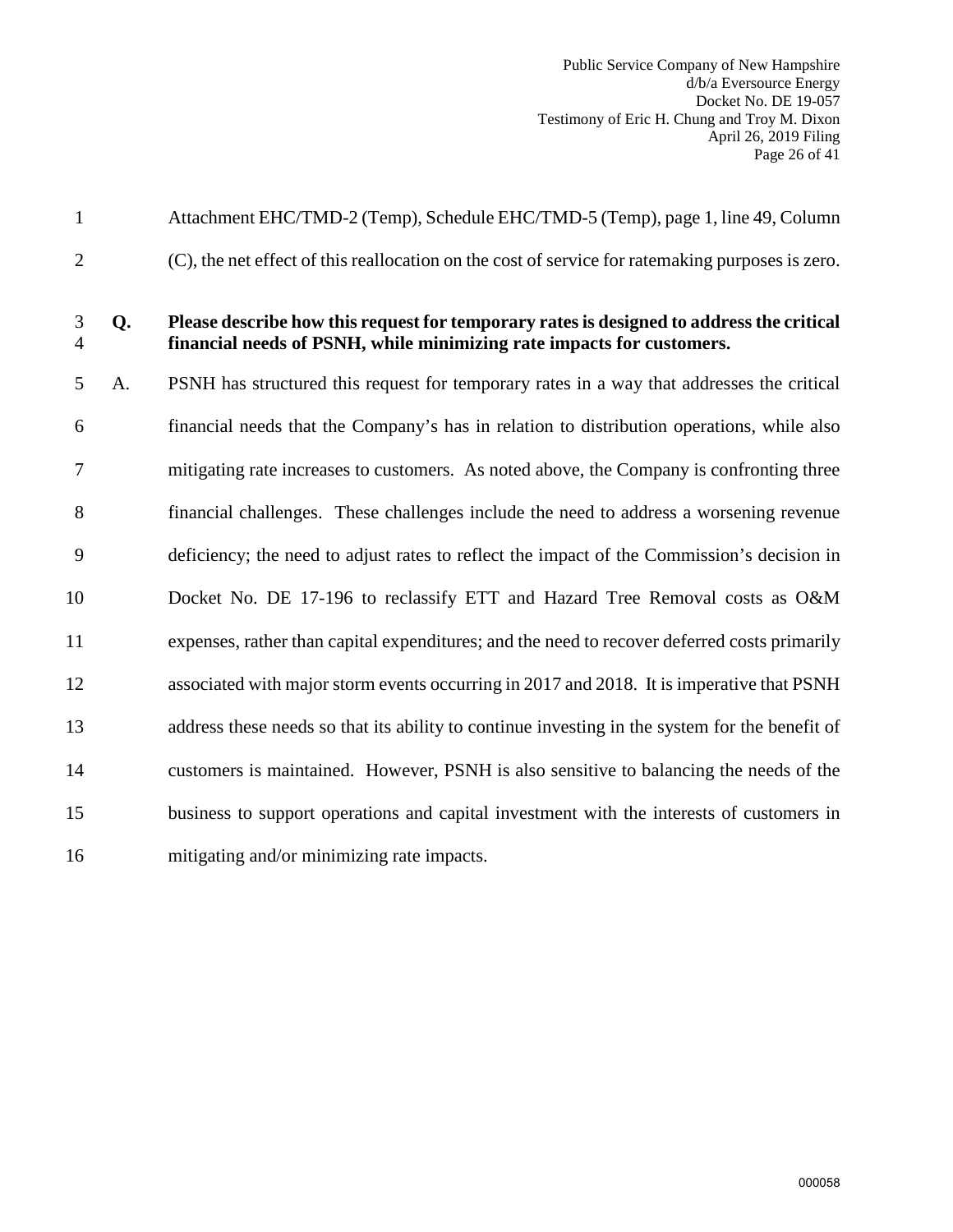<span id="page-28-0"></span>

| $\mathbf{1}$<br>$\overline{2}$ | Q.  | Please describe the impacts that the Company's rate proposal would have on<br>customers.     |      |
|--------------------------------|-----|----------------------------------------------------------------------------------------------|------|
| 3                              | A.  | As discussed in more detail in the testimony of Company Witness Edward A. Davis, the         |      |
| 4                              |     | proposed change in distribution rates would result in an average overall increase in total   |      |
| 5                              |     | retail billed revenue of 2.2 percent. The estimated effect of the temporary rate proposal on |      |
| 6                              |     | each distribution rate class is shown below in Figure 5:                                     |      |
| $\overline{7}$                 |     | <b>Figure 5. Estimated Effect by Class</b>                                                   |      |
|                                |     | Residential                                                                                  | 2.9% |
|                                |     | General Service Rate G                                                                       | 2.5% |
|                                |     | Primary General Service Rate GV                                                              | 1.2% |
|                                |     | Large General Service Rate LG                                                                | 0.9% |
|                                |     | <b>Outdoor Lighting</b>                                                                      | 6.3% |
|                                |     | Average                                                                                      | 2.2% |
| 8                              |     | The Company's proposal for addressing the Test Year revenue deficiency is limited to the     |      |
| 9                              |     | recovery of per-book Test-Year expenses and a test-year end rate-base computation, plus      |      |
| 10                             |     | the normalizing adjustments discussed in Section IV below.                                   |      |
| 11                             | IV. | REVENUE REQUIREMENT ANALYSIS                                                                 |      |
| 12                             | Q.  | What adjustments have you made to the revenue requirement calculation?                       |      |
| 13                             | Α.  | PSNH's revenue requirement includes adjustments to Operating Revenues, O&M and               |      |
| 14                             |     | Administrative and General ("A&G") Expenses, Amortization and Property Taxes. These          |      |
| 15                             |     | proposed adjustments are summarized on Attachment EHC/TMD-2 (Temp), Schedule                 |      |
| 16                             |     | EHC/TMD-5 (Temp), page 1 and are described in detail below.                                  |      |
|                                |     |                                                                                              |      |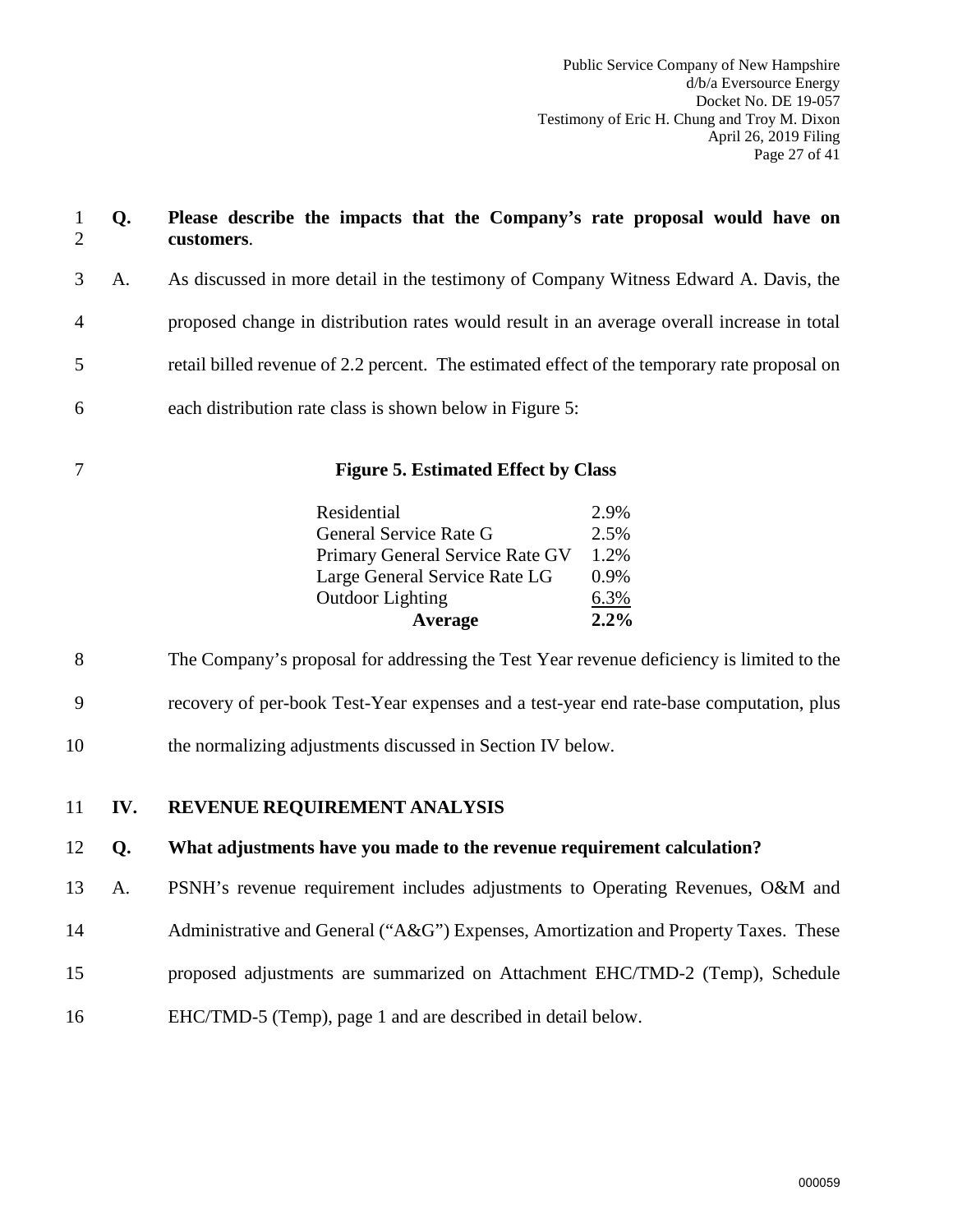Public Service Company of New Hampshire d/b/a Eversource Energy Docket No. DE 19-057 Testimony of Eric H. Chung and Troy M. Dixon April 26, 2019 Filing Page 28 of 41

#### <span id="page-29-0"></span>1 *A. Operating Revenues*

#### 2 **Q. Which schedule shows the adjustments to Operating Revenues?**

3 A. Attachment EHC/TMD-2 (Temp), Schedule EHC/TMD-4 (Temp), page 1 shows the Test 4 Year revenue per books in Column (B). Non-distribution revenues of (\$694,676,467) that 5 were recognized in the Test Year as distribution revenue have been removed from Test 6 Year revenues as shown in Column (C). More specifically, as shown in lines 27 through 7 32, Column (C), the non-distribution revenues of (\$603,842,286) that have been removed 8 from the Test Year are recovered through other reconciling rate mechanisms established 9 by the Commission, including transmission, Energy Efficiency, transition, retail, electric 10 assistance program, and Energy Service. Other Revenues shown in lines 38 through 44, 11 Column (C) totaling (\$90,834,182) were also removed from Test Year revenues. 12 Adjustments to account for the TCJA benefit and other revenues are shown in Column (E). 13 Lastly, adjusted Test Year revenues are shown in Column (F).

#### 14 **Q. Please explain in more detail how the adjustment for the TCJA was derived.**

- 15 A. As noted above, in Docket No. DE 18-049 the Company proposed to address the TCJA-16 related accrued refunds due to customers in the context of the Company's 2019 base-rate
- 

 $\overline{a}$ 

<sup>17</sup> case.<sup>[19](#page-29-1)</sup> This proceeding sets that process in motion, so that PSNH customers can realize

<span id="page-29-1"></span><sup>19</sup> *See* March 30, 2018 Technical Statement of Christopher J. Goulding, Bates Pages 3-4, in Docket No. DE 18-049.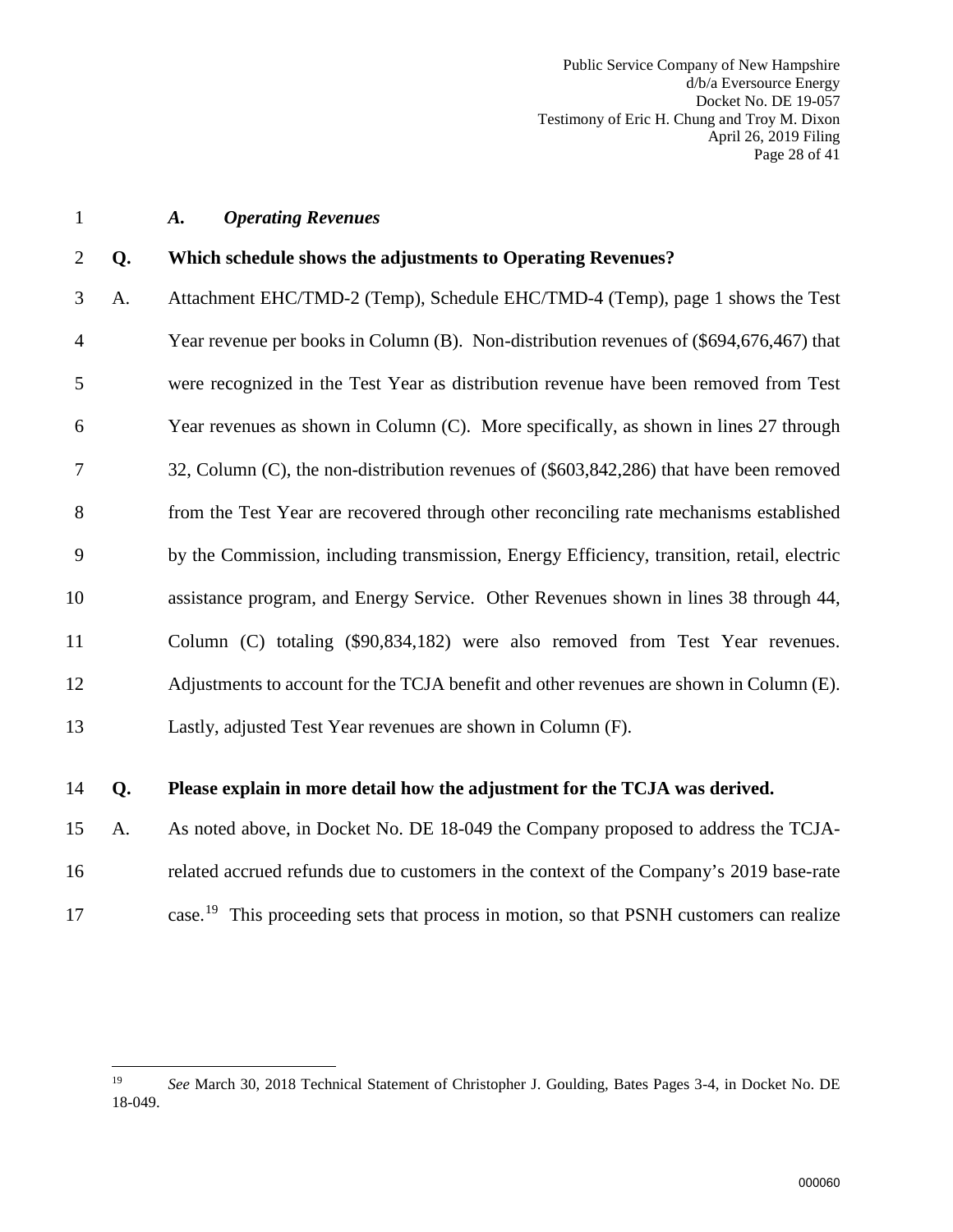1 the full benefits of the tax savings beginning with the effective date of temporary rates on 2 July 1, [20](#page-30-0)19.<sup>20</sup>

| 12             | Q. | Please describe any other significant normalizing adjustments that were made to                      |
|----------------|----|------------------------------------------------------------------------------------------------------|
| 11             |    | the total TCJA benefit amount of \$12.3 million.                                                     |
| 10             |    | its revenues and lowered its revenue deficiency to reverse the annual credit associated with         |
| 9              |    | (Temp), Schedule EHC/TMD-4 (Temp), line 39, Column (E) the Company has increased                     |
| 8              |    | tax rates as of January 1, 2018. Accordingly, as shown on Attachment EHC/TMD-2                       |
| $\overline{7}$ |    | forward because new distribution rates will properly reflect changes in Federal and State            |
| 6              |    | in the Test Year as a reduction in revenues, but needs to be added back to revenues going            |
| 5              |    | annualized amount of \$12.3 million. <sup>21</sup> As discussed previously, this amount was recorded |
| $\overline{4}$ |    | benefit due to the change in the tax gross-up of \$1.023 million, which is equivalent to an          |
| 3              |    | As also noted above, in Docket No. DE 18-049, the Company estimated a monthly tax                    |

## 13 **Operating Revenues.**

14 A. As shown on Attachment EHC/TMD-2 (Temp), Schedule EHC/TMD-4 (Temp), line 40,

15 Column (E), the Company has made an adjustment of \$999,432 to account for certain late

16 payment charges in the Test Year. More specifically, the amount of \$999,432 relates to

<span id="page-30-0"></span><sup>17</sup> the Commission's suspension of the Company's ability to collect late-payment charges to

<sup>20</sup> 20 *See* Order No. 26,177 (Sept. 27, 2018) at 1 (directing the Company to "address the rate effects of the tax reductions by March 31, 2019, and request a rate for effect July 1, 2019, that is designed to provide customers with the full benefit of the tax reductions when Eversource files its certification of 2018 Exogenous Events, if, by that time, Eversource has not already done so in a rate case filing.") *provided as* Attachment EHC/TMD-3 (Temp), Schedule EHC/TMD-3 (Temp).

<span id="page-30-1"></span><sup>&</sup>lt;sup>21</sup> March 30, 2018 Technical Statement of Christopher J. Goulding, Attachment CJG-1, Bates Page 5, in Docket No. DE 18-049.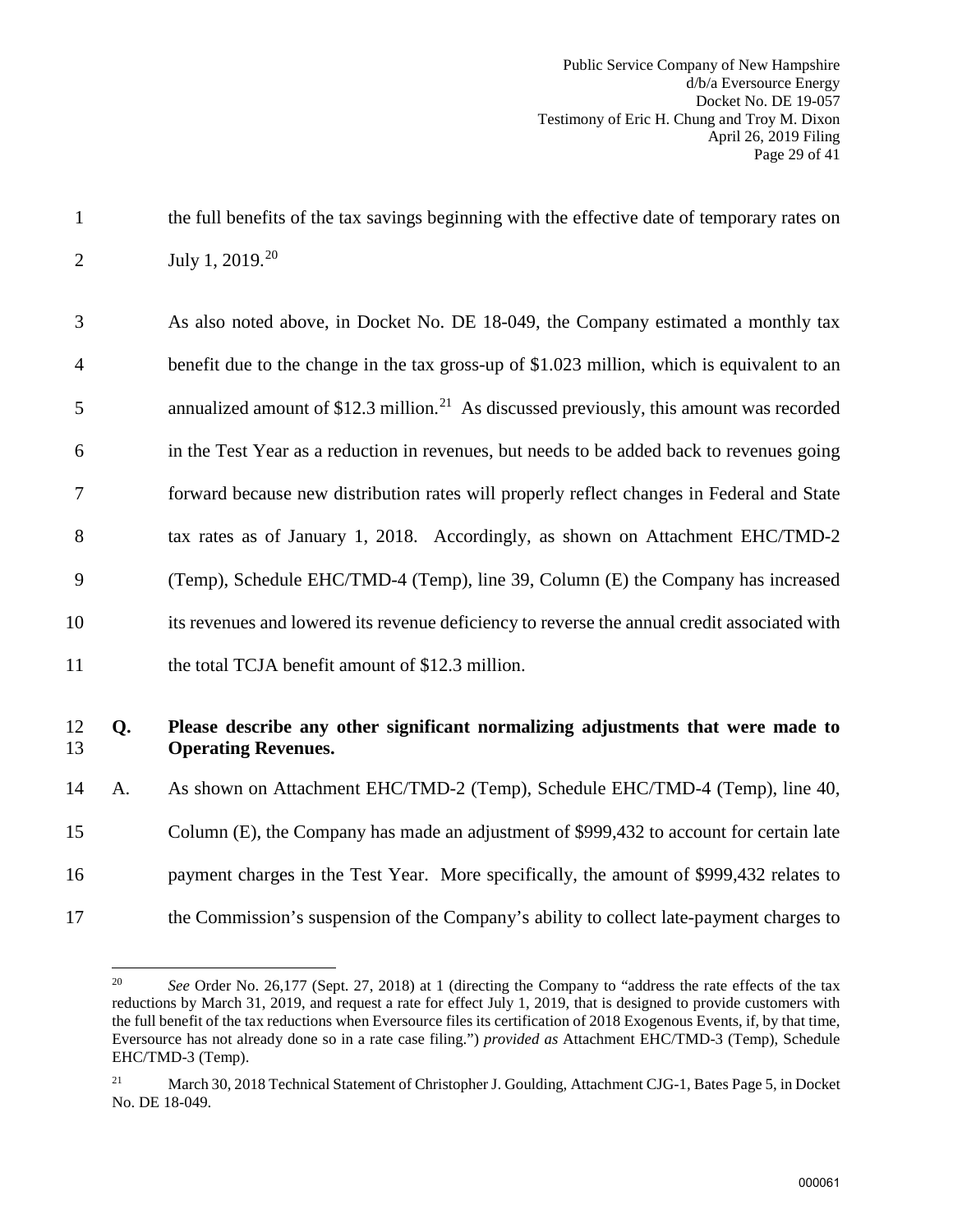Public Service Company of New Hampshire d/b/a Eversource Energy Docket No. DE 19-057 Testimony of Eric H. Chung and Troy M. Dixon April 26, 2019 Filing Page 30 of 41

| 11             | Q. | What is the amount of per-book Test Year O&M Expense?                                               |
|----------------|----|-----------------------------------------------------------------------------------------------------|
| 10             |    | <b>Adjustments to O&amp;M Expense</b><br><b>B.</b>                                                  |
| 9              |    | the temporary rate request in this proceeding by the same amount.                                   |
| 8              |    | three-year average. This has the effect of lowering the revenue deficiency associated with          |
| 7              |    | that would have been billed for late charges in the Test Year, calculated using a historical,       |
| 6              |    | to increase Test Year revenues in the amount of \$999,432 to reflect a representative amount        |
| 5              |    | proposed tariff changes. <sup>23</sup> Therefore, the Company has included a normalizing adjustment |
| $\overline{4}$ |    | late payment charges. On January 24, 2019, the Commission approved the Company's                    |
| 3              |    | made a filing on December 13, 2018, requesting an amendment to its tariff to reinstitute            |
| 2              |    | transition to a payment processing vendor located in Boston, Massachusetts, the Company             |
| 1              |    | customers who pay their bills by mail in Docket No. DE $17-171.^{22}$ After making the              |

<span id="page-31-0"></span>12 A. In the Test Year, the Company incurred \$144,859,395 in O&M Expense, as shown on 13 Attachment EHC/TMD-2 (Temp), Schedule EHC/TMD-5 (Temp), page 2, line 46, Column 14 (B).

#### 15 **Q. Has the Company removed non-distribution expenses, such as those associated with**  16 **power production and transmission expenses?**

17 A. Yes. Non-distribution expenses are removed as shown in Attachment EHC/TMD-2

- 18 (Temp), Schedule EHC/TMD-5 (Temp), page 3, Column (D). Additional details
- <span id="page-31-1"></span>19 supporting Column D are provided on Schedule EHC/TMD-5 (Temp), page 5. As shown

 $22\,$ 22 *See* Order No. 26,110 (March 7, 2018).

<span id="page-31-2"></span><sup>23</sup> Secretary Letter Approving Tariff Changes, DE 17-171 (Jan. 24, 2019).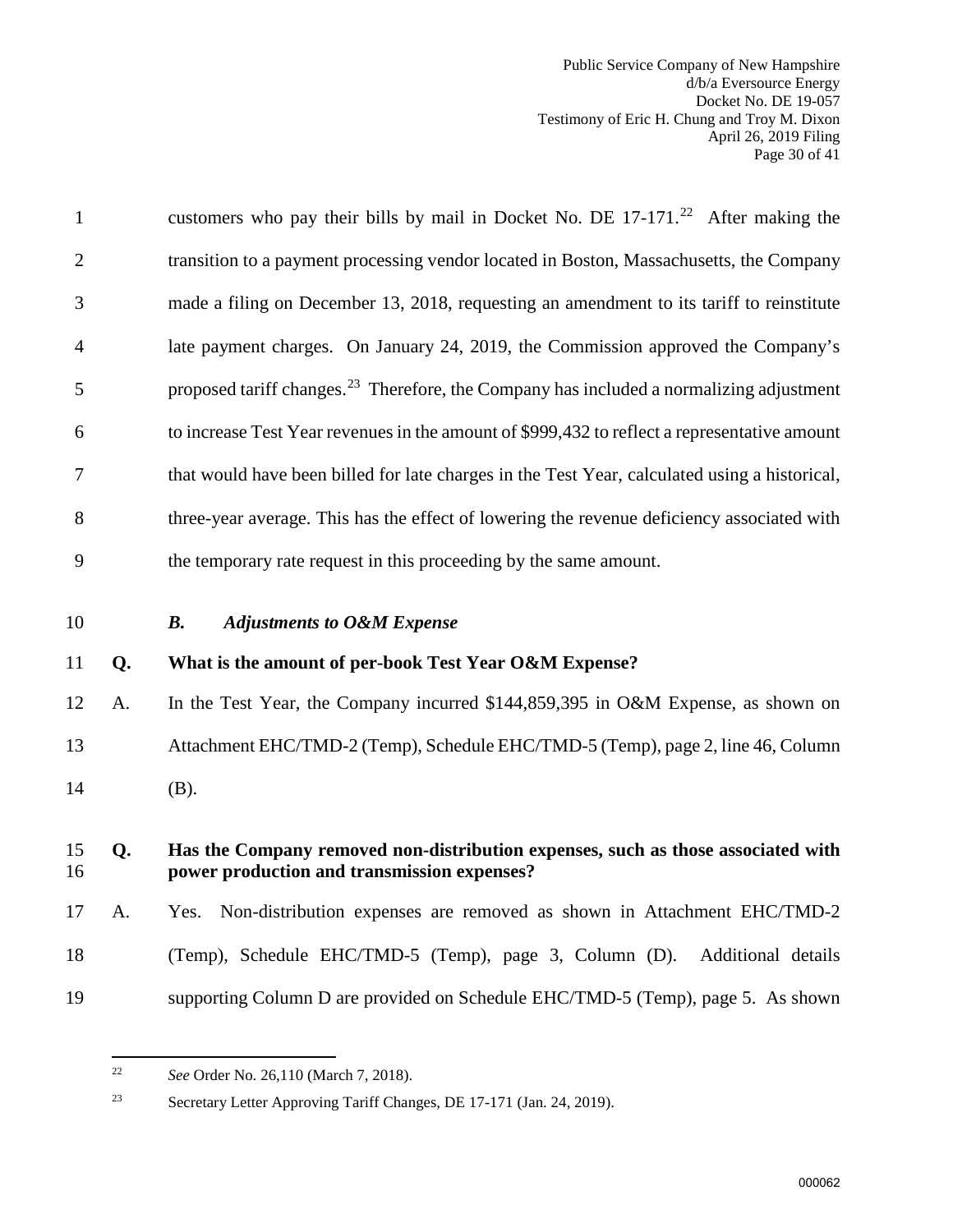Public Service Company of New Hampshire d/b/a Eversource Energy Docket No. DE 19-057 Testimony of Eric H. Chung and Troy M. Dixon April 26, 2019 Filing Page 31 of 41

| $\mathbf{1}$   |    | on page 5, the Company has removed expenses recovered through other rate mechanisms                                    |
|----------------|----|------------------------------------------------------------------------------------------------------------------------|
| $\overline{2}$ |    | established by the Commission, including default service, transition, energy efficiency,                               |
| 3              |    | electric assistance program, transmission and generation charges.                                                      |
| 4<br>5         | Q. | Please describe the normalizing adjustments to O&M Expense included in Schedule<br>EHC-5 (Temp), page 2.               |
| 6              | A. | The normalizing adjustments presented on Attachment EHC/TMD-2 (Temp), Schedule                                         |
| 7              |    | EHC/TMD-5 (Temp), page 2, line 46, Column (E), result in a net increase to Test Year                                   |
| 8              |    | O&M Expense of \$17,941,149. This net increase is primarily driven by one item, which                                  |
| 9              |    | is \$18,013,743 for vegetation management expense.                                                                     |
|                |    |                                                                                                                        |
| 10<br>11       | Q. | Please provide more detail with respect to the normalizing adjustment to account for<br>vegetation management expense. |
| 12             | A. | As discussed above, in Docket No. DE 18-177, the Commission authorized the                                             |
| 13             |    | continuation of the Company's REP for calendar year 2019 in a manner that accounted for                                |
| 14             |    | certain changes in tree maintenance activities and the continuation of the Company's                                   |
| 15             |    | Troubleshooter program. As described therein, the Company estimated the continuation                                   |
| 16             |    | of the REP to require an incremental annual revenue requirement of $$16,800,000$ in 2019. <sup>24</sup>                |
| 17             |    | As approved, that deficiency was to be deferred until July 1, 2019, and was to be offset by                            |
| 18             |    | a portion of the customer tax benefit to mitigate any rate change at that time. <sup>25</sup> As shown                 |

<span id="page-32-0"></span> $24\,$ 24 *See* November 16, 2018 Technical Statement of Christopher J. Goulding, Bates page 13, in Docket No. DE 18-177.

<span id="page-32-1"></span><sup>25</sup> *See* Order No. 26,206 (December 28, 2018) at 4-5, provided in Attachment EHC/TMD-3 (Temp), Schedule EHC/TMD-1 (Temp).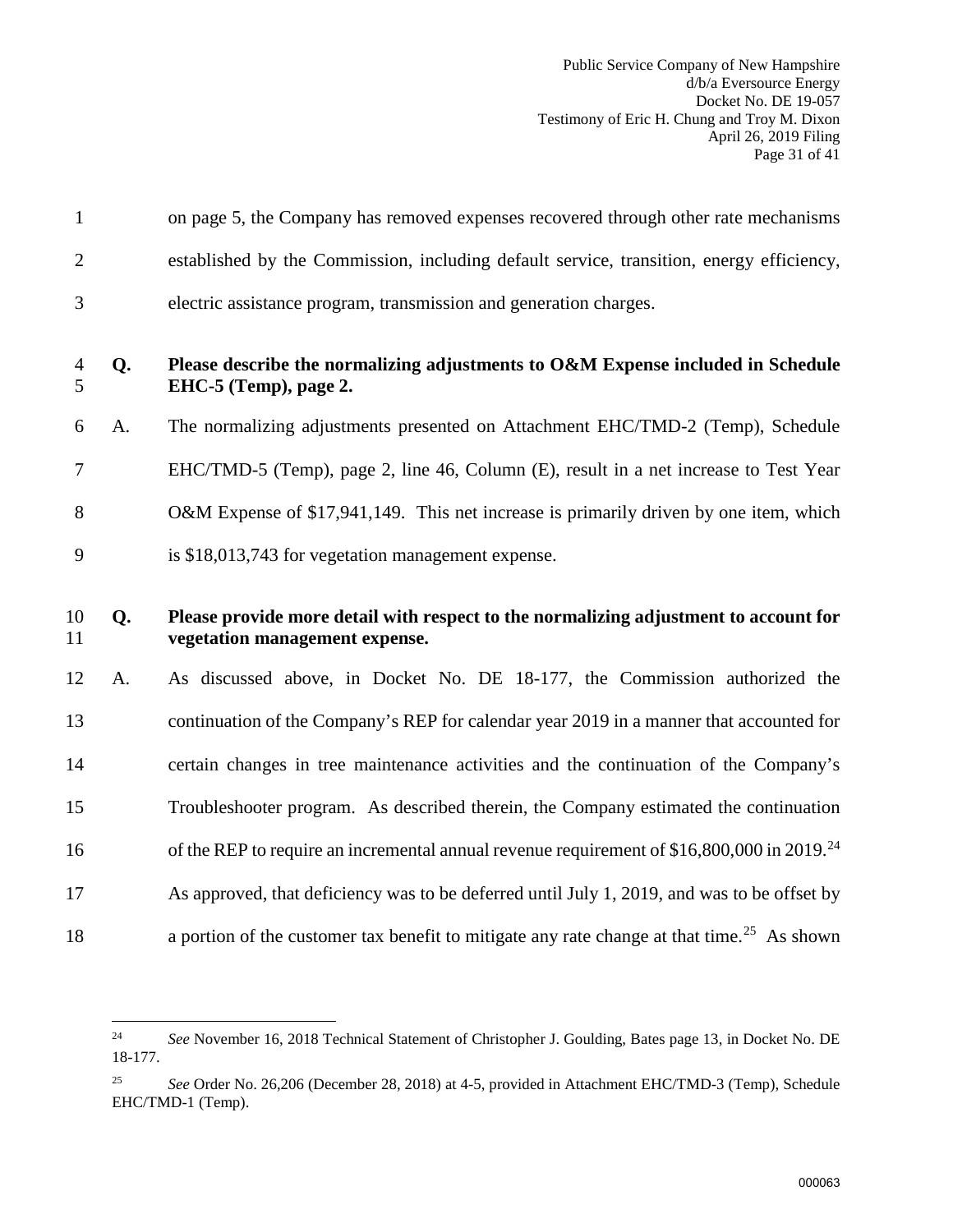Public Service Company of New Hampshire d/b/a Eversource Energy Docket No. DE 19-057 Testimony of Eric H. Chung and Troy M. Dixon April 26, 2019 Filing Page 32 of 41

|                | on Attachment EHC/TMD-2 (Temp), Schedule EHC/TMD-20 (Temp), page 2, line 32, the        |
|----------------|-----------------------------------------------------------------------------------------|
| 2              | Company has adjusted O&M expenses by \$16,800,00 to account for the reclassification of |
| 3              | vegetation management costs from capital to O&M expense. Additional support for this    |
| $\overline{4}$ | adjustment is provided in Attachment EHC/TMD-3 (Temp), Schedule EHC/TMD-1               |
| 5              | (Temp).                                                                                 |

6 In addition, as shown on Attachment EHC/TMD-2 (Temp), Schedule EHC/TMD-20 7 (Temp), page 2, line 21, the Company has made an adjustment of \$1,213,743 to account 8 for tree-trimming services that the Company performs on behalf of a third-party pole 9 owner. These services are critical to maintain the reliability of the electric distribution 10 system. The amount of \$1,213,743 is an actual expense incurred in the Test Year and 11 represents the balance of billings to the third-party pole owner that currently remain unpaid.

#### 12 **Q. Please describe any other significant normalizing adjustments that were made to**  13 **O&M Expense.**

14 A. The Company has made additional normalizing adjustment to O&M Expense as itemized 15 on Attachment EHC/TMD-2 (Temp), Schedule EHC/TMD-5 (Temp), page 6. The 16 Company has discussed the most material adjustments elsewhere in this testimony, 17 including the amortization of unrecovered storm costs as of December 2018 (line 19), the 18 revenue adjustment related to the TCJA (line 27), and the Vegetation Management expense 19 adjustment (lines 39 and 40). The most significant of the remaining normalizing 20 adjustments are summarized as follows: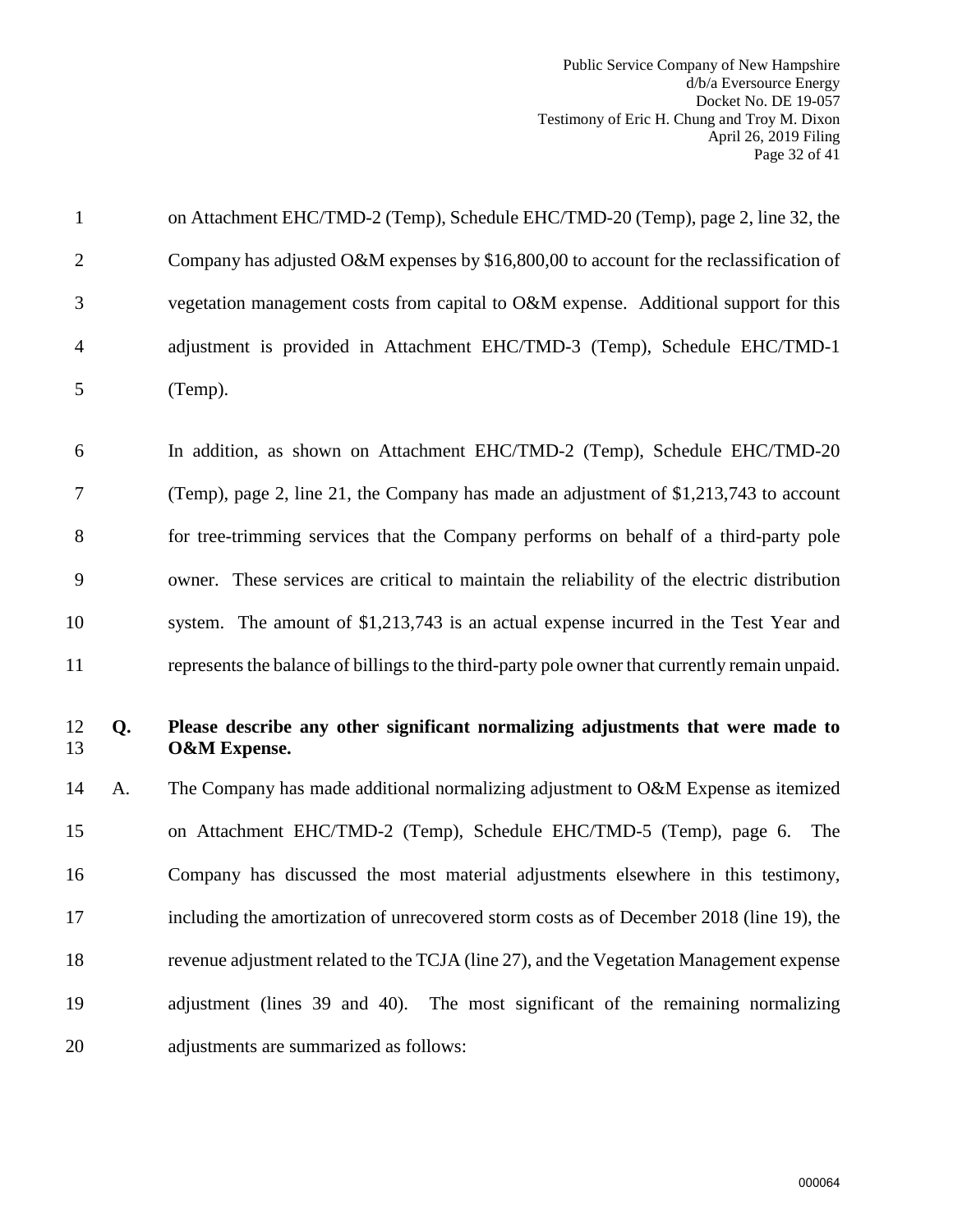| $\mathbf{1}$   |           | As shown on Attachment EHC/TMD-2 (Temp), Schedule EHC/TMD-5 (Temp), page                |
|----------------|-----------|-----------------------------------------------------------------------------------------|
| $\overline{2}$ |           | 6, line 75, the Company made an adjustment of (\$724,870) to reduce expenses to reflect |
| 3              |           | actual amounts invoiced by the Commission for Fiscal Year ("FY") 2019 regulatory        |
| $\overline{4}$ |           | assessments. More specifically the reduction of (\$724,870) reflects the difference     |
| 5              |           | between the amount booked for regulatory assessments in the Test Year of \$5,501,189    |
| 6              |           | and the actual invoiced amount in FY 2019 of \$4,776,319. The Commission's invoice      |
| 7              |           | for regulatory assessments for FY 2019 is provided in Attachment EHC/TMD-3              |
| 8              |           | (Temp), Schedule EHC/TMD-5 (Temp).                                                      |
|                |           |                                                                                         |
| 9              |           | As shown on Attachment EHC/TMD-2 (Temp), Schedule EHC/TMD-5 (Temp), page                |
| 10             |           | 6, line 62, the Company made an adjustment of $(\$760,111)$ to reduce expenses to       |
| 11             |           | remove certain non-recurring consulting costs for which the Company is not requesting   |
| 12             |           | recovery in this proceeding.                                                            |
| 13             | $\bullet$ | As shown on Attachment EHC/TMD-2 (Temp), Schedule EHC/TMD-5 (Temp), page                |
| 14             |           | 6, line 54, the Company made a normalizing adjustment of \$547,623 to account for a     |
| 15             |           | credit related to Test Year employee overhead expenses. Specifically, the Company       |
| 16             |           | uses a historical rate (developed based on prior year actual experience) to allocate    |
| 17             |           | non-productive time (i.e., vacation, sick time, jury duty, etc.) to where an employee's |
| 18             |           | productive time was charged (e.g., O&M, capital, etc.). Since the rate used to allocate |
| 19             |           | non-productive time was based on historical data, it did not match the actual Test Year |
| 20             |           | non-productive amounts. The discrepancy caused by using a historical rate versus        |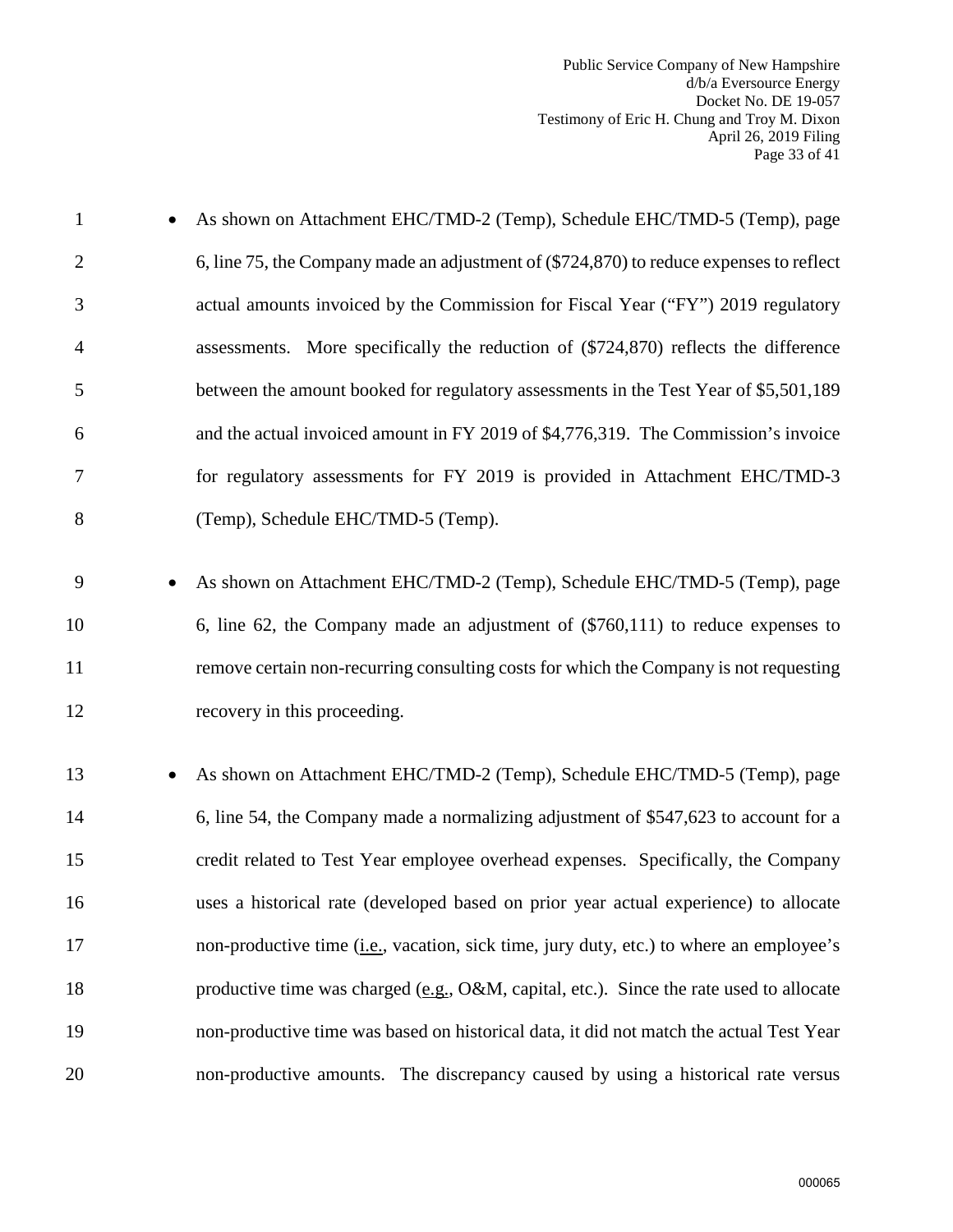Public Service Company of New Hampshire d/b/a Eversource Energy Docket No. DE 19-057 Testimony of Eric H. Chung and Troy M. Dixon April 26, 2019 Filing Page 34 of 41

| $\mathbf{1}$         | actual activity caused a net credit in Account 920 in the amount of (\$547,623). In order                                                                                                                                                          |
|----------------------|----------------------------------------------------------------------------------------------------------------------------------------------------------------------------------------------------------------------------------------------------|
| $\overline{2}$       | to resolve this discrepancy, the Company is adding back this net credit as a normalizing                                                                                                                                                           |
| 3                    | adjustment to bring the Test Year balance in this account back to zero, or what a normal                                                                                                                                                           |
| $\overline{4}$       | Test Year would reflect.                                                                                                                                                                                                                           |
| 5                    | As shown on Attachment EHC/TMD-2 (Temp), Schedule EHC/TMD-5 (Temp), page                                                                                                                                                                           |
| 6                    | 6, line 77, the Company made an adjustment of \$351,238 to reclassify interest charged                                                                                                                                                             |
| 7                    | on customer deposits from FERC Account 431 to FERC Account 930. Customer                                                                                                                                                                           |
| 8                    | deposits are shown as a liability on a utility's balance sheet and represent a source of                                                                                                                                                           |
| 9                    | non-investor supplied capital. As explained in the NARUC Rate Case and Audit                                                                                                                                                                       |
| 10                   | Manual ("NARUC Manual"), customer deposits are generally treated in one of three                                                                                                                                                                   |
| 11                   | ways:                                                                                                                                                                                                                                              |
| 12<br>13<br>14       | The first method does not reduce rate base by the customer deposits<br>balance and classifies any interest accrued or paid on those deposits as<br>a below-the-line (or non-operating) expense.                                                    |
| 15<br>16<br>17<br>18 | The second method reduces rate base by the customer deposits balance,<br>and classifies any interest accrued or paid on those deposits as an above-<br>the-line (or operating) expense that is included in the revenue<br>requirement computation. |
| 19<br>20<br>21       | The third method includes the liability for customer deposits in the<br>utility's capital structure at a zero cost, reducing the overall rate of<br>return. <sup>26</sup>                                                                          |

<span id="page-35-0"></span> $26\,$ 26 *Rate Case and Audit Manual*, NARUC Staff Subcommittee on Accounting and Finance at 21 (2003), *available at* http://regulationbodyofknowledge.org/wp-content/uploads/2013/03/NARUC\_Rate\_Case\_and.pdf.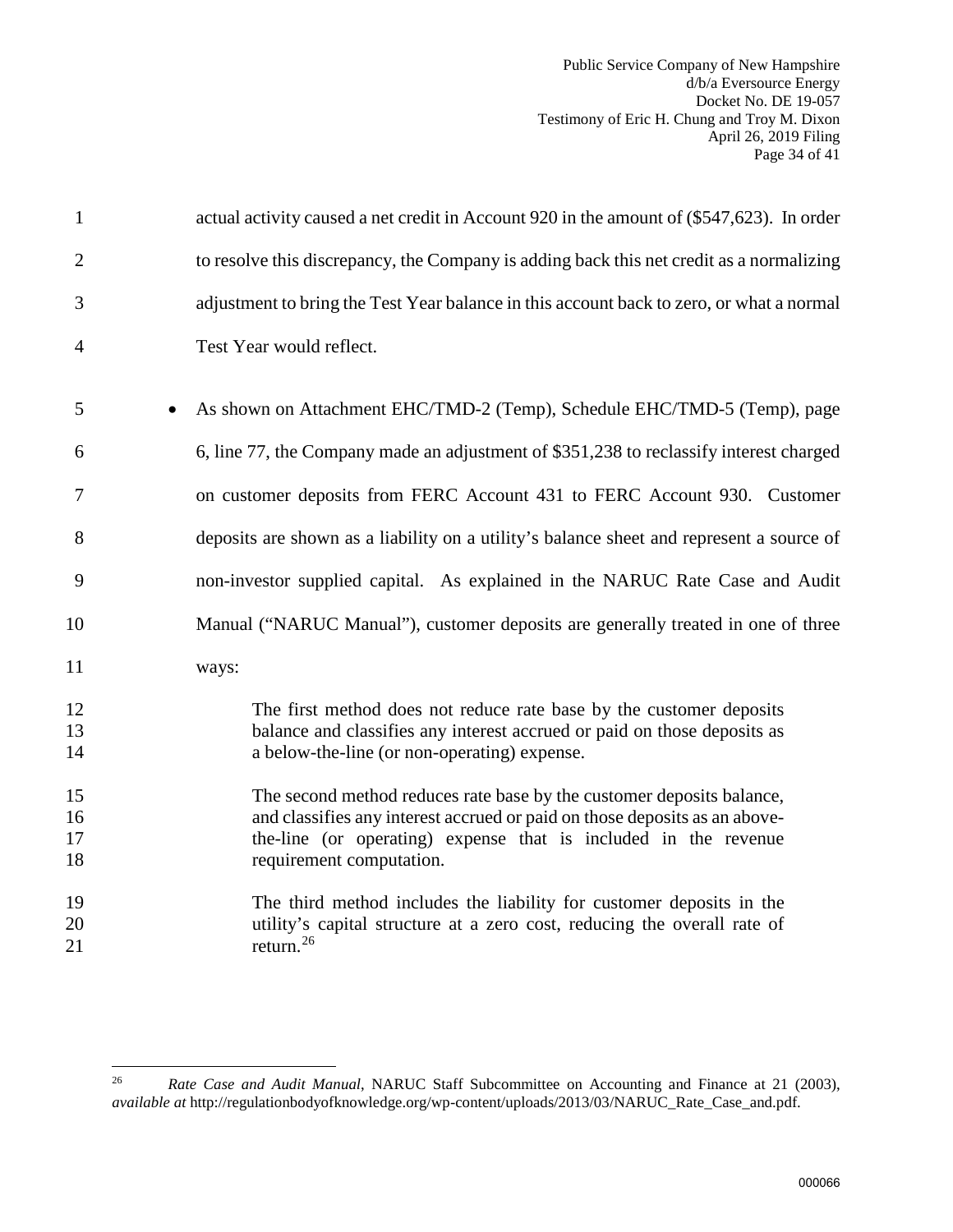Public Service Company of New Hampshire d/b/a Eversource Energy Docket No. DE 19-057 Testimony of Eric H. Chung and Troy M. Dixon April 26, 2019 Filing Page 35 of 41

1 The Company employs the second method described in the NARUC Manual. 2 Therefore, the adjustment in the amount of \$351,238 is necessary to reflect the fact that 3 the Company reduces rate base by the customer deposits balance, and classifies any 4 interest accrued or paid on those deposits as an expense that is included in the revenue 5 requirement.

- 6 As shown on Attachment EHCTMD-2 (Temp), Schedule EHC/TMD-5 (Temp), page 7 6, line 48, the Company made an adjustment of \$315,000 to add back out-of-period 8 (2017) customer service costs—meaning the entry was booked during the Test Year 9 but related to a different time period. The Company's Accounting Department 10 identified this adjustment as part of its comprehensive review of accounting entries 11 recorded on PSNH's books.
- <span id="page-36-0"></span>

#### 12 *C. Amortization of Deferred Assets*

#### 13 **Q. Has the Company made adjustments to the Test Year amortization expense?**

14 A. Yes. Attachment EHC/TMD-2 (Temp), Schedule EHC/TMD-5 (Temp), page 2, line 51, 15 Column (E) shows an increase to amortization expense of \$14,746,439. The detail 16 supporting this adjustment is provided on Attachment EHC/TMD-2, Schedule EHC/TMD-17 30, page 2 and shows that this net increase is primarily driven by one item, which is an 18 increase of \$15,512,608 associated with the amortization of deferred storm costs.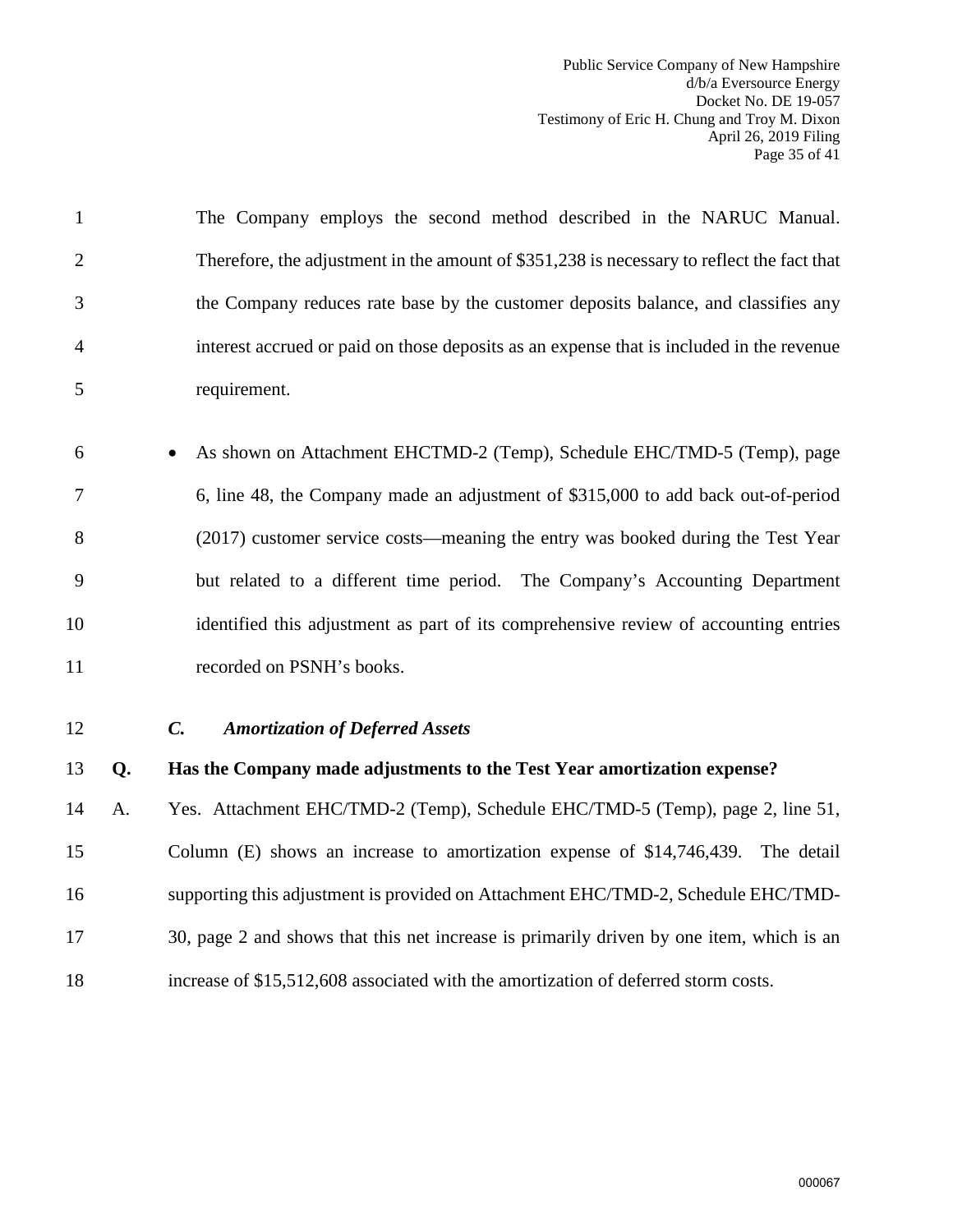Public Service Company of New Hampshire d/b/a Eversource Energy Docket No. DE 19-057 Testimony of Eric H. Chung and Troy M. Dixon April 26, 2019 Filing Page 36 of 41

| $\mathbf{1}$   | Q. | What is the current status of unrecovered major storm costs for PSNH?                              |
|----------------|----|----------------------------------------------------------------------------------------------------|
| $\overline{2}$ | A. | As of December 31, 2018, the net deficit for the Company totaled \$68.5 million. <sup>27</sup> The |
| 3              |    | current annual storm funding collected in distribution rates is \$12 million annually. This        |
| $\overline{4}$ |    | annual funding is offset against the deferred storm cost to create a net funding or a net          |
| 5              |    | deficit position for storms. Due primarily to significant storm activity in 2017 and 2018,         |
| 6              |    | the storm fund reflects a net deficit position of \$68.5 million as of December 31, 2018.          |
| $\tau$<br>8    | Q. | Please explain how the current annual storm funding amount was established for<br>PSNH.            |
| 9              | A. | The Company is allowed to defer costs attributable to pre-staging and restoration efforts          |
| 10             |    | associated with severe weather events. Under the settlement in Docket No. DE 99-099,               |
| 11             |    | PSNH established the MSCR, with annual funding of \$3 million, for the purpose of                  |
| 12             |    | covering the incremental costs associated with severe weather events. Under the settlement         |
| 13             |    | in Docket No. DE 09-035, PSNH was authorized to increase the funding level to \$3.5                |
| 14             |    | million annually. PSNH was subsequently authorized to increase the funding level to \$7            |
| 15             |    | million annually pursuant to Order No. 25,382 (June 27, 2012) in Docket No. DE 12-110.             |
| 16             |    | Order No. 25,465 in Docket No. DE 12-320 then allowed pre-staging events that had a                |
| 17             |    | "high" probability of reaching "Level 3" according to the Edison Event Index ("EEI")               |
| 18             |    | framework to be eligible for recovery under the MSCR. Under Order No. 25,534 (June 27,             |
| 19             |    | 2013) in Docket No. DE 13-127, PSNH was authorized to increase the funding level to \$12           |

<span id="page-37-0"></span> $27\,$ 

<sup>27</sup> *See* Attachment EHC/TMD-3 (Temp), Schedule EHC/TMD-2 (Temp) for additional detail.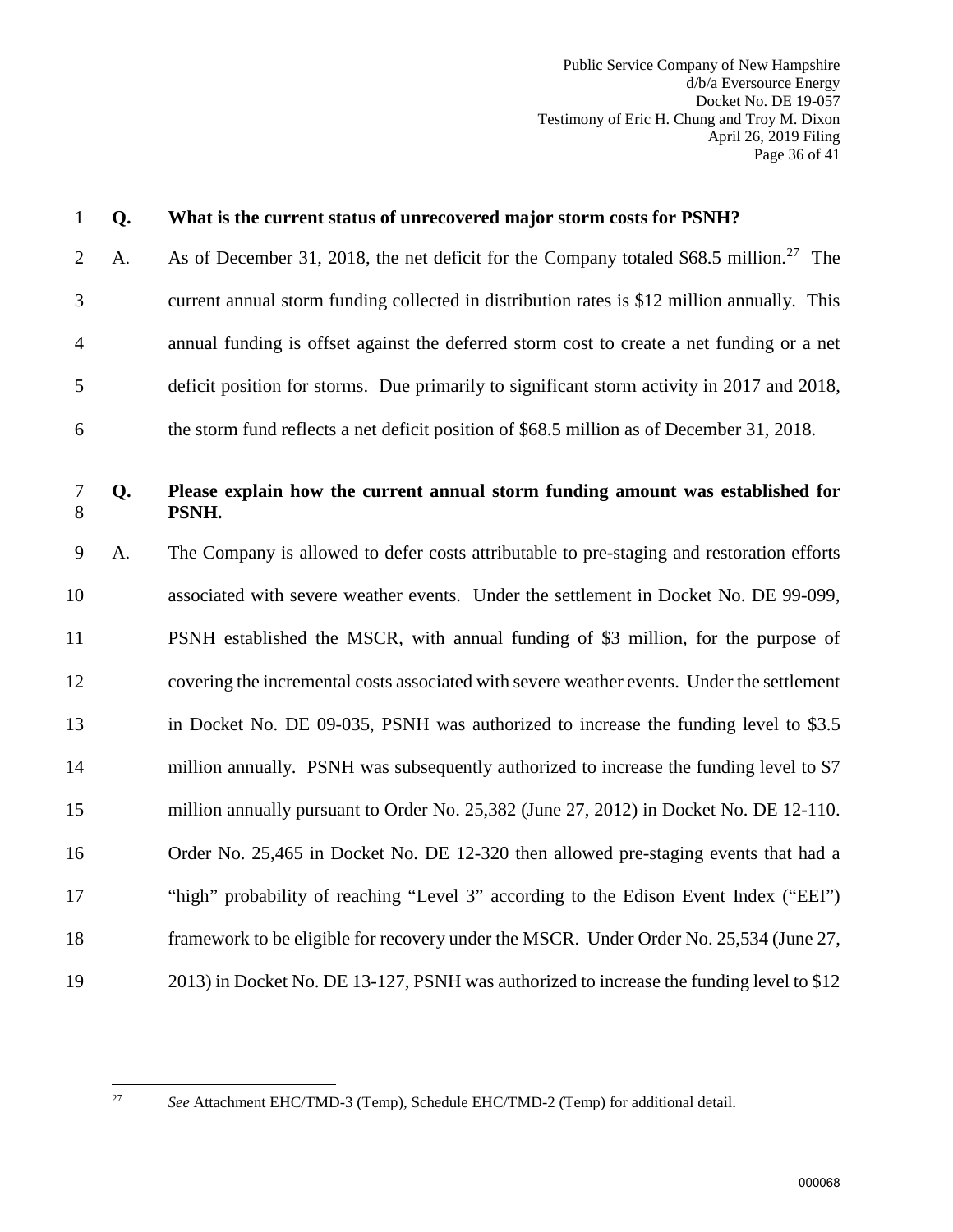- 1 million annually, where it has remained since that time.
- 2 **Q. Please explain in more detail how the adjustment for the amortization of deferred**  3 **storm costs was derived.**
- 4 A. As noted above, as of end of the Test Year, the Company had a shortfall of approximately 5 \$68.5 million in unrecovered storm costs primarily as a result of the severe storm activity 6 in 2017 and 2018. To address this shortfall, the Company is proposing to commence 7 recovery of this deficit including carrying charges at the previously approved stipulated 8 rate of return over a five-year period. As shown on Attachment EHC/TMD-2 (Temp), 9 Schedule EHC/TMD-30 (Temp), page 2, the Company is proposing a normalizing 10 adjustment to the Test Year of \$15,512,608 to recover the first year of amortization in base 11 rates effective July 1, 2019. Additional support for this adjustment is provided in 12 Attachment EHC/TMD-3 (Temp), Schedule EHC/TMD-2 (Temp).

#### 13 **Q. Please describe any other significant normalizing adjustments that were made to**  14 **amortization.**

15 A. The Company has made additional normalizing adjustments to amortization, which are 16 itemized on Attachment EHC/TMD-2 (Temp), Schedule EHC/TMD-30 (Temp), page 2, 17 as follows:

18 • Removal of amortization of various assets previously approved by the Commission 19 totaling (\$1,102,799) that are expiring prior to the effective date of temporary rates on 20 July 1, 2019. These deferred asset items are itemized on Attachment EHC/TMD-2 21 (Temp), Schedule EHC/TMD-30 (Temp), page 2, lines 19 to 24, Column (C).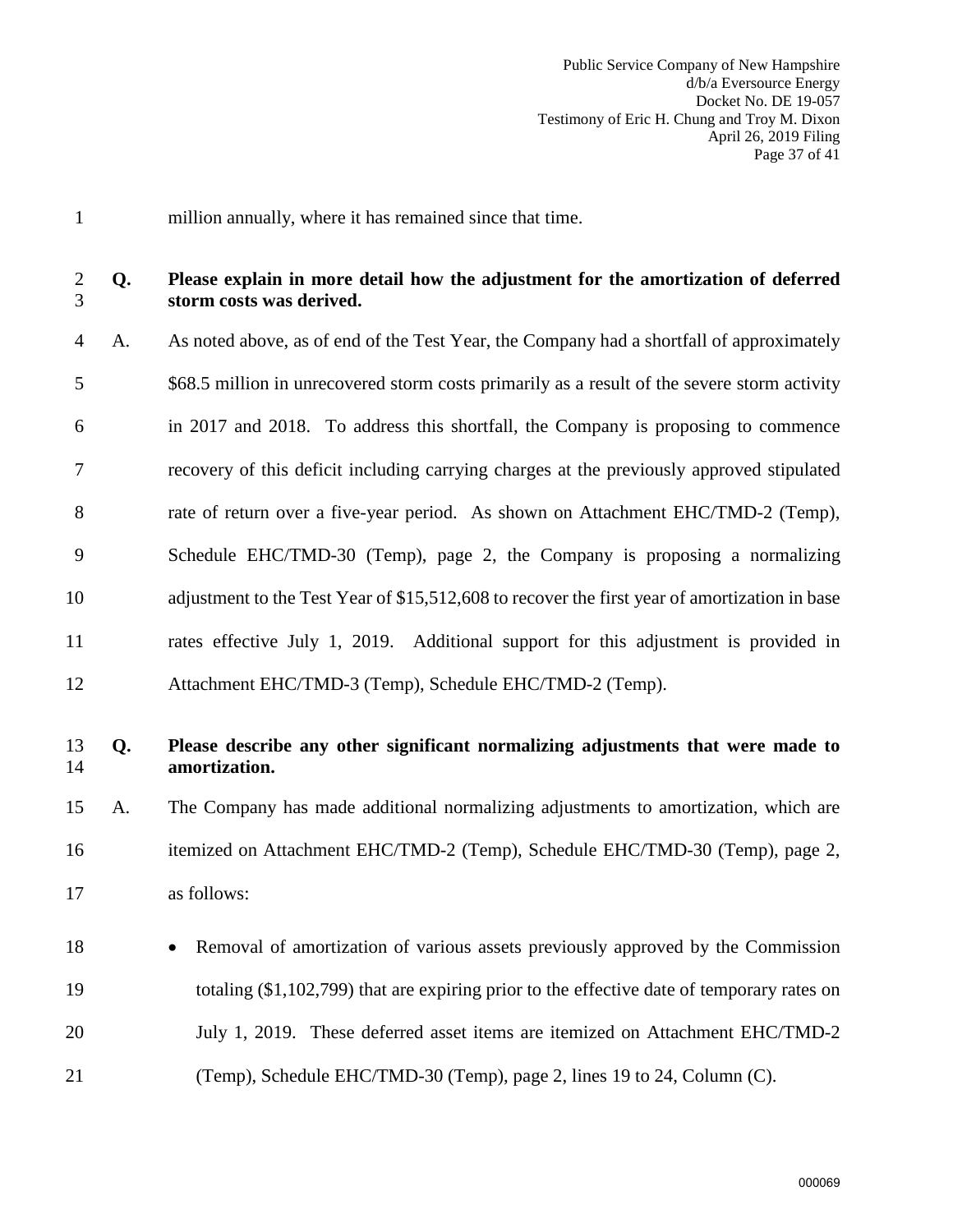Public Service Company of New Hampshire d/b/a Eversource Energy Docket No. DE 19-057 Testimony of Eric H. Chung and Troy M. Dixon April 26, 2019 Filing Page 38 of 41

| $\mathbf{1}$   |    | An adjustment of \$336,630 to account for regulatory assessment expenses as shown on      |
|----------------|----|-------------------------------------------------------------------------------------------|
| $\overline{2}$ |    | Attachment EHC/TMD-2 (Temp), Schedule EHC/TMD-30 (Temp), page 2, line 27.                 |
| 3              |    | This adjustment is necessary because, as of January 1, 2019, the Company was allowed      |
| 4              |    | to recover expenses related to the increase in the Fiscal Year 2019 regulatory            |
| 5              |    | assessment as compared to base levels and the deferred 2018 regulatory assessment for     |
| 6              |    | Office of Consumer Advocate and Commission consultant expenses. <sup>28</sup> By June 30, |
| 7              |    | 2019, the Company will have amortized and collected one-half of the \$673,260.            |
| 8              |    | Therefore, the Company is proposing to recover the remaining half in rates effective      |
| 9              |    | July 1, 2019.                                                                             |
| 10             |    | <b>Property Tax Expense</b><br>D.                                                         |
| 11             | Q. | Has the Company adjusted the Test Year expense for property taxes?                        |
| 12             | А. | Yes. The Company has adjusted Test Year property taxes, as shown on Attachment            |
| 13             |    | EHC/TMD-2 (Temp), Schedule EHC/TMD-5 (Temp), page 2, line 55, Column (E) by               |
| 14             |    | \$3,058,417.                                                                              |
| 15             | Q. | How did the Company determine this adjustment?                                            |
| 16             | A. | The adjustment of \$3,058,417 was necessary to reflect the 2018 decision of the Supreme   |

<span id="page-39-0"></span>17 Court upholding the lower court's decision abating taxes on PSNH's special-purpose utility

<span id="page-39-1"></span> $28\,$ See Order No. 26,206 (Dec. 28, 2018) (approving, among other things, adjustments regarding assessment and consulting costs); *see also* November 16, 2018 Technical Statement of Rob Allen, Joseph Purington, and Christopher J. Goulding (Nov. 16, 2018), Bates Page 13, in Docket No. DE 17-196.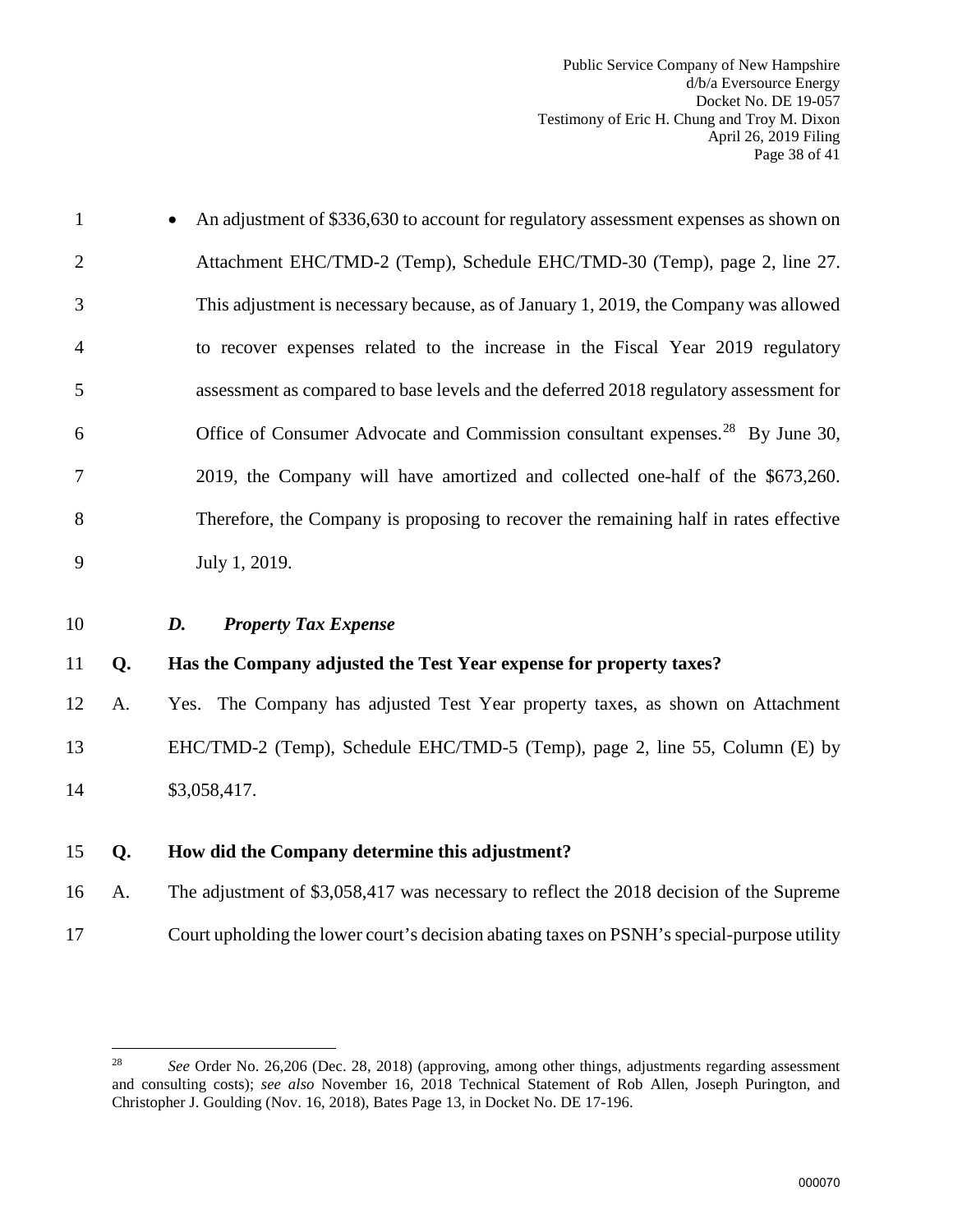Public Service Company of New Hampshire d/b/a Eversource Energy Docket No. DE 19-057 Testimony of Eric H. Chung and Troy M. Dixon April 26, 2019 Filing Page 39 of 41

| $\mathbf{1}$   |    | property in the Town of Bow (the "Town"). <sup>29</sup>                                                               |
|----------------|----|-----------------------------------------------------------------------------------------------------------------------|
| $\overline{2}$ |    | At the time of the dispute, PSNH owned certain special-purpose utility property in the                                |
| 3              |    | Town, including Merrimack Station, two combustion turbines, and a high-voltage regional                               |
| 4              |    | electric transmission and distribution network. The dispute centered on a disagreement                                |
| 5              |    | between the Town and PSNH regarding the proper valuation of this special-purpose utility                              |
| 6              |    | property for tax years 2012 and 2013. The trial court found PSNH's valuation more                                     |
| 7              |    | credible and held that PSNH was entitled to a tax abatement for tax years 2012 and 2013.                              |
| 8              |    | The Town moved for reconsideration, which was denied, and then appealed to the Supreme                                |
| 9              |    | Court. The Supreme Court upheld the trial court's decision.                                                           |
| 10             |    | This adjustment is necessary because the tax abatement was recorded during the Test Year                              |
| 11             |    | as a reduction to property tax expense. This abatement is a one-time, non-recurring event                             |
| 12             |    | that reduces the Company's cost of service.                                                                           |
| 13             | V. | <b>CONCLUSION</b>                                                                                                     |
| 14<br>15       | Q. | How does this temporary rate request relate to the Company's anticipated request<br>for permanent distribution rates? |
| 16             | А. | Pursuant to RSA 378:28, PSNH will be filing an application with the Commission to                                     |
| 17             |    | request a permanent distribution rate change. The Company expects to file this request on                             |
| 18             |    | or about May 28, 2019 and the filing will include detailed testimony and exhibits,                                    |
| 19             |    | consistent with the Commission's requirements. The Company's request for temporary                                    |

<span id="page-40-1"></span><span id="page-40-0"></span> $29\,$ 29 *Pub. Serv. Co. of New Hampshire v. Town of Bow*, 170 N.H. 539 (2018), provided in Attachment EHC/TMD-3 (Temp), Schedule EHC/TMD-4 (Temp).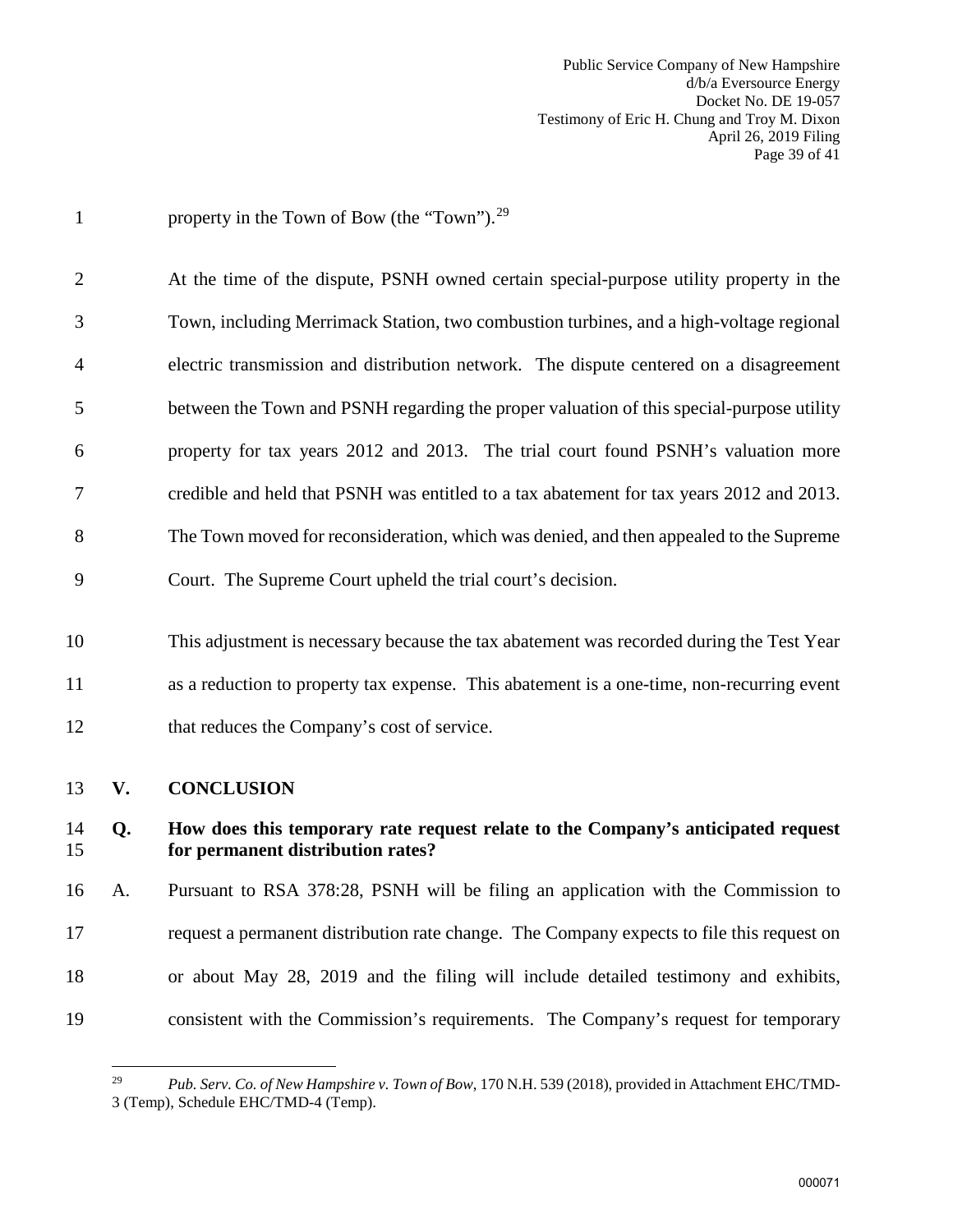Public Service Company of New Hampshire d/b/a Eversource Energy Docket No. DE 19-057 Testimony of Eric H. Chung and Troy M. Dixon April 26, 2019 Filing Page 40 of 41

1 rates will provide a partial measure of rate relief during the adjudication of the permanent 2 rate request.

## 3 **Q. Will the Commission's approval of the proposed temporary distribution rates allow**  4 **PSNH to recover its full cost of service?**

5 A. No. The revenue level that would be set by the Commission's approval of this temporary 6 rate request is less than the total revenue requirement adjustment that the Company will 7 seek in the permanent case. Because the process for review of temporary rates is generally 8 conducted on an expedited basis, temporary rate filings typically include only easily 9 verifiable major costs that are driving the need for the requested rate relief. The temporary 10 rates are eventually reconciled in a final order of the Commission issued in the permanent

11 rate docket. Therefore, PSNH customers are protected against an unjustified rate level.

#### 12 **Q. Are the proposed temporary rates "sufficient to yield not less than a reasonable**  13 **return on the cost of the property of the utility that is used and useful in the public**  14 **service less accrued depreciation, as shown by the reports of the utility filed with the [C]omission[?]"[30](#page-41-0)** 15

16 A. Yes. With the proposed temporary rates in place, the Company will have the opportunity

- 17 to earn a reasonable return on its investment calculated based on the books and records on
- 18 file with the Commission and subject to the normalizing adjustments described above. The
- 19 Company determined the capital structure and cost of long-term debt, short-term debt, and
- 20 equity using an average of the five quarter-ending balances spanning the Test Year. As
- <span id="page-41-0"></span>21 shown on Attachment EHC/TMD-2 (Temp), Schedule EHC/TMD-40 (Temp), page 1, and

 $30<sup>2</sup>$ R.S.A. § 378:27.